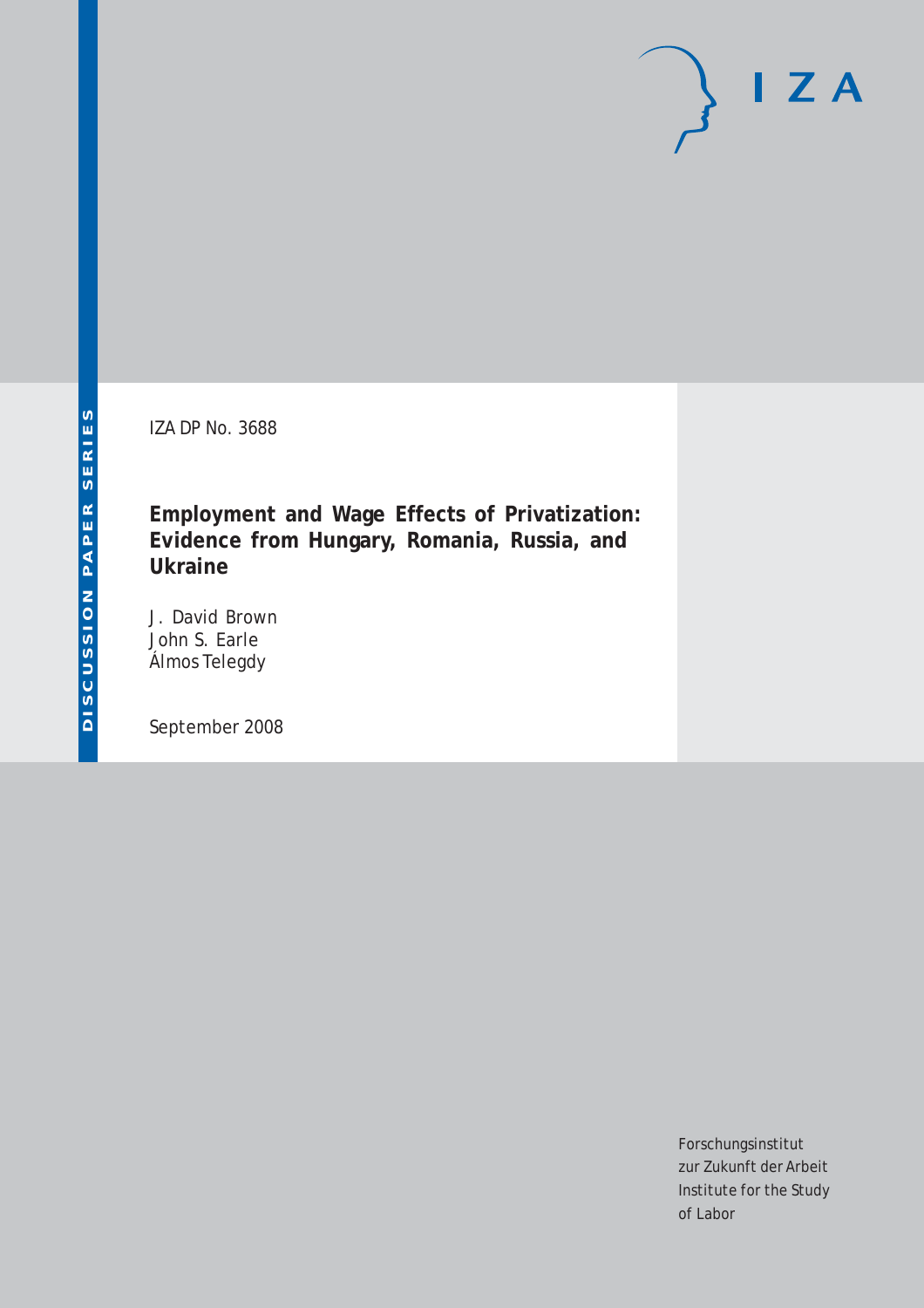# **Employment and Wage Effects of Privatization: Evidence from Hungary, Romania, Russia, and Ukraine**

### **J. David Brown**

*Heriot-Watt University and IZA* 

### **John S. Earle**

*Upjohn Institute for Employment Research, CEU and IZA* 

## **Álmos Telegdy**

*CEU, Hungarian Academy of Sciences and IZA* 

Discussion Paper No. 3688 September 2008

IZA

P.O. Box 7240 53072 Bonn Germany

Phone: +49-228-3894-0 Fax: +49-228-3894-180 E-mail: [iza@iza.org](mailto:iza@iza.org)

Any opinions expressed here are those of the author(s) and not those of IZA. Research published in this series may include views on policy, but the institute itself takes no institutional policy positions.

The Institute for the Study of Labor (IZA) in Bonn is a local and virtual international research center and a place of communication between science, politics and business. IZA is an independent nonprofit organization supported by Deutsche Post World Net. The center is associated with the University of Bonn and offers a stimulating research environment through its international network, workshops and conferences, data service, project support, research visits and doctoral program. IZA engages in (i) original and internationally competitive research in all fields of labor economics, (ii) development of policy concepts, and (iii) dissemination of research results and concepts to the interested public.

IZA Discussion Papers often represent preliminary work and are circulated to encourage discussion. Citation of such a paper should account for its provisional character. A revised version may be available directly from the author.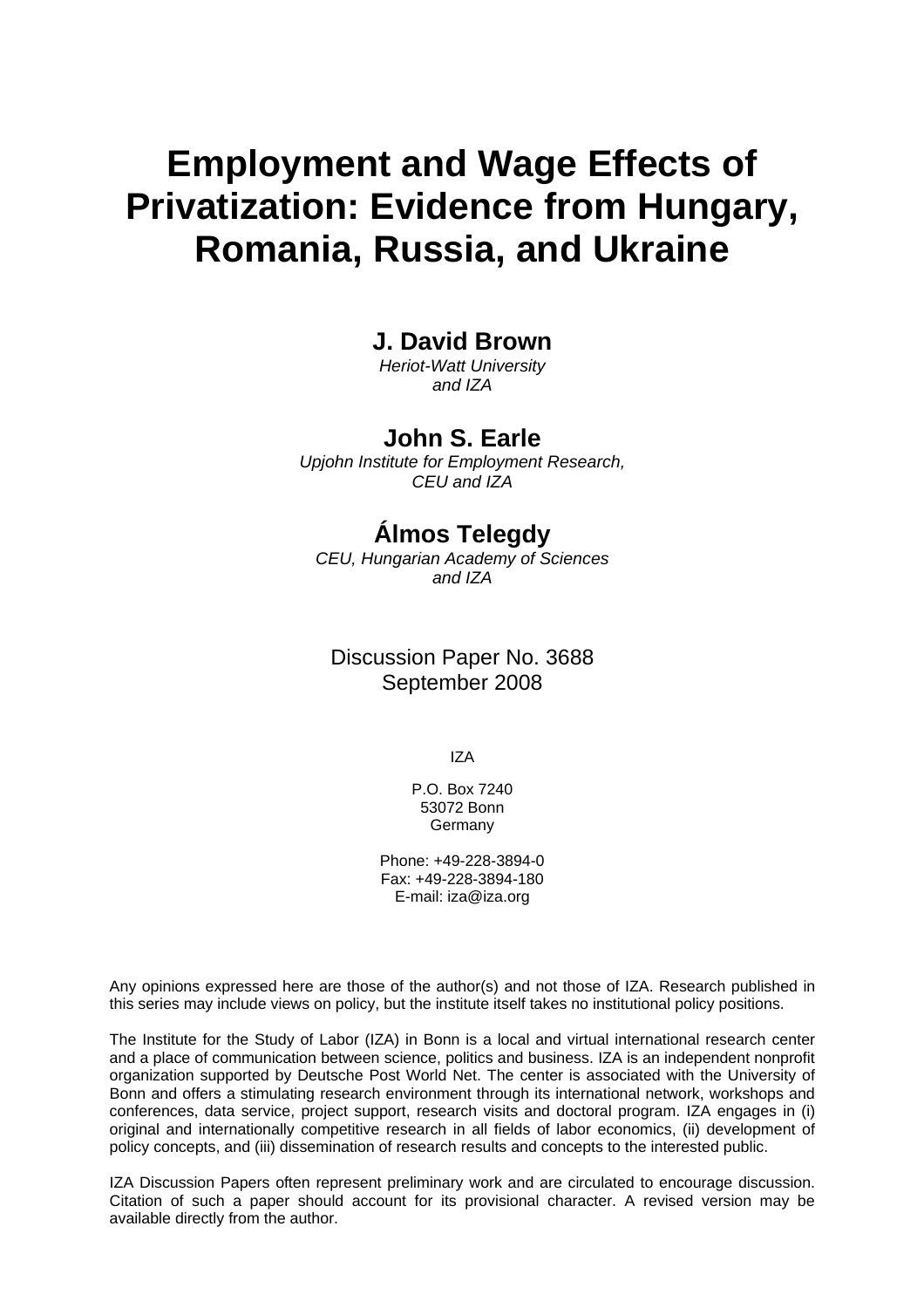IZA Discussion Paper No. 3688 September 2008

## **ABSTRACT**

## **Employment and Wage Effects of Privatization: Evidence from Hungary, Romania, Russia, and Ukraine[\\*](#page-2-0)**

We use longitudinal methods and universal panel data on 30,000 initially state-owned manufacturing firms in four transition economies to estimate the impacts of privatization on employment and wages. The results in all four countries consistently reject job losses and they never imply large wage cuts from privatization to either foreign or domestic owners. The domestic privatization estimates are close to zero for employment, while for wages they are negative but small in magnitude; estimated foreign privatization effects are nearly always positive and sometimes large for both outcome variables. We find that the negligible consequences of domestic privatization result from effects on scale, productivity, and costs that are large but offsetting in Hungary and Romania, and from small effects of all types in Russia and Ukraine. The positive employment outcome of foreign ownership results from a substantial scale-expansion effect that dominates the productivity-improvement effect, and the positive wage outcome from productivity improvement dominating the cost-reduction effect.

JEL Classification: D21, G34, J23, J31, L33, P31

Keywords: privatization, employment, wages, foreign ownership, Hungary, Romania, Russia, Ukraine

Corresponding author:

 $\overline{a}$ 

J. David Brown Heriot-Watt University School of Management and Languages Edinburgh EH14 4AS United Kingdom E-mail: [J.D.Brown@hw.ac.uk](mailto:J.D.Brown@hw.ac.uk)

<span id="page-2-0"></span><sup>\*</sup> This research was supported by the National Council for East European and Eurasian Research. We thank Joanne Lowery for editorial assistance, Philipp Jonas, Gábor Kézdi, and Mark Schaffer for econometric help and advice, and Tom Coupé, Vladimir Gimpelson, Rostislav Kapeliushnikov, and participants at presentations at the Upjohn Institute, Central European University, EERC-Kiev, Center for Labor Studies at the Higher School of Economics, University of Maryland, CUNY Graduate Center, CAED, SOLE, and AEA meetings for helpful comments. Assembling and preparing the data for this project involved large teams of collaborators, and we are grateful for conscientious work by Anna Horváth, Anna Lovász, Béla Személy, and Ágnes Törőcsik on the Hungarian data; Ioana Dan, Victor Kaznovsky, Catalin Pauna, Irina Vantu, and Ruxandra Visan on the Romanian data; and Natalia Akhmina, Tatiana Andreyeva, Serhiy Biletsky, Ivan Maryanchyk, Alexander Scherbakov, and Vladimir Vakhitov on the Ukrainian data. We are also grateful to the Hungarian National Bank for cooperation and data support on the Hungarian analysis, and to EROC (Economic Research and Outreach Center at the Kyiv-Mohyla School of Economics) for support of Ukrainian data collection and preparation.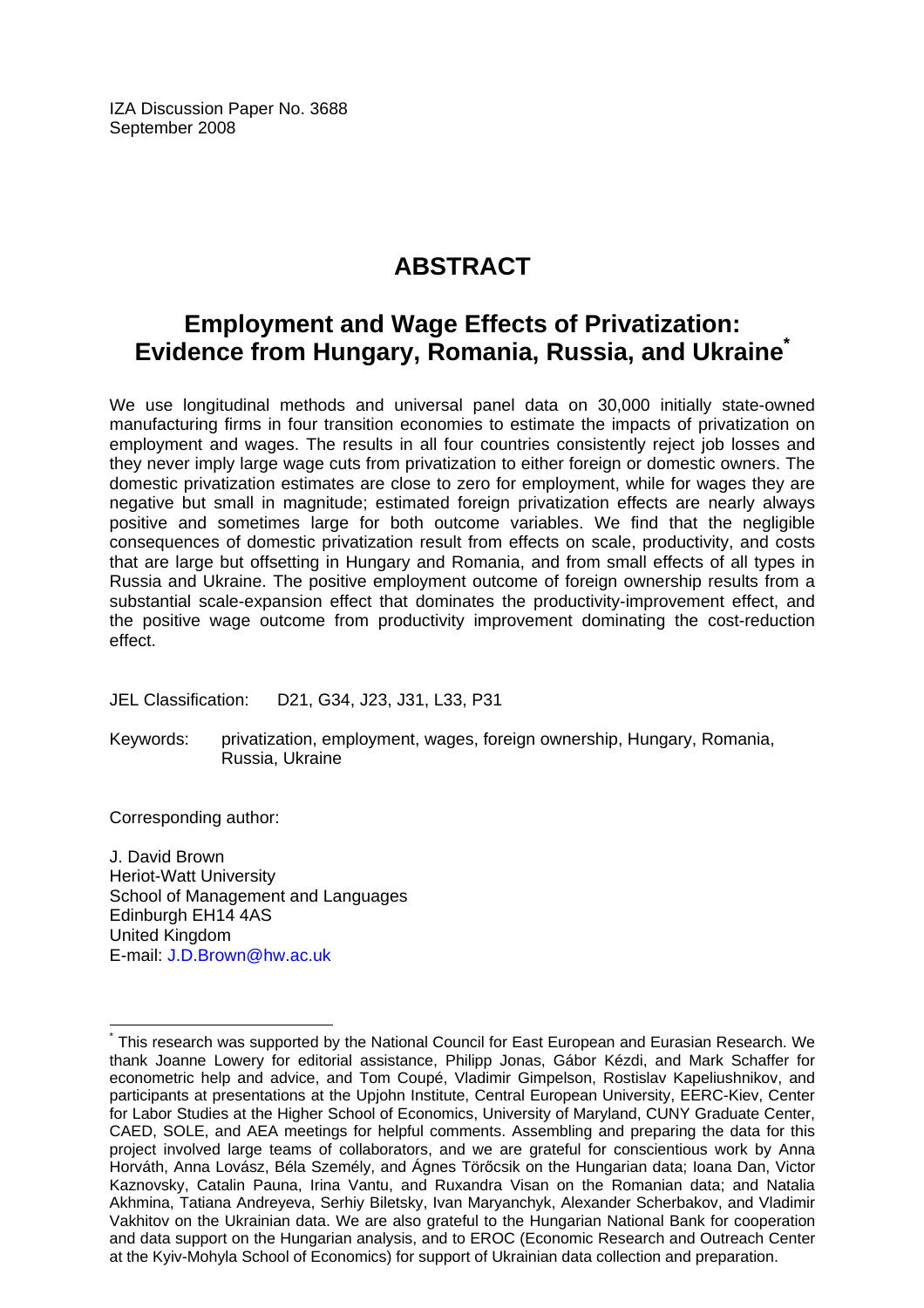#### **1. Introduction**

 $\overline{a}$ 

An extensive theoretical and empirical literature has examined the effects of privatization on firm performance. The theoretical papers describe mechanisms and conditions under which the performance effect may be positive, and the empirical studies attempt to estimate the magnitude of the effect for a variety of performance measures, with a particular focus on productivity. Most studies do find a positive effect, although it may vary across countries, measures, specifications, and new types of owners. In a comprehensive survey of research in the 1990s on privatization and performance, for instance, Megginson and Netter (2001) conclude that privatized firms "almost always become more efficient" (p. 381). In a meta-analysis of studies in transition economies, Djankov and Murrell (2002) conclude that "privatization is strongly associated with more enterprise restructuring...[but] statistically insignificant in the Commonwealth of Independent States (CIS)" (p. 740). More recently, Brown et al. (2006), using longer panel data than were available to previous researchers, find strongly positive effects of privatization on productivity in Hungary and Romania, a weak positive effect in Ukraine, and a slight negative effect in Russia; in all four countries, the effects of privatization to foreign investors are positive and larger than privatization to domestic owners.

Do the firm performance gains from privatization come at the expense of the jobs and earnings of employees? And in cases when privatization fails to improve performance are employment and wages of workers less likely to suffer, while more successful privatization implies bigger employment and wage declines? Many workers and policymakers seem to believe so.<sup>[1](#page-3-0)</sup> And many economists seem to agree: standard economic models of privatization imply that effective new owners raise productivity and lower costs, leading to job losses and wage cuts for workers.<sup>[2](#page-3-1)</sup> The tradeoff may be intuitive, but does it correspond with systematic empirical observation?

Our paper addresses these questions. Contrary to conventional views, we argue that the employment and wage effects of privatization are theoretically ambiguous, depending on underlying effects on productivity, scale, and cost efficiency that may work in opposing directions. An implicit assumption in the standard models, for example, is that output remains constant after privatization, in which case an increase in labor productivity necessarily implies a fall in employment. But if lower costs lead to an increase in quantity demanded or if the new owners are more entrepreneurial in expanding and entering markets (Frydman et al., 1999), then output may rise. This scale effect tends to increase employment, thus offsetting the productivity effect, and if the former dominates, the net result would be an employment rise. Similarly, the effect of privatization on wages may be negative if new private owners expropriate worker rents, as in hostile takeovers (Shleifer and Summers, 1988; Gokhale, Groshen, and Neumark, 1995). But the cost-reduction effect may be smaller if privatized firms pay more to attract new workers, elicit more effort, or share higher rents; in general, productivity improvements imply higher

<span id="page-3-0"></span><sup>&</sup>lt;sup>1</sup> Workers' fears of privatization are well-documented through surveys in the UK (Nelson, Cooper, and Jackson, 1995), Poland (Rożnowski, Jochnowicz, and Marczuk 2003), and the US (Fernandez and Smith, 2005). López-de-Silanes, Shleifer, and Vishny (1997, p. 53) argue that public sector employees expect privatization "will lead to lower wages and loss of employment." Druk-Gal and Yaari (2006) provide examples of employee opposition from Costa Rica, Egypt, Nicaragua, and Panama. Concerning policymakers, Megginson (2005, p. 389) writes that "all governments fear lay-offs resulting from privatization," and Kay and Thompson (1986, p. 19) note that a possible goal of privatization could be "disciplining the power of public sector trade unions." 2

<span id="page-3-1"></span><sup>&</sup>lt;sup>2</sup> See Vickers and Yarrow (1991), Boycko, Shleifer, and Vishny (1996), and Aghion and Blanchard (1998). For recent statements, see Kornai (2008): "If unemployment is rife...[t]his may mean putting off or slowing down a privatization where the new owner would immediately dismiss much of the work force" (p. 168); and, in a discussion of layoffs (p. 169): "Privatization serves first of all to enhance economic efficiency. But that has political and ethical implications which may come into conflict with the efficiency criteria."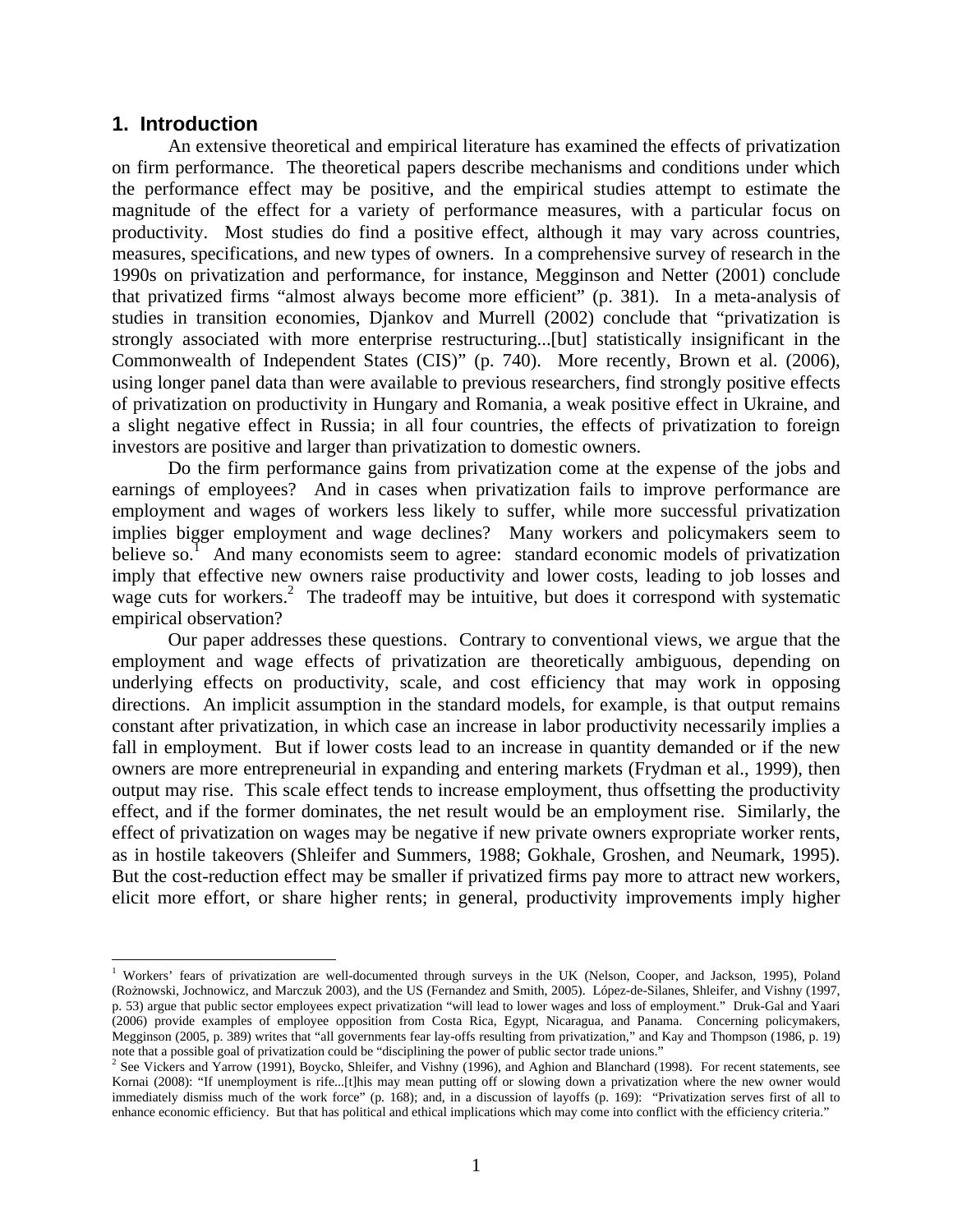wages for given unit labor costs. Depending on the relative strength of these mechanisms, wages may either rise or fall as a result of privatization.

Not only does theoretical analysis fail to provide definitive predictions on the employment and wage effects of privatization, but also the existing empirical evidence is limited.<sup>3</sup> Research has been hampered by small sample sizes, short time series, and difficulties in defining a comparison group of firms – limitations that both reduce the generality of the results and constrain the use of methods to account for selection bias in the privatization process. For example, in the first systematic study of the effects of privatization on employment and wages (albeit one with a focus as much theoretical as empirical), Haskel and Szymanski (1993) analyze 14 British publicly owned companies, of which four were privatized and the others were deregulated. Bhaskar and Khan (1995) use data for 2 years to estimate employment effects in 62 Bangladeshi jute mills, half of which were privatized. La Porta and López-de-Silanes (1999) analyze 170 privatized firms in Mexico, with post-privatization information limited to a single year.[4](#page-4-1) Other studies have sometimes included employment as one of several indicators of firm performance, but not the focus of analysis.<sup>[5](#page-4-2)</sup> Overall, the results from this small body of previous research are inconclusive, containing both negative and positive estimates.

In this paper, we report our empirical analysis of the effects of privatization on manufacturing firm employment and wages in Hungary, Romania, Russia, and Ukraine. These four countries span the range of approaches to privatization methods and reform experiences among transition economies, with Hungary considered one of the most successful, Russia and Ukraine among the least successful, and Romania in the middle.<sup>6</sup> The data contain comparable annual information on relevant variables, particularly ownership data allowing us to distinguish state, domestic private, and foreign ownership types in each year. The variation in privatization methods and ownership structures permits an assessment of the tradeoff between the performance outcomes for firms and the wage and employment prospects for workers.

The coverage of the data is quite comprehensive, including nearly the universe of manufacturing firms inherited from central planning, both those eventually privatized and those remaining under state ownership in each country. The time series runs from the Communist and immediate post-Communist period, when all the firms were state-owned, through 2005 or 2006, well after most had been privatized. Unfortunately, the data do not contain measures of other potential outcomes, such as worker turnover and composition. A complete welfare analysis is therefore not possible, but the data are well suited for investigating the effects of privatization on a firm's employment and average wage, essential issues in such an evaluation.

Our basic aim is to provide consistent estimates of these effects using much larger samples and longer panels than were available in earlier studies. The data provide comparison groups of state-owned firms operating in the same industries as those privatized, and the long

<span id="page-4-0"></span><sup>&</sup>lt;sup>3</sup> According to Megginson and Netter (2001, p. 381), "The question of whether privatization generally costs at least some SOE workers their jobs is still unresolved." Anticipating part of our approach in this paper, they go on to suggest that "[t]he answer is ultimately based on whether sales increase faster than productivity in privatized firms." 4

<span id="page-4-1"></span>López-de-Silanes and Chong (2003) summarize the results from several studies of privatization in some Latin American countries. Kikeri (1998) and Birdsall and Nellis (2003) survey a number of case studies and small sample surveys of privatization and labor in several developing economies. Chong and López-de-Silanes (2002) study pre-privatization retrenchment programs.

<span id="page-4-2"></span><sup>&</sup>lt;sup>5</sup> Studies of firm performance with employment estimates include Megginson, Nash, and van Randenborgh (1994), Boubakri and Cosset (1998), D'Souza and Megginson (1999), Frydman et al. (1999), Claessens and Djankov (2002), and Lizal and Svejnar (2002); two of these find a positive effect of privatization on employment, three no effect, and one a negative effect. <sup>6</sup>

<span id="page-4-3"></span><sup>&</sup>lt;sup>6</sup> The World Bank's (1996) four-group classification of 26 transition economies, for example, puts Hungary in the first group of leading reformers, Romania in the second, Russia in the third, and Ukraine in the last. Similarly, the EBRD's annual indicators of "progress in transition" invariably place Hungary at or close to the top of all transition economies; according to overall "institutional performance" in EBRD (2000), Hungary is ranked first, with a score of 3.5, while Romania is awarded 2.3, Russia 1.9, and Ukraine 2.1.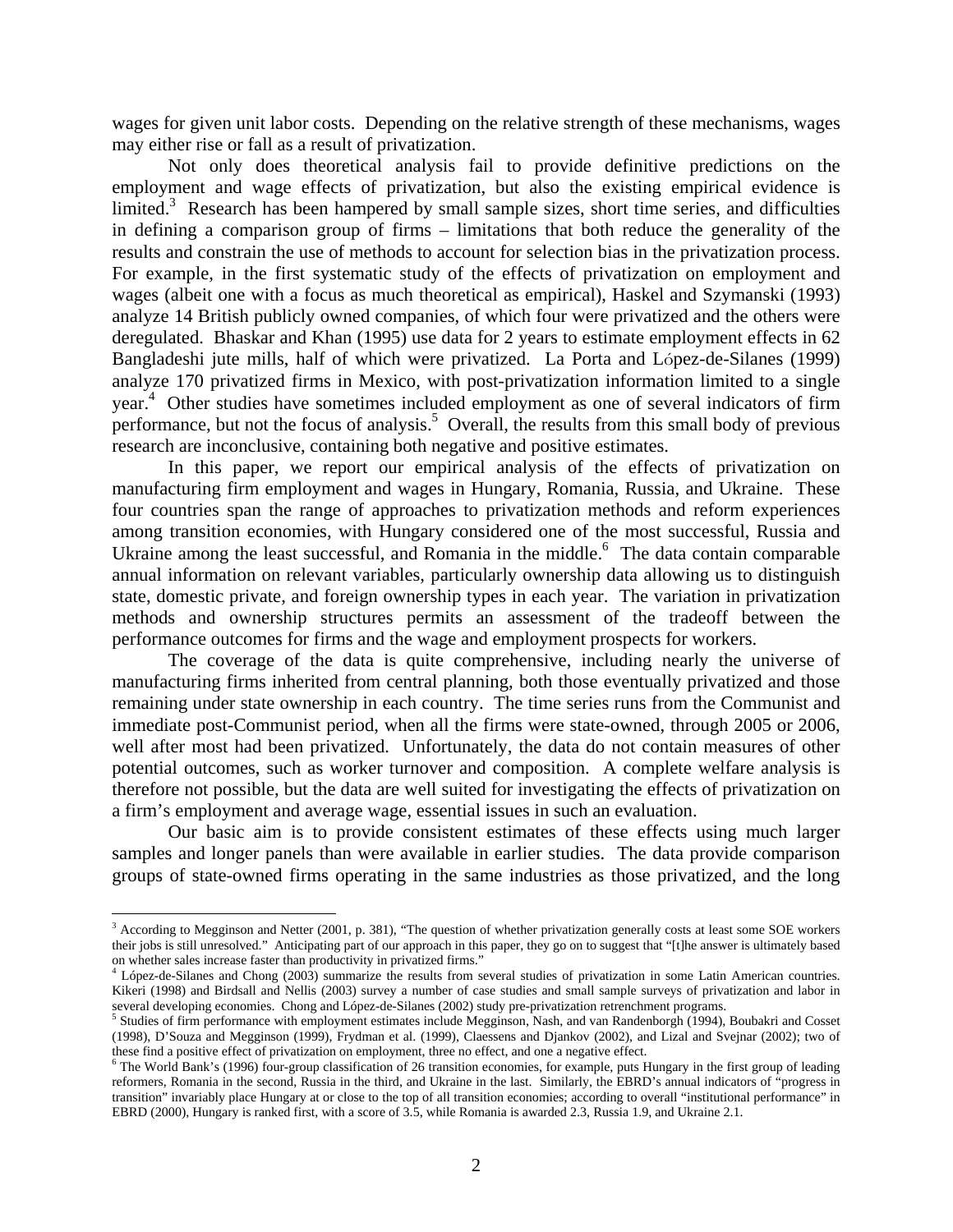time series permit us to apply econometric methods developed for dealing with selection bias in labor market program evaluations. We consider a variety of specification and estimation approaches, including OLS, firm fixed effects, difference-in-difference matching, and random trend models. The last of these control not only for fixed differences across firms but also differing trend growth rates that may affect the probability of privatization and whether the new owners are domestic or foreign investors. We compare alternative estimators by examining the conditional difference in the dependent variable in the pre-privatization period.

We find no evidence of large negative impacts of privatization on either employment or wages. The domestic employment effects are rarely both negative and statistically significant, while for the wage rate they are negative but small in magnitude (-2 to -7 percent). By contrast, the estimated coefficients on foreign ownership are nearly always positive and frequently large for both dependent variables in all countries. These results are robust not only to choice of econometric specification but also to inclusion of exiting firms and to simple controls for spillovers. The dynamics of employment and wages around the privatization date reveal only minor fluctuations in event time, implying that preprivatization restructuring and spillovers to the state sector were insubstantial in these economies.

Therefore, while the data provide evidence of positive impacts of foreign privatization on employment and wages, the results for domestic privatization imply little changes in these variables, relative to the state-owned comparison group. Does the lack of domestic effects imply that this form of privatization makes little difference for firm behavior? To examine this question, we return to the underlying productivity, scale, and cost mechanisms. We decompose the estimated employment impact into a productivity-improvement effect that tends to lower employment (for given output) and a scale-expansion effect that tends to raise it (holding productivity constant); and we decompose the wage impact of privatization into cost-reduction and productivity-improvement effects, with expected negative and positive signs, respectively. The results imply that domestic privatization produces gains in both scale and productivity that offset each other in their employment outcomes, and it produces cost reductions and productivity improvements that have offsetting effects on wages. In Hungary and Romania, the scale, cost, and productivity effects of domestic privatization have all been large, while in Russia and Ukraine they have all been small. In all four countries, foreign privatization has resulted in still much larger scale, productivity, and cost effects, but the scale effects dominate the productivity effects, which in turn dominate the cost effects, resulting in the increased relative employment and wages in foreign firms that we observe after privatization.

The next section describes our data for each of the four countries, and Section 3 discusses their privatization programs. Section 4 explains the estimation procedures, and Section 5 presents the results. Conclusions are summarized in Section 6.

#### **2. Data**

 $\overline{a}$ 

Our analysis draws upon annual unbalanced panel data for most of the manufacturing firms inherited from the socialist period in each of the four countries we study.<sup>[7](#page-5-0)</sup> The sources and variables are quite similar across countries. The State Committees for Statistics in Russia and Ukraine (*Goskomstat* in Russia and *Derzhkomstat* in Ukraine) are the successors to the branches

<span id="page-5-0"></span> $^7$  The data are similar to those in Brown et al. (2006), except for some earlier years in Russia, when the wage variable is unavailable, and the later period in all countries, when we have extended the time series for several additional years, as we describe below. We have also used additional information to recode the ownership variables and to repair some broken longitudinal links. Despite these differences, our results for productivity in this paper are quite similar to those reported by Brown et al. (2006).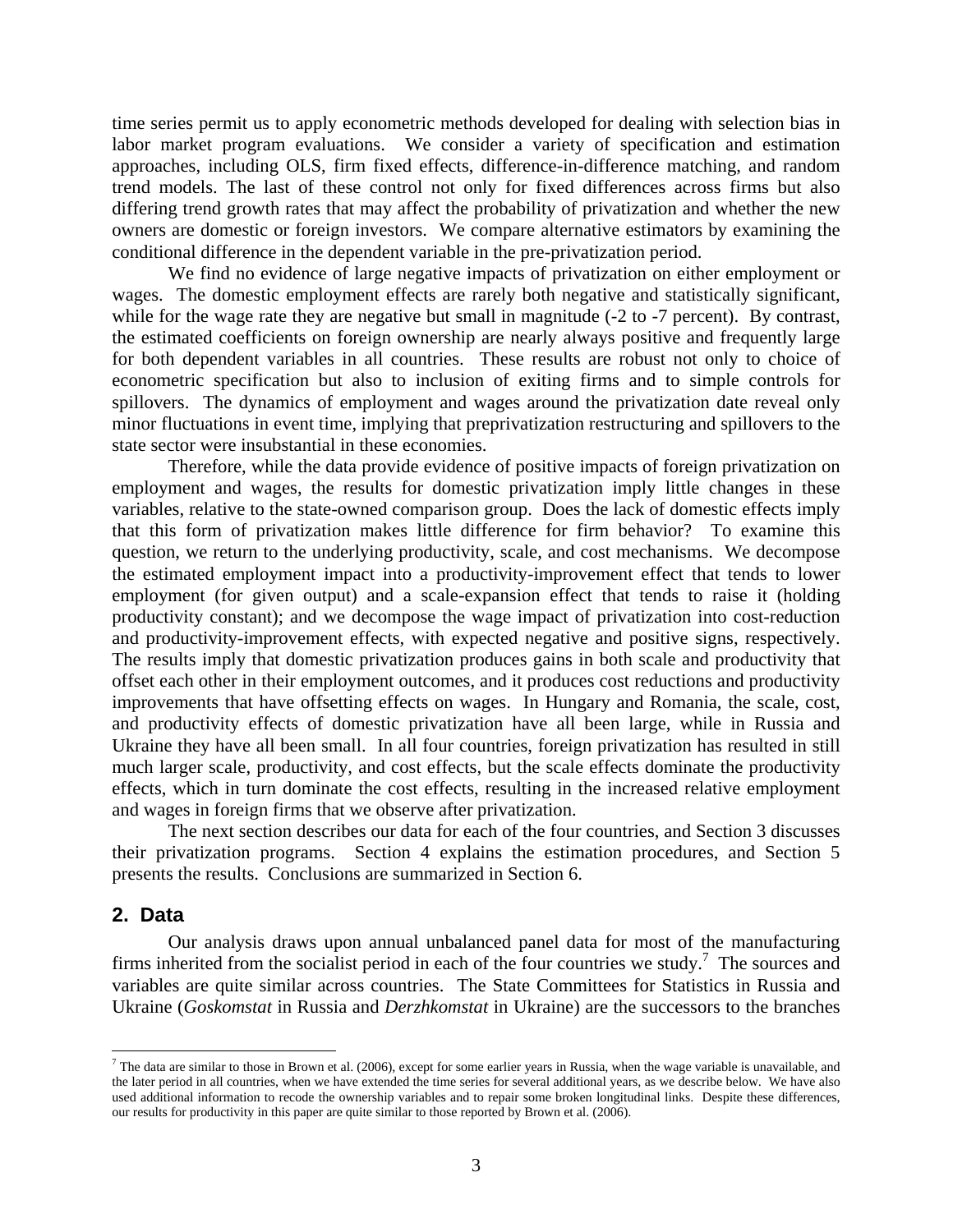of the corresponding Soviet State Committee. They compile the basic databases for our analysis in these countries, the annual industrial enterprise registries. These are supplemented by joint venture registries that are available in Russia and a database from the State Property Committee in Ukraine, which we have linked across years. The industrial registries are supposed to include all industrial firms with more than 100 employees plus those that are more than 25 percent owned by the state and/or by legal entities themselves included in the registry. In fact, the practice seems to be that once firms enter the registries, they continue to report even if the original conditions for inclusion are no longer satisfied. The data may therefore be taken as corresponding to the "old" sector of firms (and their successors) that were inherited from the Soviet system. Certainly with respect to this set of firms, the databases are quite comprehensive.

The Russian database includes the years 1985-2004 and 2006, and the Ukrainian database covers 1989 and 1992-2006. Russian wage data, however, are available only in 1989, 1992- 2004, and 2006. Employment in Russia in all years and in Ukraine from 1989 to 1996 is defined as the average number of registered employees in industrial production divisions of the enterprise; this definition includes non-production and supervisory workers but excludes employees in "nonindustrial divisions." Although information on the exact size of these divisions is scant, by all accounts they tend to be very small fractions of total firm employment. In Ukraine, the available employment variable includes employees in all divisions in the years 1997-2006. The wage variable in Russia in all years and in Ukraine for 1989 and 1992-1996 refers to the annual wage bill for registered employees of industrial divisions, including both monetary and in-kind accrued payments (the latter valued at "market prices"), divided by average employment. Wages are deflated by consumer price indices.

The Hungarian and Romanian data tend to be more similar to each other than to those in the Soviet successor states. The basic data sources are the National Tax Authority in Hungary and the Ministry of Finance in Romania, which provide data for all legal entities engaged in double-sided bookkeeping. In addition, the Romanian data are supplemented by the National Institute for Statistics' enterprise registry and the State Ownership Fund's portfolio data. The Hungarian data are available for 1986-2005, the Romanian for 1992-2006. The employment definitions in both cases refer to average number of employees over a year, and wages are defined as the annual wage bill (including monetary and non-monetary benefits) for all employees divided by average employment and again deflated by consumer prices.

In order to make the samples comparable across countries, some truncation of the Hungarian and Romanian data was necessary. Firms are included if at first observation they operate in an industrial sector, because the Russian and Ukrainian data exclude non-industrial firms as well as industrial firms that were classified as non-industrial when they first appeared. In all four countries, the data are restricted to manufacturing (NACE 15-36) because some of the nonmanufacturing industrial sectors (chiefly mining) are defined noncomparably in the Russian and Ukrainian classification system  $(OKONKh).$ <sup>[8](#page-6-0)</sup> We include only "old" firms, those existing prior to 1992 (1990 in Hungary) or state-owned at first observation, because de novo firms are not at risk of privatization. In addition, privatized firms are included only if they are majority state in their first observation in the regressions, so that the base category consists exclusively of state firms.<sup>[9](#page-6-1)</sup>

 $\overline{a}$ 

<span id="page-6-0"></span><sup>&</sup>lt;sup>8</sup> Recycling (NACE 37) is also excluded because of noncomparability with the *OKONKh* classification system.

<span id="page-6-1"></span><sup>&</sup>lt;sup>9</sup> In Russia and Ukraine, formal privatization started only after 1992, so firms in our data before this year must be state-owned. Romanian privatization was very gradual, starting with only a few firms in 1992 and 1993, so the state entry sample is little reduced by the lack of data in earlier years.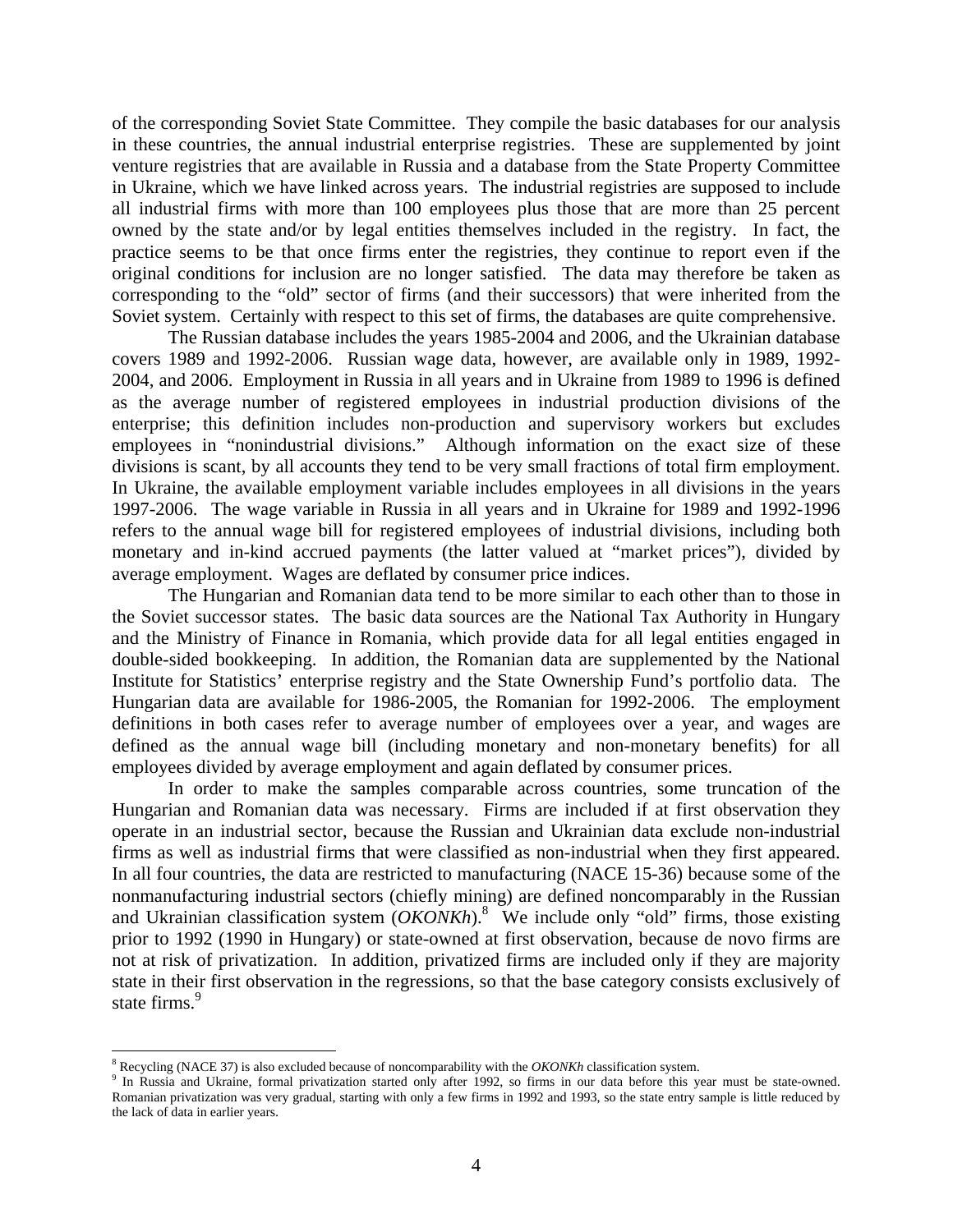These data have been extensively cleaned to remove inconsistencies and to improve longitudinal linkages that may have been broken due to change of firm identifier from one year to the next (associated with reorganizations and changes of legal form, for instance). The inconsistencies were evaluated using information from multiple sources (including not only separate data providers, but also previous year information available in Romanian balance sheets and Russian and Ukrainian registries). Observations on variables showing highly volatile fluctuations were removed if they met any of the following criteria: increasing by a factor greater than five then declining by a factor greater than five, increasing by a factor greater than [10](#page-7-0) in the year after entry, or decreasing by a factor of 10 in the final year of observation.<sup>10</sup>

Table 1 contains the numbers of observations for the employment and wage regressions by ownership and country.<sup>11</sup> Numbers of observations for privatized firms are also shown for the pre- and post-privatization periods separately, and on both a total and average per-firm basis. We are able to study an average of 3.7 Hungarian, 5.8 Romanian, 6.8 Russian, and 4.7 Ukrainian observations per firm prior to domestic privatization in the employment regressions, and 7.4 Hungarian, 7.4 Romanian, 6.8 Russian, and 7.0 Ukrainian observations per firm are included post-domestic privatization. The total number of foreign privatizations is smaller, though the average number of observations per firm pre- and post-privatization are similar to domestic privatization. The number of observations for wages is only slightly smaller, except in Russia, where wages are unavailable in 1985-1988 and 1990-1991. Otherwise, missing values for particular variables do not reduce the sample much, and the unbalanced nature of the data is due rather to entry and exit.

Table 2 provides summary statistics for employment and wages for the regression samples. The data imply that average employment for these manufacturing firms is substantial in each country. Average wages vary considerably across countries, being highest in Hungary and lowest in Ukraine.

Two types of measurement error merit further discussion. The first concerns underreporting of wages to avoid taxes and social security contributions. Our discussions with knowledgeable observers in these countries suggest that while under-reporting is common in small service sector firms, it is unlikely to be very serious in our samples of large manufacturers because of the difficulty of secretly paying many employees. The observers also indicate that to the extent wage under-reporting in these firms does occur, it is most likely to happen in those privatized to domestic owners; state-owned firms are subject to tight controls and have fewer incentives to avoid taxes, while foreign-owned firms are less likely to hide wages. This implies that our estimates of the wage effects of domestic privatization will be negatively biased, so that an estimated effect of zero (or slightly negative) might reflect a true effect that is positive.

A second type of measurement error, especially in Russia and Ukraine, could arise from wage arrears. The wage variable in our data represents accrued obligations to employees, and systematic differences in arrears across ownership types could create biases relative to actually paid wage differentials. Arrears appear to be slighly lower in domestic privatized firms relative to state-owned enterprises (e.g., Earle and Sabirianova, 2002), resulting in relatively understated paid wages and thus a negative bias on estimates of the domestic wage premium. The limited evidence on foreign-owned employers suggests they have much lower arrears, implying that the estimated foreign wage effect would be still more negatively biased. We consider these and

1

<span id="page-7-0"></span> $10$  These cleaning rules result in the loss of less than 0.3 percent of the observations of any regression sample, and they have negligible effects on the results.<br><sup>11</sup> The total number of firms and firm-year observations in the regression samples are shown in Table 4 and its notes. The precise

<span id="page-7-1"></span>definitions of domestic and foreign ownership in privatized firms are provided in the next section.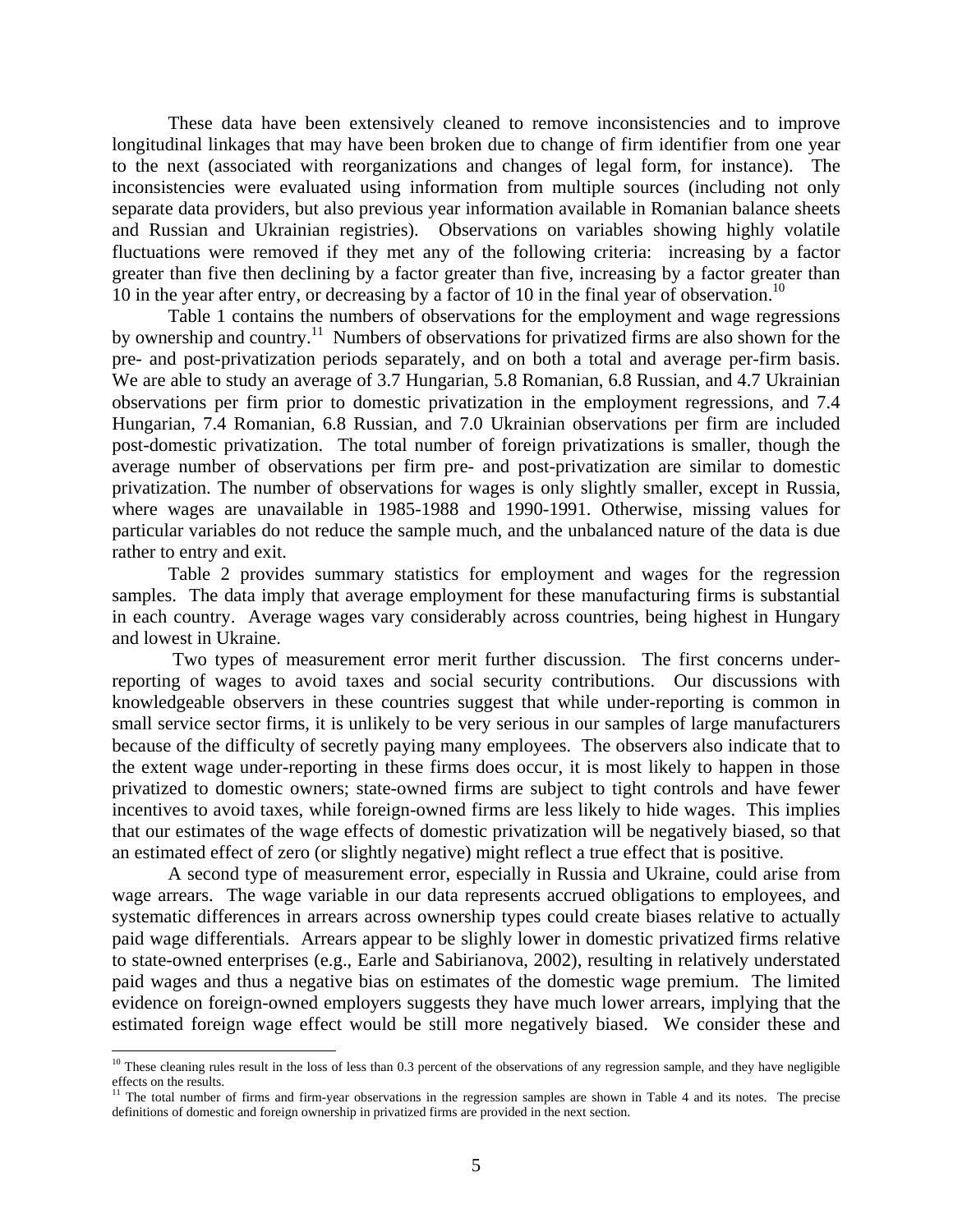other sources of possible measurement error in discussing our results.

### **3. Privatization Policies and Their Implications**

The process of privatizing large enterprises took many years in most countries, and the methods and tempos differed quite significantly across the four countries we study in this paper. Hungary got off to an early start in ownership transformation and maintained a consistent emphasis on case-by-case sales throughout the transition. At the very beginning, transactions tended to be "spontaneous," initiated by managers, sometimes in combination with foreign or other investors (Voszka, 1993). From 1991, the sales process became more regularized, generally relying upon competitive tenders open to foreign participation, although management usually retained significant control. Unlike elsewhere, there were no significant preferences given to workers to acquire shares in their companies nor a mass distribution of shares aided by vouchers. Hungarian privatization thus resulted in very little worker ownership (involving only about 250 firms), very little dispersed ownership, and instead significant managerial ownership and highly concentrated blockholdings, many of them foreign (Frydman et al., 1993a). Although the process appeared at times to be slow and gradual, in fact it was completed earlier than in most other East European countries.

In Romania, by contrast, the early attempts to mimic voucher programs and to sell individual firms produced few results, and after a few "pilots" privatization began in earnest only in late 1993, first with the program of Management and Employee Buyouts, and secondly with the mass privatization of 1995-96 (Earle and Telegdy, 2002). The consequences of these programs were large-scale employee ownership and dispersed shareholding by the general population, with little foreign involvement. Beginning in 1997, foreign investors became more involved, and blocks of shares were sold to both foreigners and domestic entities. The result was a mixture of several types of ownership and a moderate speed compared to Hungary.

Russia and Ukraine's earliest privatization experiences have some similarities to the "spontaneous" period in Hungary, as the central planning system dissolved in the late 1980s and decision-making power devolved to managers and work collectives (Frydman et al., 1993b). The provisions for leasing enterprise assets (with eventual buyout) represented the first organized transactions in 1990-1992, but the big impetus for most industrial enterprise privatization in Russia was the mass privatization from October 1992 to June 1994, when most shares were transferred primarily to managers and other employees who received large price discounts (Boycko, Shleifer, and Vishny, 1995). Some shares (generally 29 percent) were reserved for open voucher auctions, and these resulted in a variety of ownership structures, from dispersed outsiders holding shares through voucher investment funds to domestic investors acquiring significant blocks; but there were few cases of foreign investment. Blockholding and foreign ownership became more significant through later sales of blocks of shares and through secondary trading. Ukraine used somewhat different mechanisms but in general followed Russia's pattern at a somewhat slower pace. In both countries, the initial consequence was large-scale ownership by insiders and some blockholding by domestic entities, while concentration and foreign ownership subsequently increased.

These general patterns are reflected in Table 3, which contains the percentage of firms privatized to domestic and foreign owners, based on our regression samples in each country.<sup>12</sup>

<span id="page-8-0"></span><sup>1</sup>  $12$  Ownership is measured at the end of each calendar year, and privatization is measured as a change in ownership type from the end of one year to the end of the next. We define a firm as private if more than 50 percent of the shares are privately held; it is domestic if it is private and more shares are held by domestic than by foreign owners; it is foreign if it is private but not domestic. Nearly all foreign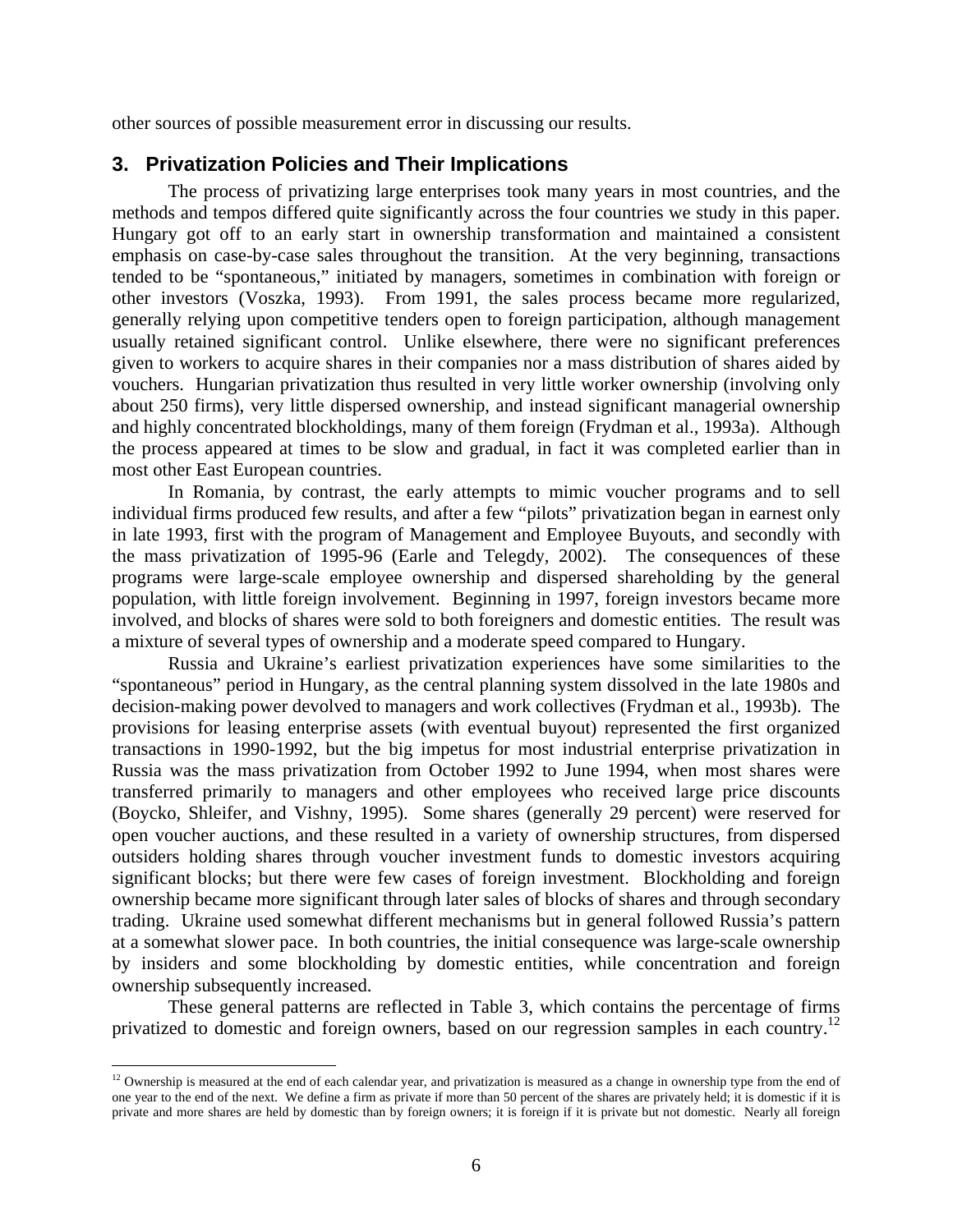As of late 1992, 43.6 percent of the Hungarian firms had already been privatized, while privatization of the manufacturing firms in our database had not yet started in Romania, Russia, and Ukraine. By the end of the period, most firms had been privatized in all four countries, although enough state-owned firms remain in each country to serve as a comparison group in our estimations.<sup>13</sup> The percentage of firms majority privatized to foreigners is by far the highest in Hungary, reaching nearly 17 percent of all entities by 2004. In Romania, the percentage reaches 6.7 percent, 1.2 percent in Russia, and 1.0 percent in Ukraine. Given our sample sizes, these are sufficient to estimate coefficients.<sup>[14](#page-9-1)</sup>

The cross-country differences in privatization policy design could affect the extent of selection bias in the privatization process as well as the measured impact of privatization on employment and wages. Privatization through competitive sales (auctions or tender) to outside investors implies that the buyers fully assess the firm's operating and financial performance as well as its potential for growth.<sup>15</sup> Such thorough assessments are less common under giveaway privatization methods, where the buyer's own capital is not put at risk. Privatization leading to highly dispersed ownership structures also provides little incentive for any single acquirer to gather such information. Relative to foreigners, domestic investors may have extra information on the extent of overstaffing and excessive wages, and thus the potential for restructuring. If these differences across firms tend to be fixed, then they will be removed by firm fixed effects, and if they tend to grow at a constant rate they will be removed by firm-specific trends.<sup>[16](#page-9-3)</sup>

In predicting the consequences of alternative privatization methods, we consider the underlying productivity, cost, and scale mechanisms through which privatization may impact employment and wages. Worker-owners are likely to oppose wage cuts and labor-saving restructuring, and they are unlikely to have incentives or resources to expand. Outside blockholders should favor productivity improvement and cost reduction, and they are also more likely to respond to opportunities for expansion. Among outside owners, foreign investors with superior management skills, new technologies, knowledge of markets, and access to finance seem likely to be the most successful at raising productivity, scale, and cost efficiency. Outsiders with small shareholdings may also benefit from efficiency improvements and scale expansion, but they are less likely to influence the firm's behavior. Therefore, the productivity, cost, and scale effects of privatization are likely to be smallest for domestic owners in countries where insider and mass privatization predominated, larger in cases where domestic outsiders acquired blocks of shares, and largest for privatization to foreign investors. Because these mechanisms tend to be offsetting, however, their net effects on employment and wages are a priori ambiguous. The next section describes our methods for estimating the effects empirically.

privatized firms by this definition are majority foreign-owned. The Russian data do not contain an ownership variable before 1993, nor do they provide percentage shareholding. But virtually all the privatizations in our data are mass privatizations, so the earliest they could take place was October 1992, and nearly all led to majority private ownership (s

<span id="page-9-0"></span><sup>&</sup>lt;sup>13</sup> We assume a single ownership change and recode cases of multiple switches to the modal category after the first change (ties are decided in favor of private and foreign). In Hungary there are 71 such cases, in Romania 15, Russia 2,918, and in Ukraine 6. Many Russian firms were reclassified as state in 2000 or 2001, when ownership codes changed; such mass renationalization did not occur, so our recoding corrects this problem. The nonmonotonicity of percent privatized in Table 4

<span id="page-9-1"></span><sup>&</sup>lt;sup>14</sup> See Table 1 for sample sizes. The Russian registries contain codes for state, domestic, joint ventures, and 100 percent foreign firms, but foreign shares are available only for a subset of firms in four years. We classify all joint ventures as foreign, but the results are very similar if we include only those foreign firms with a majority foreign share in at least one of the four years.<br><sup>15</sup> For legal entities buying state-owned companies or assets, some assessments may be legally required as "

<span id="page-9-2"></span>

<span id="page-9-3"></span>the preprivatization characteristics of firms later privatized as possible indicators of selection bias in the privatization process.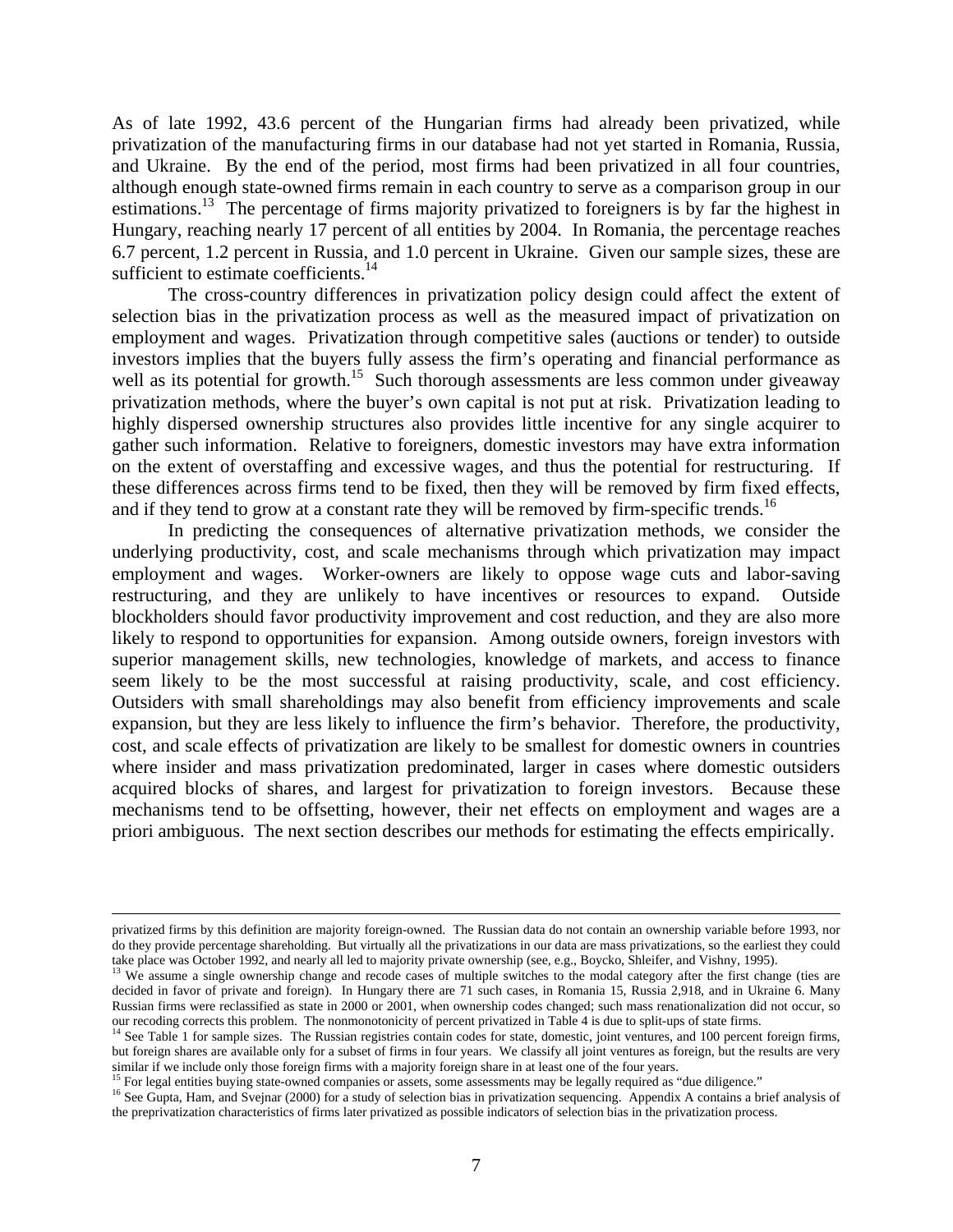#### **4. Empirical Strategy**

 $\overline{a}$ 

We follow the broader literature on the effects of privatization in estimating reduced form equations, while trying to account for heterogeneity and simultaneity bias (Djankov and Murrell, 2002; Megginson and Netter, 2001). A first potential estimation problem is the possibility of aggregate shocks correlated with employment, wages, and ownership. Studies that estimate a privatization effect as the difference between pre- and post-privatization levels for a sample of privatized firms (e.g., Megginson, Nash, and van Randenborgh, 1994) are unable to distinguish the effect of privatization from such aggregate fluctuations. Moreover, shocks may be industryspecific, and available deflators may not perfectly capture price changes. Most studies have too few observations at their disposal to be able to account for industry-specific fluctuations, yet if these are correlated with privatization, the estimates may be biased. Taking advantage of the large samples in our data, our regressions compare the performance of privatized firms with state-owned control firms in the same industry-years.<sup>17</sup> Unlike most previous studies, these data contain firms that remain in state ownership throughout the period of observation.

A second estimation problem involves ambiguities in timing, both in the precise date of privatization (sometime in the year between observation dates) and in how long it takes for any effects to emerge. We address these issues by investigating the dynamics of the effect before and after the privatization year. Examining the immediate pre-privatization dynamics provides information on whether firms were restructuring in anticipation of ownership change.<sup>18</sup> Examining the earlier pre-privatization dynamics is useful for assessing selection bias appearing as conditional differences in the dependent variable prior to ownership change. Finally, the dynamic specification sheds light on the possibility of general equilibrium effects resulting from labor market competition among employers. If foreign-owned firms tend to pay higher wages, for instance, then others may respond by raising their own wages in order to compete for workers, and our estimates of the foreign coefficient will be an understatement of the true effect. A complete general equilibrium analysis is beyond the scope of this paper, but if the spillovers are not instantaneous, they should be reflected in the dynamics of the effects: large initially but diminishing as domestic firms "catch up" to the foreign practice.<sup>[19](#page-10-2)</sup>

Perhaps the most difficult problem is the possibility of selection bias in the privatization process. Politicians, employees, and investors may all influence whether a firm is privatized and whether the new owners are domestic or foreign. Politicians concerned with unemployment may prefer to retain firms with the worst prospects in state ownership in order to protect workers from layoffs and wage cuts, and employees themselves may try to prevent privatization in such cases. Potential owners are also likely to be most interested in purchasing firms with better prospects, and foreign investors may be better (or, conceivably, worse) at "cherry-picking."

In principle, several alternative strategies could be employed to address selection bias. One is to use instrumental variables. As is commonly the case (but see Hanousek, Kocenda, and Svejnar, 2005), our data do not contain instruments that are both important determinants of the privatization choice and orthogonal to the error terms in the employment and wage equations. A

<span id="page-10-0"></span><sup>&</sup>lt;sup>17</sup> We use 2-digit NACE industries, combining food and beverages (15) with tobacco (16), coke, refined petroleum products and nuclear fuel (23) with basic chemicals (24), and office machinery and computers (30) with radio, television, and communications equipment and apparatus (32) due to small numbers of observations in sectors 16, 23, and 30 in some co

<span id="page-10-1"></span>Aghion, Blanchard, and Burgess (1994) argue that anticipatory behavior is likely to be negative if the expectation of post-privatization loss of control – or of job – leads to increased asset stripping by managers; but Roland and Sekkat (2000) argue that good managers restructure their companies prior to privatization. La Porta and López-de-Silanes (1999) find negative anticipatory effects in their study of Mexico.

<span id="page-10-2"></span><sup>&</sup>lt;sup>19</sup> As a further check on possible spillover effects, in one specification we also control for the regional proportions of firms privatized to domestic and foreign owners, respectively. Variations in sectoral proportions are absorbed by the industry-year interaction dummies.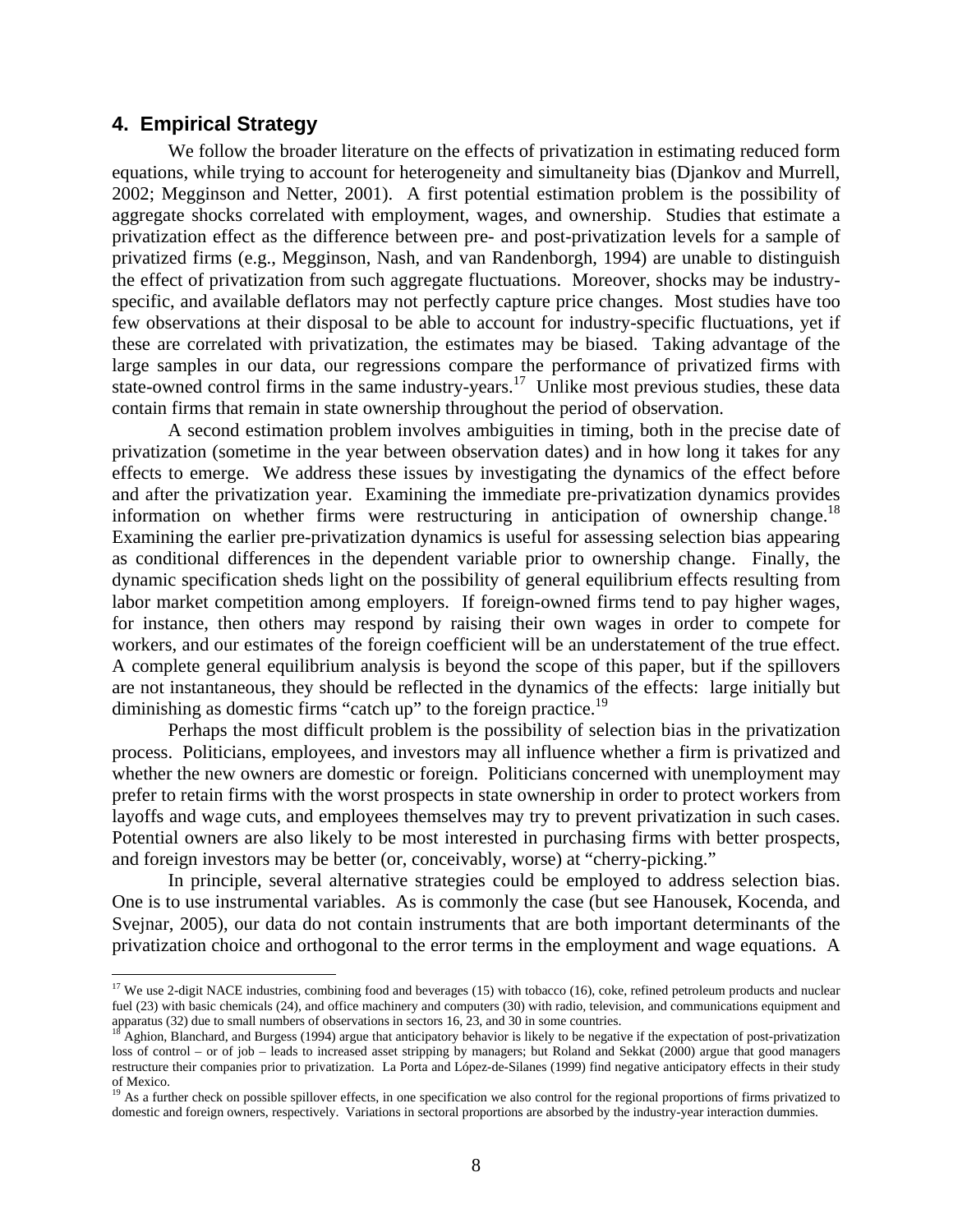second approach is to include lagged dependent variables and estimate dynamic GMM models. But the need for a long lag structure precludes firms with few years of data, introducing sample selection bias, and it rules out tracing the dynamics of the privatization effects. Dynamic GMM model results can also be quite sensitive to small changes in specification where the dependent variables exhibit a high degree of persistence, the case with employment and wages.

A third strategy is to use a matching estimator that pairs each privatized firm with one always remaining state-owned, the most similar based on observable pre-privatization characteristics. To address remaining pre-privatization differences, matching can be combined with difference-in-differences in panel data (e.g., Arnold and Smarzynska Javorcik, 2005; Gong et al., 2006). A drawback is that the focus on differences between treated firms and never treated firms ignores potentially relevant information on firms to be treated sometime in the future. Our data contain thousands of observations for not-yet-privatized firms that could be useful – and likely more similar – controls for privatized firms in the same industry-years. With an unbalanced panel, additional problems arise from selection bias due to differences in time series lengths and exit rates. Requiring information from several years before privatization can severely restrict the sample, as many firms do not have long pre-privatization histories, but variables measured just before privatization may be contaminated by anticipatory effects. A matched sample is also affected by differential exit rates; if either the treated or matched untreated firm exits, the pair drops out of the regression in all subsequent years. If firms are matched within industries, it is possible that the privatized firm's success causes the always state firm to exit, so pairs with particularly unequal post-treatment performance are most likely to disappear. This also implies that some important longer-run effects will not be captured.

Rather than matching each privatized firm to a single always state-owned firm, one could instead use all non-privatized firms in the same industry-year as the comparison group in a panel regression approach. Observations on privatized firms can contribute to identifying the estimates if at least one non-privatized firm remains in the same industry-year, reducing the exit bias problem.<sup>20</sup> The panel regressions incorporate all available pre-privatization information when controlling for differences between the treated and non-treated groups, rather than imposing assumptions about particular years for matching. Important forms of selection bias can be handled with firm fixed effects (FE) for time-invariant differences, and by adding firm-specific trends (FE&FT) to control for the possibility of selection for privatization (or foreign versus domestic ownership) based on growth opportunities.<sup>21</sup> The main drawback of using all available non-privatized firms in the industry-year as the comparison group relative to using only the matched never privatized (state-owned) firm is the possibility that the former control group may be less similar to the treated firm prior to treatment. On the other hand, firms just undergoing privatization may well be more similar to not yet privatized firms than to never privatized firms. To investigate the robustness of our results, we estimate the effects using each approach.

The panel regression model takes the following form for each country separately:

 $\overline{a}$ 

$$
y_{it} = \mathbf{D}_{jt} \gamma_{jt} + \mathbf{w}_t \mathbf{\alpha}_i + \mathbf{\theta}_{it} \delta + u_{it},
$$
 (1)

<span id="page-11-0"></span> $20$  This bias may be large, because matching greatly reduces the post-privatization sample. For example, the average number of postprivatization domestic ownership observations per firm in the panel regressions for employment is 7.4 in Hungary, 7.4 in Romania, 6.8 in Russia, and 7.0 in Ukraine (see Table 2), while for nearest neighbor matching it is drastically reduced to 1.6 on average in Hungary, 4.2 in Romania, 4.6 in Russia, and 4.4 in Ukraine. The differences are similar for foreign ownership and for the wage samples. A complete set of numbers analogous to those in Table 2, but for the single-firm matched sample, is available upon request.<br><sup>21</sup> Though the inclusion of firm-specific trends has the advantage of controlling for pre-privatiza

<span id="page-11-1"></span>of the privatization effect, especially when most of a firm's observations in the data are post-privatization.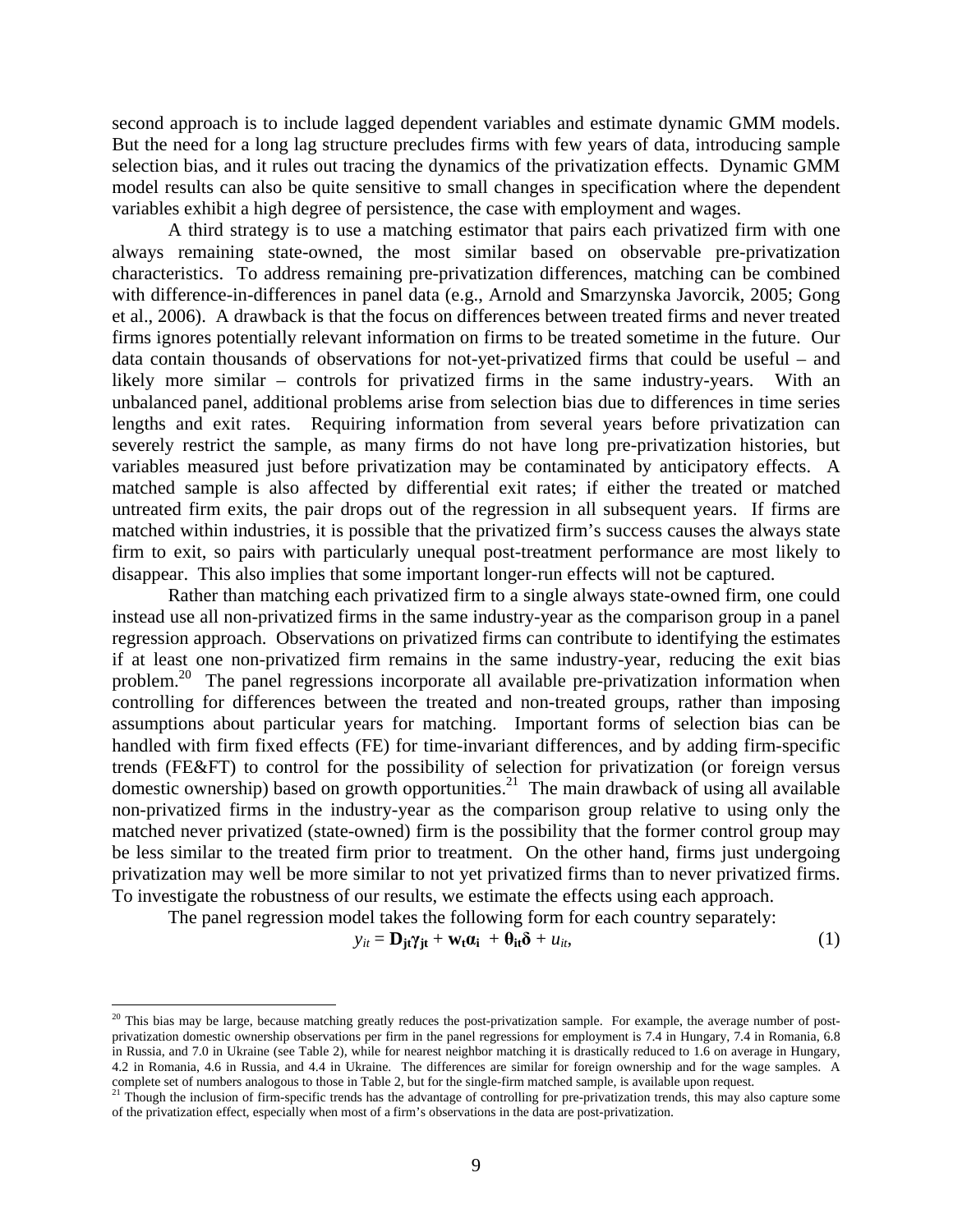where *i* indexes firms from 1 to *N*, *j* indexes industries from 1 to *J*, and *t* indexes time periods (years) from 1 to  $T^{22}$  In alternative specifications,  $y_{it}$  is the natural logarithm of the firm's employment (*e*) and average wage rate per worker (*w*).  $\mathbf{D}_{jt}$  is a 1 x *JT* vector of industry-year interaction dummies;  $\gamma_{it}$  is the associated *JT* x 1 vector of coefficients; and  $u_{it}$  is an idiosyncratic error.<sup>23</sup> The dimensions of the other terms in the equation vary across specifications:  $w_t$  is a vector of aggregate time variables, **αi** is the vector of associated individual-specific slopes, **θit** is the vector of ownership measures, and **δ** are the ownership effects of interest in this paper. In the OLS regressions  $w_t \equiv 0$ . In the FE regressions  $w_t \equiv 1$ , so that  $\alpha_i \equiv \alpha_i$  is the unobserved effect. The FE&FT model specifies  $\mathbf{w}_t \equiv (1, t)$ , so that  $\mathbf{a}_i \equiv (\alpha_{1i}, \alpha_{2i})$ , where  $\alpha_{1i}$  is a fixed unobserved effect and  $a_{2i}$  is the random trend for firm *i*. In practice, the FE&FT model is estimated in two steps, the first detrending all variables for each firm separately and the second estimating the model on the detrended data.

We investigate two alternative specifications of the ownership variables  $\theta_{it}$ . The simplest uses two post-program dummies, where  $\theta_{it} \equiv (Domestic_{it-1}, Foreign, Foreign_{it-1})$ , and  $\delta \equiv (\delta_d, \delta_f)$  are the parameters of interest.<sup>24</sup> *Foreign<sub>it-1</sub>* is defined = 1 if the firm is majority foreign owned at the end of the previous year, and *Domestic<sub>it-1</sub>* = 1 if the firm is majority privately owned at the end of the previous year, but not majority foreign owned. The coefficients of interest  $(\delta_d, \delta_f)$  are then the mean within-country-industry-year difference in the dependent variable between domestic privatized firms and majority state-owned and between firms majority foreign and majority state-owned, respectively. We also estimate dynamic specifications, where dummy variables for the years before and after privatization are interacted with indicators for whether the firm is ever domestically privatized or foreign privatized. Designating *τ* as the index of event time, the number of years since privatization, so that  $\tau < 0$  in the pre-privatization years,  $\tau = 0$  in the year in which ownership change occurs, and  $\tau > 0$  in the post-privatization years, then  $\theta_{it} \equiv$ **(Domestic**<sub>it</sub>, **Foreign**<sub>it</sub>),  $\delta \equiv (\delta_{\tau d}, \delta_{\tau f})$ , and  $\tau = -5$ -, -4, -3, -2, -1, 0, 1, 2, 3, 4, 5+, where -5- is five and more years before privatization, and 5+ is five and more years after privatization. The privatization year 0 is the omitted category in the regressions.

The matching method is implemented by first estimating a multinomial logit regression with three outcomes (remaining state, privatized to domestic owners, and privatized to foreign owners) as a function of log employment, squared log employment, log wage, squared log wage, log ratio of capital stock to employment, and multifactor productivity, all measured in the year prior to privatization, as well as 19 sector dummies and year dummies.  $25$  Log of employment in the year prior to privatization minus its value two years before privatization is also included to control for pre-privatization trends. The sample consists of privatized firms in the year of privatization and always state-owned (never privatized) firms in industry-year cells containing at least one privatization. Based on the propensity scores for the domestic and foreign privatization

1

<span id="page-12-0"></span> $^{22}$  J=19. *T* varies by country and dependent variable: 20 for Hungary, 15 for Romania, 20 for Russian employment, 14 for Russian wage, and 16 for Ukraine.<br><sup>23</sup> Our estimates permit general within-firm correlation of residuals using Arellano's (1987) clustering method. The standard errors of all

<span id="page-12-1"></span>our test statistics are robust to both serial correlation and heteroskedasticity. 24 We infer privatization when a firm changes status from state to private between the end of one year and the next. This implies that the

<span id="page-12-2"></span>date the new owners acquire formal authority (e.g., the first post-privatization shareholders' meeting) varies across firms, with some early in the final pre-privatization year. Some assumption on the first "post" year is necessary in this analysis, but as our estimates of the dynamics of the effect suggest, the results are not at all sensitive to this assumption.<br><sup>25</sup> Imbens (2000) suggests a multinomial regression in cases of multiple treatments. Our use of this method takes into account possi

<span id="page-12-3"></span>differences in the selection into domestic and foreign private ownership, and indeed we find significant differences between the coefficients explaining domestic versus foreign privatization in the multinomial logits. Multifactor productivity is the residual from an industry-specific Cobb-Douglas production function in capital and labor (using 19 sectors).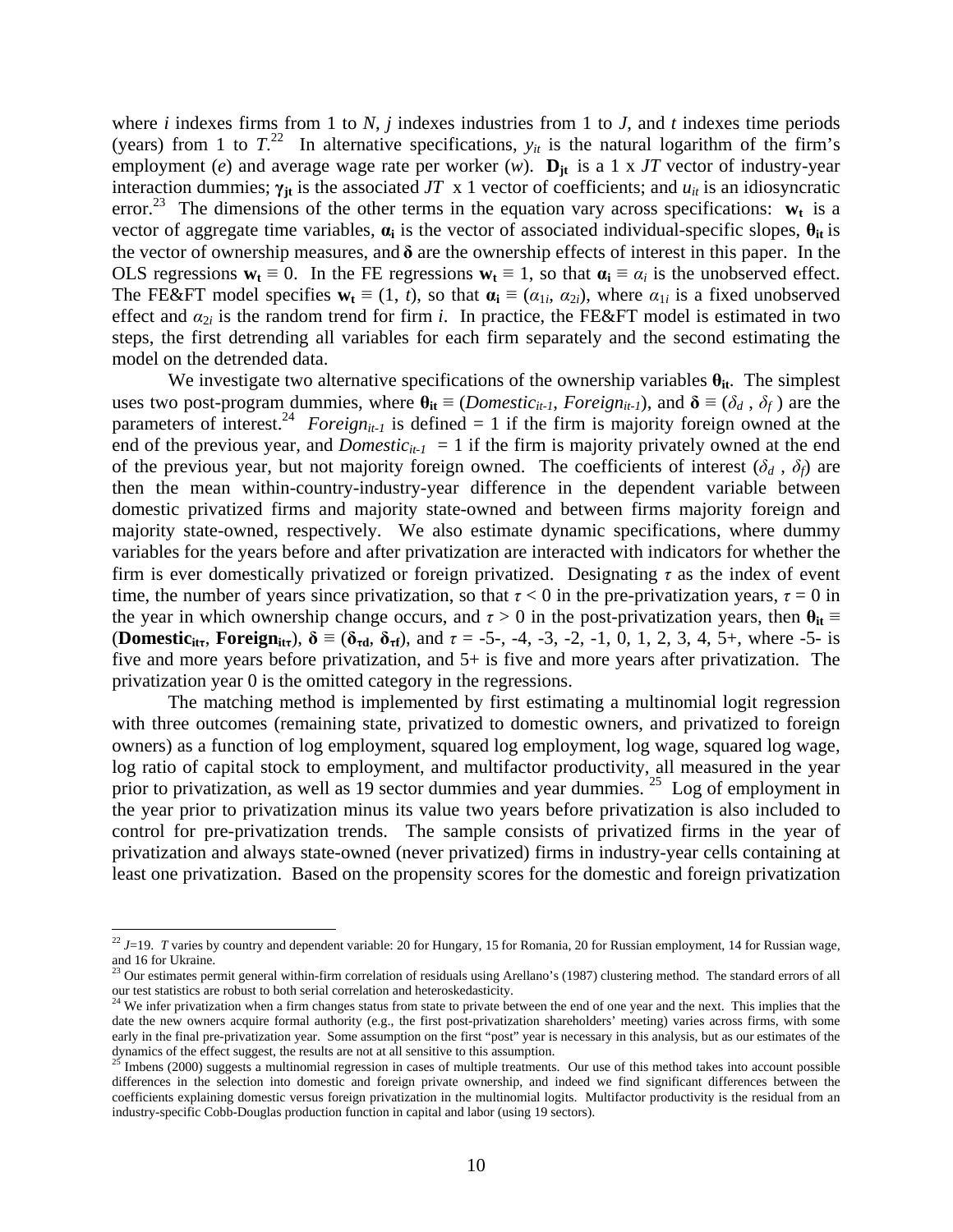outcomes from this regression, we match each privatized firm to the nearest always state-owned firm in the same industry-year cell.<sup>26</sup> We then estimate the following outcome regression:

$$
y_{it} - y_{mt} = \alpha_i + \theta_{it}\delta + u_{it}, \qquad (2)
$$

where *m* denotes the matched control firm, and the other variables are defined as in equation (1). All available pre- and post-privatization observations for the matched pairs are included in these regressions. The inclusion of firm fixed effects removes time-invariant differences between the privatized firms and matched controls.

We use dynamic ownership specifications to implement specification tests that help determine the extent to which the alternative specifications deal with selection bias. Our method generalizes the Heckman and Hotz (1989) "pre-program test" of the conditional difference in the outcome for treated and control groups in one pre-treatment period. The assumption is that, once the test is satisfied, the only cause of differences between the two groups after treatment is the treatment itself. Using a similar dynamic specification of ownership effects as described above, but with five and more years before privatization as the omitted category, we carry out *t* tests of *τ*  $=$  -4, -3, and -2, as well as *F* tests for the joint significance of these dummies. Examining the *t* tests for several years addresses Heckman, LaLonde, and Smith's (1999) concern about sensitivity to the choice of pre-treatment period. Studying each available pre-privatization year avoids this "alignment fallacy." In addition to the pre-program test, we conduct *F* tests on the joint probability that all  $\text{FEs} = 0$ , and on the joint probability that all  $\text{FTs} = 0$  in regressions with a single post-dummy for privatization. Finally, we conduct Hausman-type specification tests of the differences in the entire vector of coefficients resulting from adding FEs to the OLS specification, and from adding FTs to the FE specification.

To shed light on the economic mechanisms underlying the estimated impacts of privatization on employment and wages, we decompose each of these into two further effects: scale and productivity effects for employment, and productivity and cost effects for the wage. For the employment decomposition, we estimate versions of equation (1) where the dependent variables  $y_{it}$  are the natural logarithms of output (*x*) and labor productivity ( $lp = x - e$ , with  $e =$ ln[employment]). The decomposition follows from the basic identity:

$$
e \equiv x - (x - e) \equiv x - lp.
$$
 (3)

Linearity of the estimators of the privatization effect with these dependent variables implies that the estimated coefficients can also be decomposed. We estimate the equations with consistent samples and the ownership specification  $\theta_{it} \equiv (Domestic_{it-1}, Foreign_{it-1})$ , so that  $\delta \equiv (\delta_d, \delta_f)$ . Thus  $\delta^e = \delta^x - \delta^{lp}$ , where superscripts represent the dependent variable in each equation. We similarly decompose wage effects by estimating equations with the natural logarithm of unit labor cost ( $ulc = w + e - x$ ) and productivity (*lp*), relying on the identity:

$$
w \equiv (w + e - x) + (x - e) \equiv ulc + lp. \tag{4}
$$

The estimated wage effect of privatization is therefore equal to the unit labor cost effect plus the productivity effect:  $\delta^w = \delta^{ulc} + \delta^{lp}$ . Since the unit labor cost effect is expected to be negative, the cost and productivity effects may work in opposite directions on wages. In these regressions, FE and FE&FT models are estimated, and industry-year effects are included as controls.

The final estimation issue, which is relevant to all of these methods and all previous research on this topic, concerns the use of information only on reporting firms. A difficult problem is how to handle exit because, as discussed in Section 2, the permanent disappearance of

1

<span id="page-13-0"></span> $26$  The matching is with replacement – i.e., a never privatized firm could potentially serve as the control firm for more than one privatized firm. If replacement were not allowed, many privatized firms could not be matched, as the data contain more firms that are privatized than never privatized, creating even worse sample selection problems.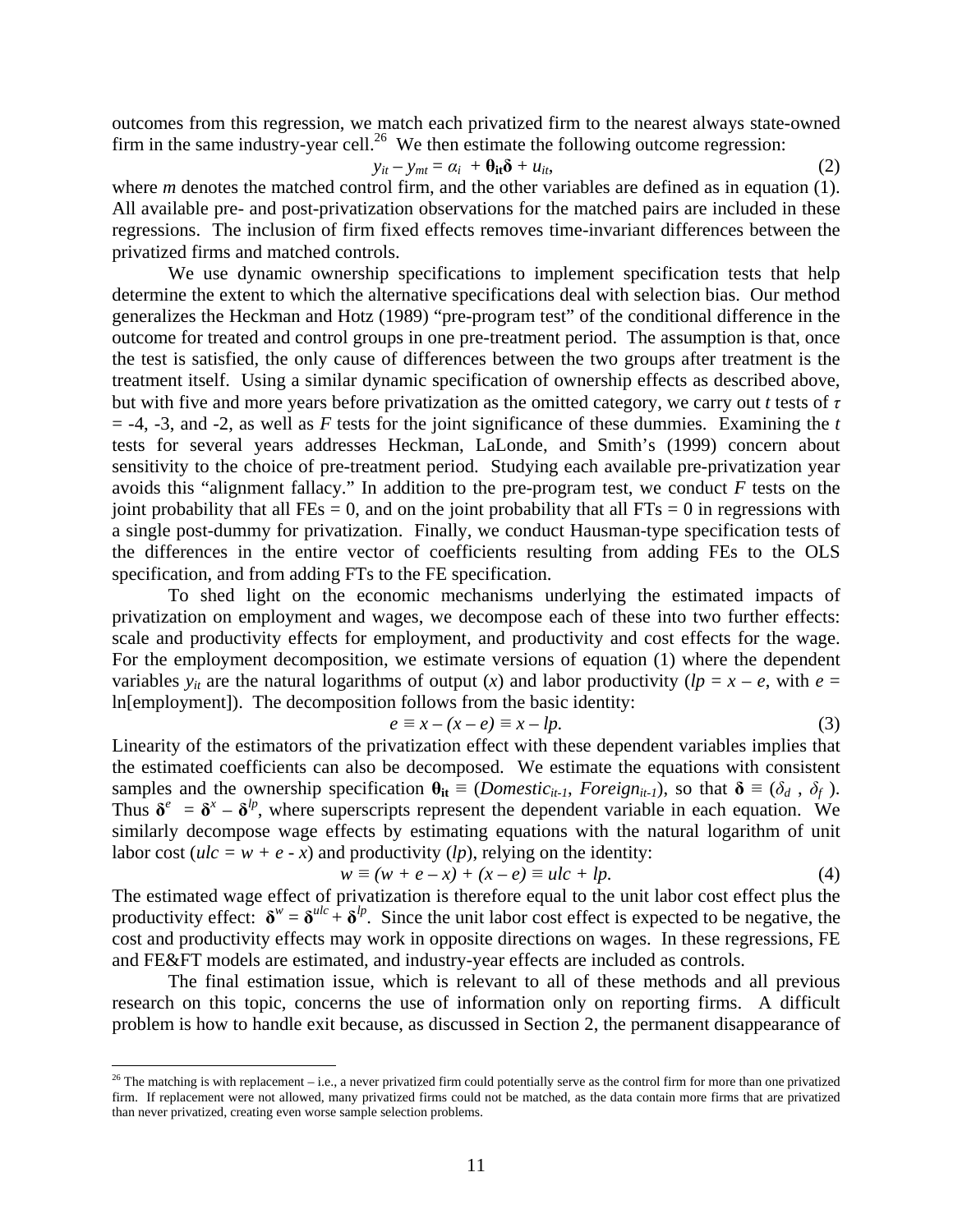a firm from the data may represent a genuine shutdown or merely a change in name or legal form. In the former case, it would be desirable to count these as job losses, while in the latter, it would not. Despite extensive cleaning of the longitudinal linkages, we can distinguish shutdowns from simple reregistrations only imperfectly. To assess the potential of exits to influence our results, however, we estimate specifications of equation (1) with the dependent variable transformed as the ratio to the firm average and set to zero in the first year after exit. We also estimate probit equations for exit as a function of ownership and industry and year dummies. The next section reports the results.

#### **5. Results**

 $\overline{a}$ 

The results from estimating relation (1) by OLS, fixed firm effects (FE), and firmspecific trends (FE&FT) are displayed in Table  $4.27$  The OLS estimates of the employment effects of domestic privatization illustrate the pitfalls of simple cross-sectional comparisons, with coefficients ranging widely from  $-0.49$  in Hungary to  $+1.00$  in Russia. Both of these become tiny and statistically insignificant when FE are added, while the Romanian estimate jumps to 0.16 and the Ukrainian falls to -0.06. The differences between OLS and FE estimates of the domestic wage effects are smaller, except for Russia with OLS and FE coefficients of 0.19 and - 0.03, respectively. All FE estimates of the domestic wage coefficients are negative and statistically significant, but small in magnitude: 2-5 percent. The FE&FT estimate of domestic privatization on employment in Romania is insignificant, while the coefficient in Russia is larger and significant. The domestic wage effects remain negative, statistically significant, and small, Russia having the largest magnitude (-0.07). Thus, the domestic results generally imply effects close to zero for both dependent variables in all countries. The estimated wage impacts are small and negative, but there is some reason to believe that the wage coefficients may be negatively biased by measurement error, as we discuss shortly.<sup>[28](#page-14-1)</sup>

By contrast with the generally small to negligible domestic results, the effects of privatization to foreign investors are estimated to be positive for both employment and wages in every country, with the exception of Romanian employment, where inclusion of firm-level trends generates a negative and insignificant coefficient. The magnitudes are usually large and highly statistically significant. The attenuation of the foreign results when including firm-specific trends could be due to the application of a less efficient estimator to a relatively small number of foreign observations. Nevertheless, these results do not suggest that foreign privatization has reduced employment or wages.

Because the matching approach has several disadvantages compared with these panel regressions and the findings are in any case qualitatively similar, we report the matching results in Appendices. Appendix B1 shows results using the single comparison firm matching approach, which implies effects quite similar to the FE results in Table 4. The main exceptions are the significantly larger domestic and foreign coefficients for Romanian employment, which appear to result from the fact that the matching approach uses only always state firms as the

<span id="page-14-0"></span> $27$  The sample observations do not vary across specifications when adding FEs and FTs. Note, however, that once FEs are added, firms with a single observation no longer meaningfully contribute to the regression, and firms with one or two observations do not contribute to FE&FT regressions. To check whether this leads to sample bias, we have run separate OLS regressions without firms with single observations, and also ones without firms with one or two observations, as well as FE regressions without firms with one or two

<span id="page-14-1"></span>observations. The OLS coefficients move slightly downward, while the FE coefficients are virtually unaffected by the sample change.<br><sup>28</sup> Wage impacts of minus 2–7 percent are small relative to the fluctuations of wages in compared with other types of effects estimated by economists. Standard estimates of the union relative wage effect, for example, generally lie in the range from 15 to 20 percent (e.g., Card's (1996) estimates range from 0.14 to 0.21).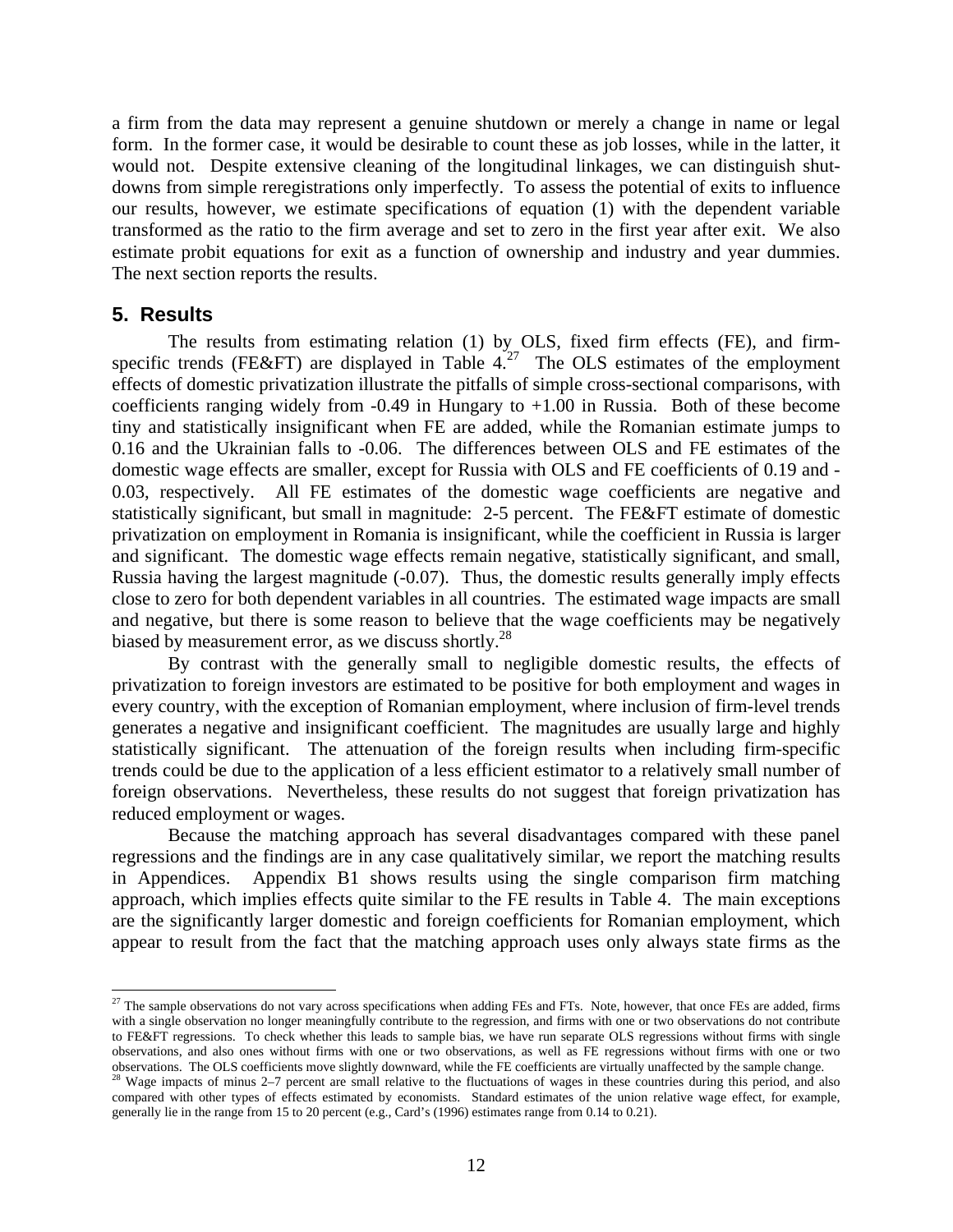benchmark rather than also including pre-privatized firms.<sup>29</sup> Appendix B2 shows results from single comparison firm matching where pre-privatization employment trends are omitted from the multinomial logit regression. There are differences compared to Appendix B1: the domestic privatization effect on employment becomes positive in Hungary, and the foreign coefficients in Ukraine become smaller, illustrating the sensitivity of point estimates to small changes in the matching method.<sup>30</sup> All the methods nevertheless suggest the same general conclusions: domestic privatization effects are usually close to zero, and foreign privatization effects are nearly always positive, statistically significant, and large in magnitude.

To see how well each of these specifications handles selection bias, in the sense of observable differences in pre-privatization outcomes, we report variants of the Heckman-Hotz (1989) "pre-program test." As shown in Appendix C, the OLS specifications result in large and highly statistically significant differences two to four years prior to either type of privatization compared to those five or more years before privatization, suggesting the presence of serious selection bias. Adding FEs significantly reduces the coefficients, but some substantial and statistically significant differences remain in some cases: Romanian pre-domestic and preforeign firms show clear positive trends, Russian and Ukrainian pre-domestic firms have negative employment trends, and Romanian pre-foreign and Russian pre-domestic and preforeign firms exhibit positive wage trends. The FE&FT specification removes each of these trends, with the only remaining visible pre-privatization trend a negative one in Hungarian preforeign employment. As discussed below, this trend sharply reverses in the year before privatization, however, suggesting that this should not pose a problem for estimating the privatization effect. The results corresponding to the matching specification in Appendix B1 show large, statistically significant domestic coefficients for employment in Hungary in all three pre-privatization years, in Romania in *τ*-2, for foreign privatization in Ukraine in *τ*-2, and negative coefficients for domestic effects on wages in Hungary (*τ*-4 and *τ*-3) and Ukraine (*τ*-3 and *τ*-2). Although the specific patterns vary across specifications, the FE&FT results show by far the smallest pre-privatization effects, while the matching and FE methods are similar.

We have also carried out *F* tests on the joint probability that the FEs are all zero and on the joint probability that the FTs are all zero. For each country and each dependent variable, these tests are rejected at the 0.0001 level. Finally, we have conducted Hausman-type tests of differences in the vectors of estimated coefficients from each of the models. Again, these always reject equality between the OLS and FE coefficients, and between the FE and FE&FT coefficients.

Next we investigate whether the estimates from Table 4 may be biased due to nonrandom exit. As discussed in Section 2 above, it is difficult to distinguish genuine from spurious exits in our data, as in most firm-level panel data. As a check, however, we estimate panel regressions similar to those in Equation 1, defining the dependent variable as the ratio of employment or wages to its firm-specific mean (to maintain the proportional interpretation of the coefficient) and including observations with the dependent variable set to zero in the first year after exit and ownership and industry set to their values in the previous year. Table 5 includes results with firm FE, showing for comparison purposes the results with and without the zeroes in the exit year. Qualitatively, the results are very similar to what we have seen before. In every case where there is a significant difference between the results excluding and including the exit year

1

<span id="page-15-0"></span><sup>&</sup>lt;sup>29</sup> The Romanian domestic and foreign employment coefficients in FE specifications are  $-0.104$  and  $0.115$ , respectively, when excluding always state firms.

<span id="page-15-1"></span> $30$  A third matching exercise uses the Appendix B1 approach but restricts matches to those with propensity score differences not greater than five percent. The results, shown in Appendix B3, are quite similar to those in Appendix B1.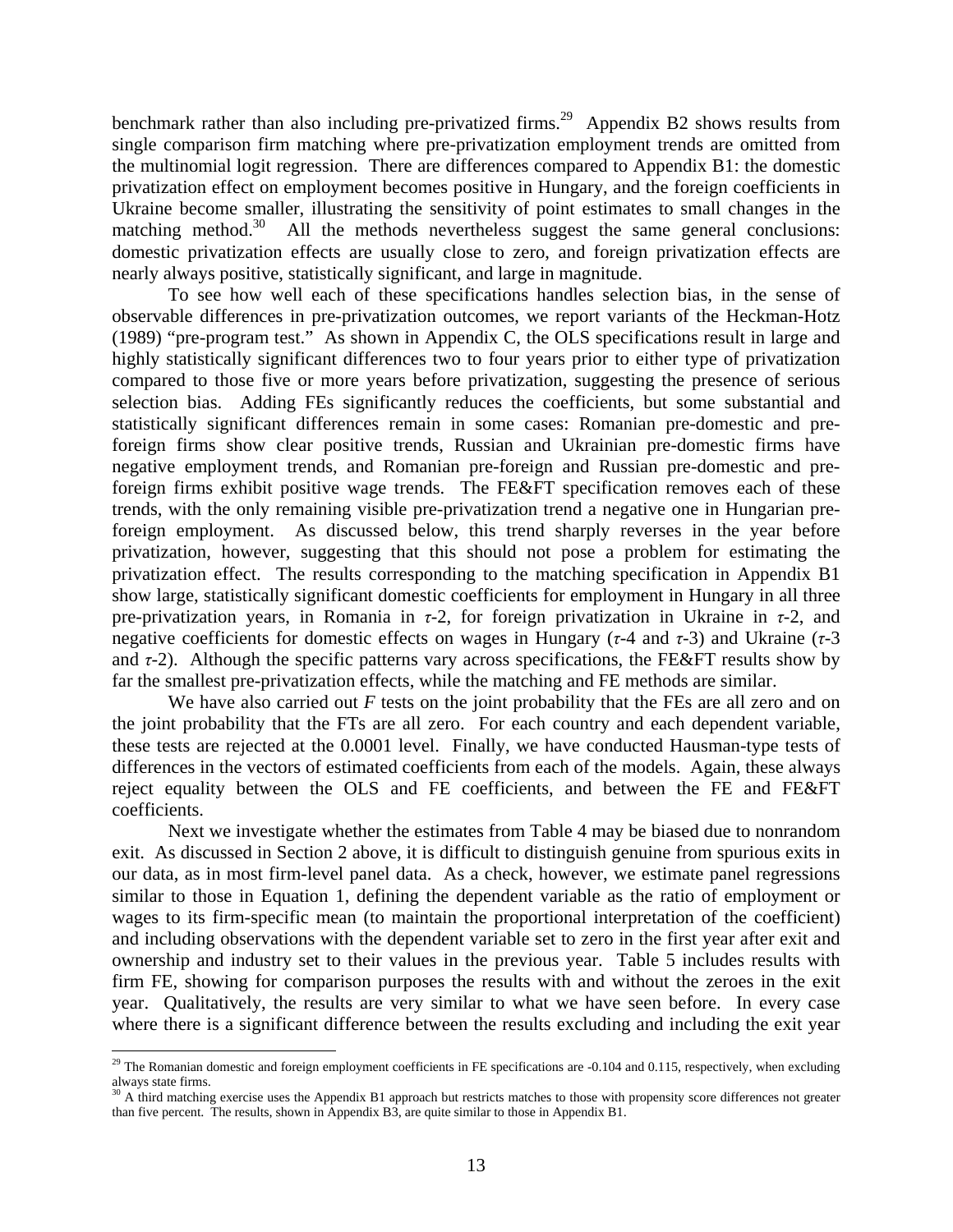zeroes, the inclusion raises the coefficient, sometimes substantially. For instance, the point estimates of the wage effects of domestic privatization in Hungary and Romania both become positive. In Appendix D, we also report estimates of privatization effects on exit probabilities, and the estimated coefficients are negative and statistically significant, with the exception of the Russian domestic coefficient, which is tiny and insignificant.<sup>31</sup> Thus, the probability of exit is no higher for privatized than state-owned firms, and sometimes it is much lower.

How might various types of potential measurement error affect the conclusions about the employment and wage effects? There are several types that should be considered. First, as discussed in Section 2, wages may be systematically under-reported to avoid taxes. If the magnitude of under-reporting is correlated with privatization, then our estimates may be biased. However, as we noted earlier, knowledgeable local observers report that wage under-reporting is most common in small start-up firms that are not included in our sample; among the firms of the old sector we study, the practice is most common in firms acquired by domestic investors, while it is unusual in the state sector (where controls are tight) and among foreign firms (especially larger ones, like those in our sample). Therefore, our estimates of the effects of foreign privatization on wages are unlikely to be biased, while the domestic privatization effects could be downward biased. This implies that the small negative coefficients on domestic privatization that we receive might be due to this under-reporting phenomenon, and it further supports the conclusion that privatization has not had a substantial negative effect on workers in these countries. Second, delays in wage payments (arrears), which have been common in Russia and Ukraine (although not in Hungary and Romania), create another type of measurement error in accrued wage obligations; however, they appear to be uncorrelated with domestic privatization and negatively associated with foreign ownership (e.g., Earle and Sabirianova, 2002). This would imply that the foreign wage effect is understated, again strengthening the case that foreign owners benefit workers, at least on this measure. Third, there may be measurement error in employment associated with unpaid leaves, which result in employment being overstated since the workers are still officially employed. Again, however, the incidence of such absences does not seem to differ much between state-owned and domestic privatized firms, while it seems to be lower under foreign ownership. This implies that our estimated employment effects of foreign privatization may be understated. Finally, the privatization variables may also be measured with error, although our cleaning procedures paid particular attention to consistency in these measures, as discussed in Section 2. Moreover, the problem is less severe when there are substantial numbers of observations on "switchers," as we have for domestic privatization in our data, and our treatment of privatization as an absorbing state reduces measurement error associated with period-by-period misclassification. The privatization measurement issue could play a bigger role for foreign privatization, especially in Ukraine where the number of observations are smaller (although still comprehensively covering the manufacturing sector), and it could explain why we observe substantial attenuation of the coefficients as FEs and particularly FTs are added to the equations. In any case, it again implies that the estimated foreign effects are if anything understated.

Next, we turn to the results from permitting the privatization effects to vary around the privatization year. The estimated coefficients from the dynamic FE and FE&FT specifications for employment and the wage rate are plotted in Figures  $1-4^{32}$  Consistent with the average

1

<span id="page-16-0"></span> $31$  Overall, the exit rates from the data (also shown in Appendix D) are very low. The Hungarian coefficients are substantial, at -0.04, but the Hungarian coefficient should be interpreted in light of a higher exit rate, which may be partially caused by the bankruptcy law of 1992 that included a trigger mechanism for liquidation if the firm did not pay its obli

<span id="page-16-1"></span><sup>&</sup>lt;sup>32</sup> To save space, the graphs report only coefficient estimates. The full set of FE and FE&FT results, including standard errors, are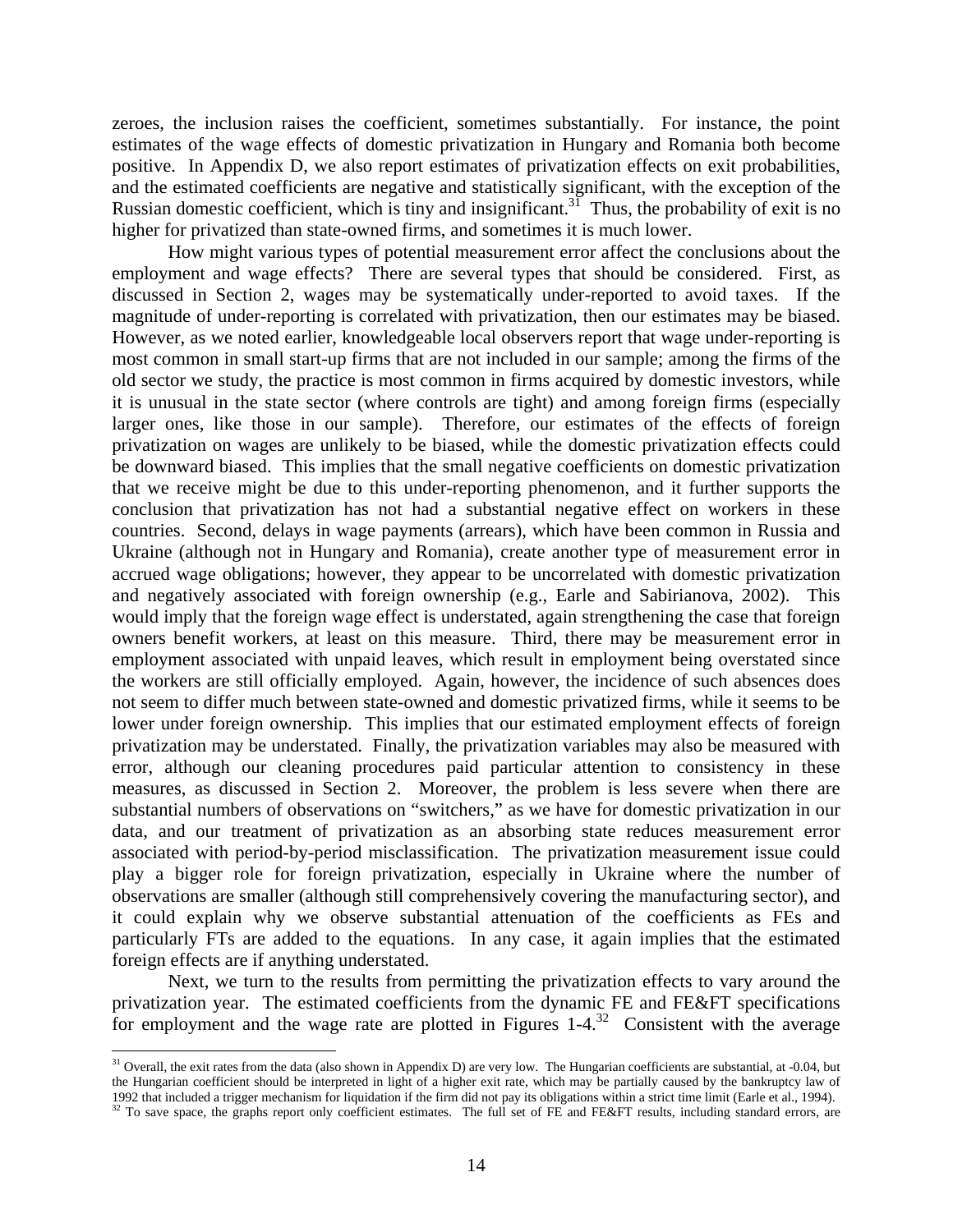effects reported in Table 4, the domestic privatization effects are generally small (less than 10 percent in magnitude) in both the pre- and post-privatization periods, except for Romanian employment. The domestic privatization effects exhibit negative trends only for wages in Hungary and Russia, but the coefficients are statistically insignificant in Russia, and they are small in both countries (again, for instance, compared to a standard union relative wage effect). The graphs also show some pre-privatization increase of wages, which may reflect anticipatory effects of domestic privatization or some form of selection bias, but the magnitudes are small. Romanian employment has a strong positive pre-privatization trend, which continues with a similar trajectory post-privatization. With FE&FT, however, Romania's post-privatization employment coefficients are close to zero until five and more years after privatization, consistent with the corresponding insignificant FE&FT coefficient in Table 4.

The dynamics of the foreign privatization effects show larger changes compared to the domestic effects, again consistent with the results in Table 4. These changes emerge only gradually, however, not as one-time jumps just after privatization occurs. Starting from the privatization year,  $\tau = 0$ , the foreign effects – for both employment and wages and for all four countries – generally trend upwards, and most of the coefficients are statistically significant.

These dynamic specifications are useful for assessing possible general equilibrium effects associated with ownership change. One possibility, for example, is that foreign investors enter with a policy of paying higher wages than the current norm, but domestic owners (state and privatized) respond by increasing wages to compete with the foreign owners on the labor market. This would imply that the positive foreign effects we have estimated may be understated, at least in the long run. To take another example, if foreign investors enter with the goal of expanding their businesses by hiring additional labor, then the spillover may be negative as workers move. If domestic private owners tend to pay lower wages and cut employment relative to the state, then these effects may work in the opposite direction. In either case, however, it stands to reason that the spillover effects may take time to manifest themselves: initially, privatization could produce a difference in employment or wage behavior, but the difference would fall as state firms adjust. However, the graphs in Figures 1-4 and results in Appendix E do not exhibit such patterns, and where the estimated effect of ownership is substantial, it tends to grow with the length of time since privatization. The steady widening of the foreign gap in a number of countries and specifications implies that any "catch-up" that may be occurring is dominated by the ownership difference, and that the evidence of positive impacts of foreign ownership on employment and wages represents long-run effects.<sup>[33](#page-17-0)</sup>

We next exploit the decompositions implied by the identities (3) and (4) to explore the economic mechanisms that underlie the estimated impacts of privatization on employment and wages. Our finding of only small employment effects of domestic privatization in three of the four countries, for example, could result from new private owners failing to improve productivity, or it could be due to scale expansion that offsets the productivity effect of private ownership. To address these questions, Figure 5 shows the results from estimating Equation (1) with  $y_{it}$  representing  $e = \ln(employment)$ ,  $x = \ln(output)$ , and  $lp = \ln(labor\,ivity)$  in turn, and  $\mathbf{w}_t = (1, t)$  – the FE&FT model.<sup>34</sup> All regressions for a given country-decomposition use the

<span id="page-17-0"></span>

reported in Appendix E.<br><sup>33</sup> As suggested by an anonymous referee, we have also tested whether the estimated privatization effects are influenced by general equilibrium effects by running regressions like those in Table 4, but also controlling for the proportions of firms in the region privatized to domestic and foreign owners. The results for the ownership coefficients ( $\delta_d$  and  $\delta_f$ ) are virtually identical to those in Table 4.<br><sup>34</sup> Appendices F and G contain the coefficient estimates and standard errors corre

<span id="page-17-1"></span>well as tests for differences between domestic and foreign effects and the analogous sets of results for otherwise similar FE models.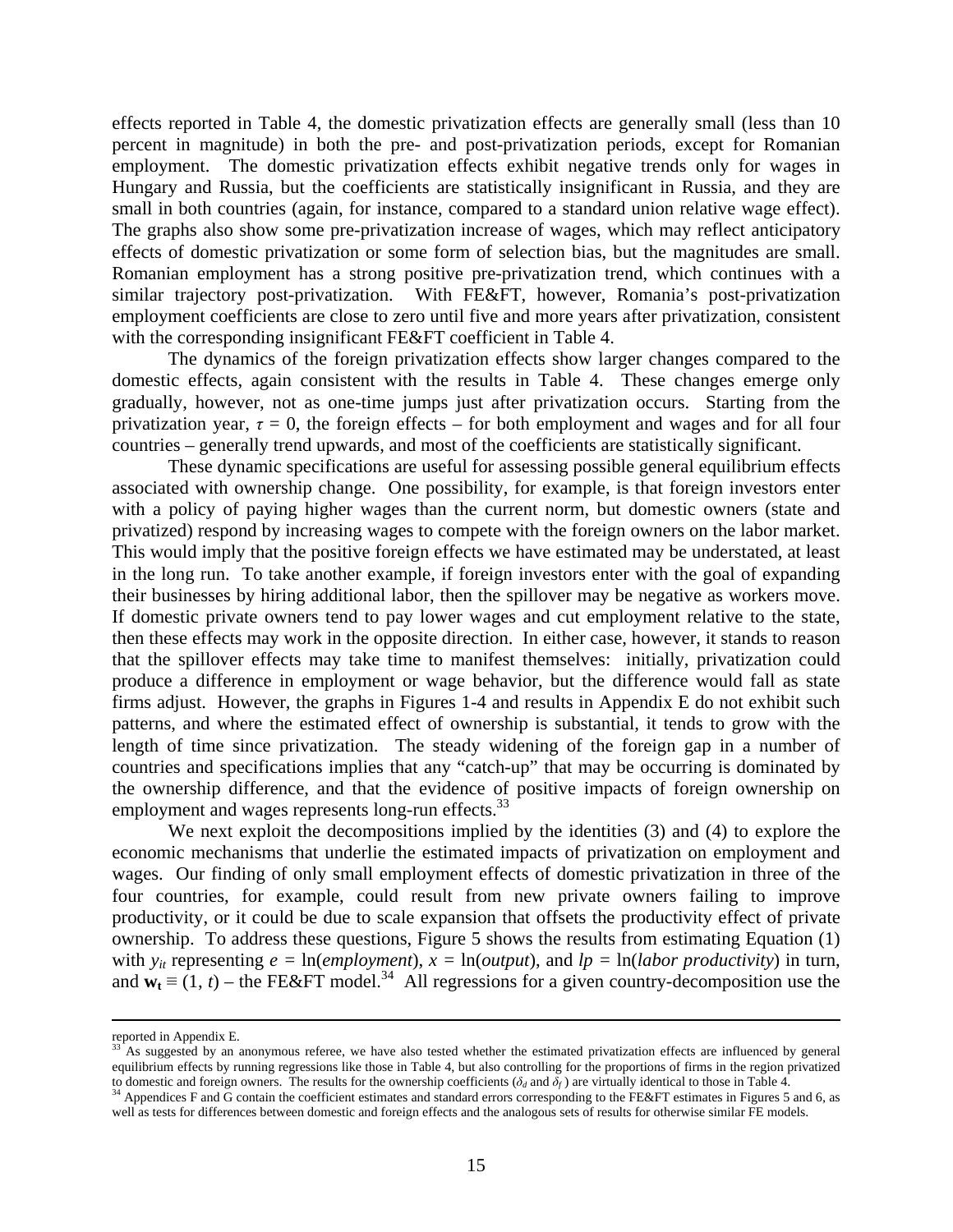same samples. We specify  $\theta_{it} \equiv (Domestic_{it-1}, Foreign, Foreign_{it-1})$ , so that  $\delta \equiv (\delta_d, \delta_f)$  and, as a result of identity (3),  $\delta^e = \delta^x - \delta^{lp}$ , where superscripts denote the relevant dependent variables. The bars for each country and owner-type show the coefficients  $\delta^e$  followed by  $\delta^x$  and  $\delta^{lp}$ , respectively.

In all four countries, the decomposition of the employment impact in Figure 5 shows scale and productivity effects that are much larger under foreign than domestic ownership. The foreign scale effect dominates the productivity effect, resulting in a net positive employment impact, except in Romania where it is negative and insignificant. In contrast, the domestic privatization scale effect is generally small. Both domestic and foreign privatization raise productivity in Hungary and Romania, but only foreign privatization does so in Russia and Ukraine, and even those effects are imprecisely measured in the FE&FT specifications.<sup>35</sup> These differences may result from the different privatization policies discussed in Section 3.

Next we consider the wage decomposition. Is the positive wage impact of foreign privatization simply due to foreign owners replacing low-skilled, low-wage workers with highskilled, high-wage workers? Such a compositional change would be associated with a positive labor productivity effect, but if workers are paid their marginal products it should have no effect on unit labor costs. Figure 6 sheds light on this, showing the results of estimating Equation (1) with  $y_{it}$  representing  $w = \ln(wage)$ ,  $ulc = \ln(unit labor cost)$ , and  $lp = \ln(labor productivity)$  in turn, so that  $\delta^w = \delta^{ulc} + \delta^{lp}$ , as shown in identity (4). The negative wage impacts of domestic privatization in Hungary and Romania result from (negative) unit labor cost effects that dominate the (positive) effects on labor productivity. In contrast, Russia and Ukraine's domestic labor productivity coefficients are negative.<sup>36</sup> The foreign effects tend to be larger than the domestic effects in Hungary, Romania, and Ukraine, but Russia's foreign results are quite different, with a positive though insignificant unit labor cost effect and a labor productivity effect of about zero. New foreign owners in Hungary, Romania, and Ukraine tend to reduce costs and raise productivity more than private domestic owners. The effects work in opposite directions on wages, and the net impact is positive for foreign ownership but negative and small under domestic ownership. The positive wage impact of foreign ownership therefore occurs in spite of greater success in reducing costs, likely reflecting new technologies or incentives that raise productivity and wages rather than just replacement of low- with high-skilled workers.

#### **6. Conclusion**

 $\overline{a}$ 

Although economic analyses of the effects of privatization have largely focused on firm performance, the greatest political and social controversies have usually concerned the consequences for the firm's employees. It is frequently assumed that the employment and wage effects are negative, and workers all around the world have reacted to the prospect of privatization, especially when foreign owners may become involved, with protests and strikes. Yet there have been very few systematic studies of the relationship between privatization and outcomes for the firm's workers, and previous research has been hampered by small sample sizes, short time series, and little ability to control for selection bias. It has therefore remained unclear whether workers' and policymakers' fears of privatization are in fact warranted.

In this paper, we have analyzed the effects of privatization on the firm's workers using comprehensive data on manufacturing firms in four economies, with long time series of annual observations both before and after privatization. The data contain similar measurement concepts for the key variables, and we have applied consistent econometric procedures to obtain

<span id="page-18-0"></span><sup>&</sup>lt;sup>35</sup> We have also estimated a number of variants of total factor productivity, with similar results to those displayed for labor productivity.<br><sup>36</sup> The small differences in the labor productivity estimates in Figure 6 com

<span id="page-18-1"></span>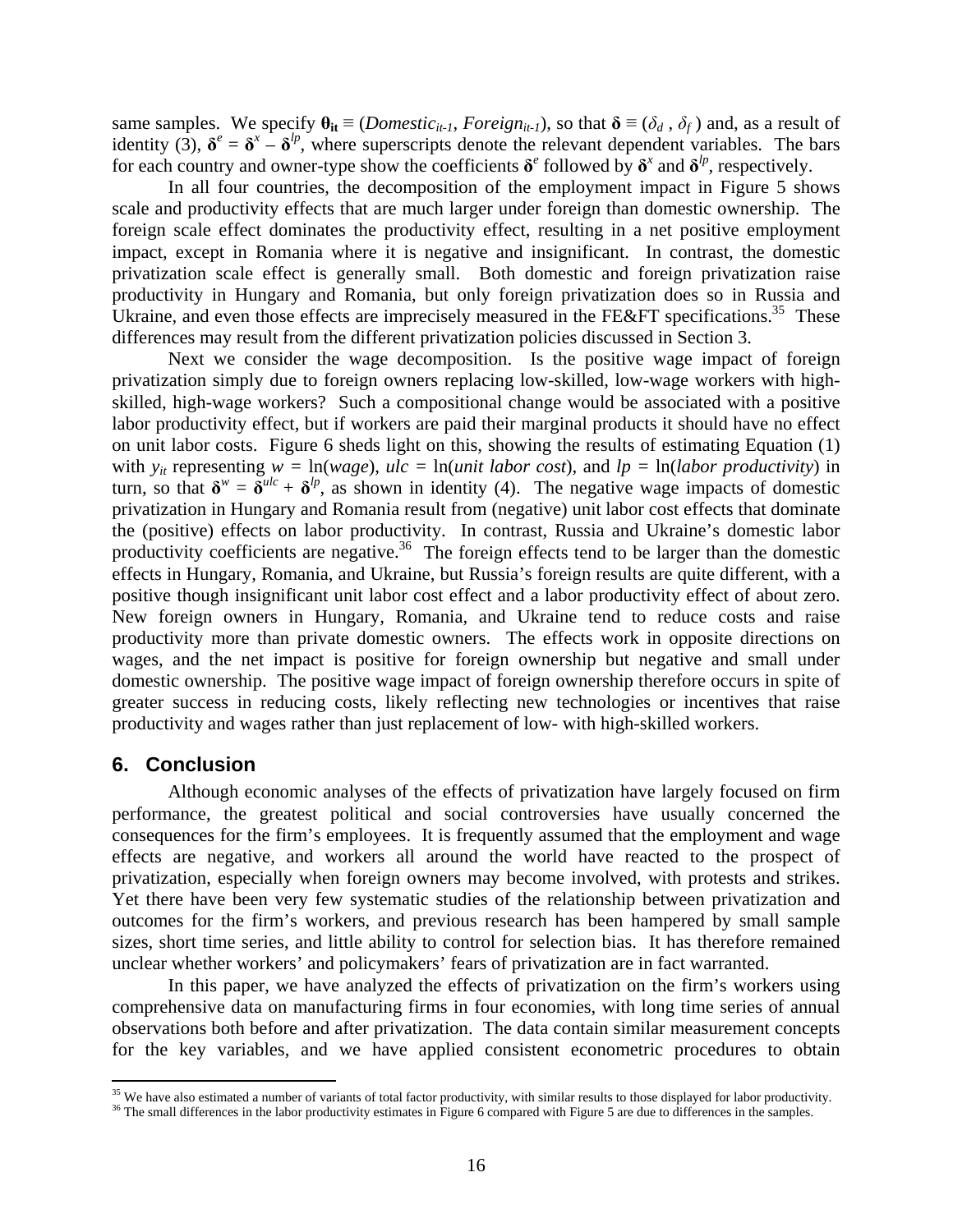comparable estimates across countries. In particular, we have exploited the longitudinal strength of our data and adopted methods from the program evaluation literature to assess and control for selection bias.

Our results provide no evidence for strong negative effects of any form of privatization on either employment or wages. Except for some simple OLS comparisons, which are contaminated by selection bias, the estimated effects in all other specifications are never both negative and large in magnitude. Moreover, the estimated coefficients on foreign privatization are almost always positive for all countries and both dependent variables. The estimated dynamic effects around the privatization year show only minor fluctuations in the domestic effects before and after privatization, while most of the foreign effects tend to grow steadily from the privatization year onwards. Our analyses of possible measurement errors, spillover effects, and sample selection bias all bolster the conclusion rejecting any substantial negative impact of privatization on either employment or wages.

We explore possible explanations for these findings by considering the productivity, cost, and scale mechanisms through which privatization may affect outcomes for workers. The analysis shows that domestic privatization has tended to produce gains in both scale and productivity that have offset each other in their consequences for employment, while cost reductions and productivity improvements have had offsetting effects on wages. In Hungary and Romania, the scale, cost, and productivity effects of domestic ownership have all been large, while in Russia and Ukraine they have all been small. Foreign privatization has resulted in still much larger scale, productivity, and cost effects in all four countries, but the scale effects dominate the productivity effects, which in turn dominate the cost effects. The consequences are the increased relative employment and wages in foreign firms that we observe after privatization.

These cross-country and domestic versus foreign patterns are inconsistent with the simple trade-off in privatization between efficiency and worker welfare that has been assumed by many observers. Efficiency-enhancing owners frequently appear to be good for workers, at least in terms of average employment and wage levels. Greater efficiency helps firms expand sales, reducing the likelihood of severe distress and raising labor demand. We find that workers' employment and wage prospects are never substantially diminished by privatization, and in some cases – particularly with foreign ownership – they actually brighten.

Can these results be extrapolated outside our samples? Maybe privatization in other sectors and settings tends to produce negative consequences for workers that we do not observe in the manufacturing industries of the four transition countries we study. We cannot rule out this possibility entirely, but it seems to us that the opposite is more likely to be true. From the beginning of the transition process, the manufacturing sectors of these economies have always been expected to shed large numbers of employees, because they were the most bloated, heavily subsidized parts of the socialist economies, notorious for employing excess labor to meet plan targets and for paying disproportionately high wages to their workers. One might expect to find the largest negative employment and wage effects of privatization in just this setting. But in no case do we find large negative effects. It seems less likely that such effects would appear in nonmanufacturing, especially in services that have expanded rapidly during the transition, and still less so in market economies where a variety of disciplinary devices other than active owners (such as market competition and good governance) may prevent state-owned firms from hoarding labor and paying excess wages to the same extent as occurred under state socialism.

Moreover, the absence of large negative effects of privatization holds consistently across all four of the countries, which span the distribution of reform experiences. If we had found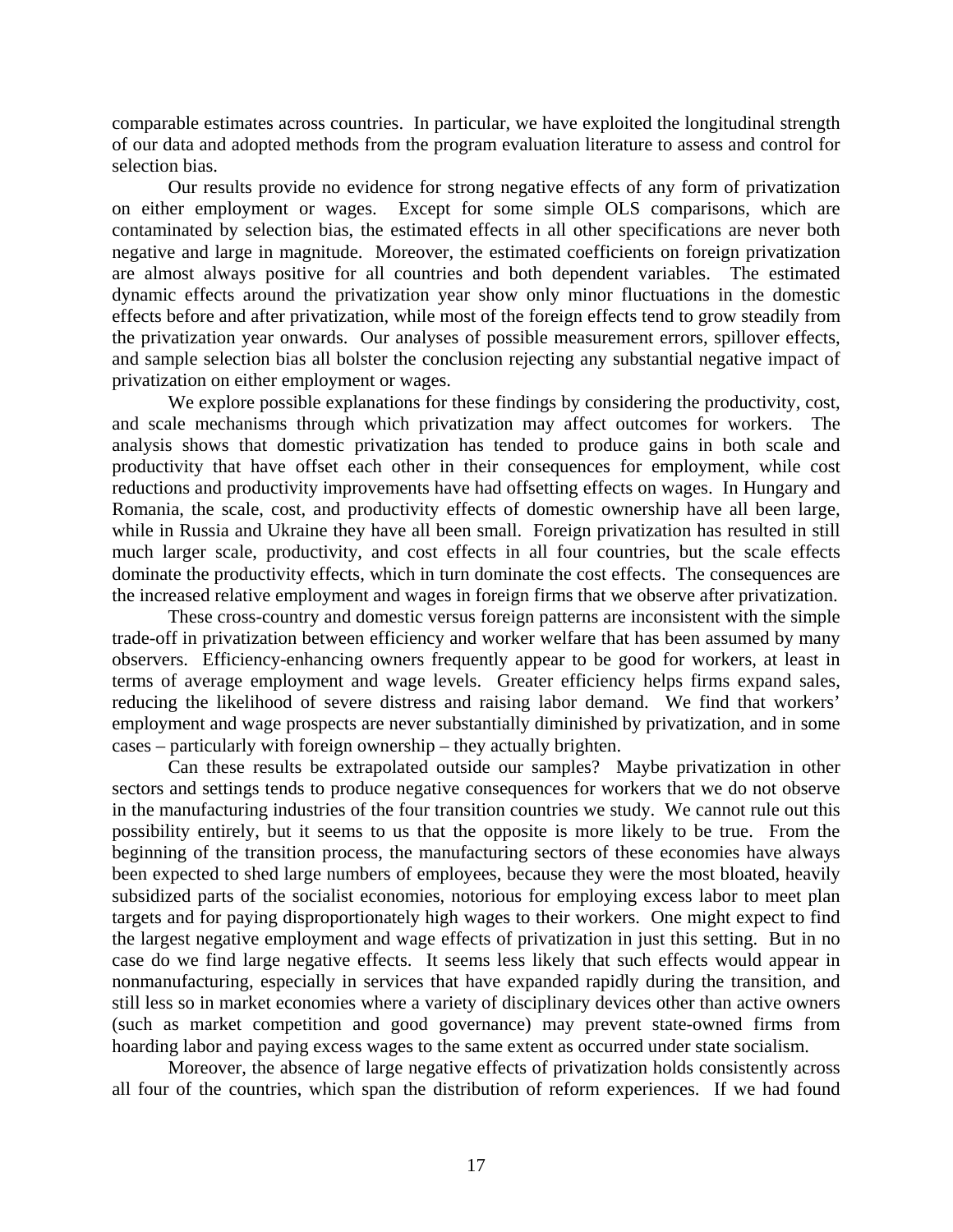large negative effects in Russia and Ukraine, towards one end of the spectrum, then we might be able to infer that other less-developed economies, perhaps those in Central Asia, would face similar problems. Or if we had found large negative effects in Hungary, the Eastern European economy closest to a developed market economy at the beginning of the privatization process, then we might deduce that such effects are, contrary to expectation, largest where the deviation from market outcomes is the least. We do not find any such patterns, however; rather, our findings reject the hypothesis of large negative consequences for employment and wages in all four countries. Our results, therefore, carry no implication that privatization would be more likely to reduce employment and wages in other contexts. On the contrary, the results suggest that in contexts where state-owned firms are relatively well-disciplined, where privatization produces effective control by outside investors, and where growth opportunities abound, it seems most plausible that the effects would be similar to what we observe after privatization to foreign investors in Hungary and Romania – a positive impact on both employment and wages.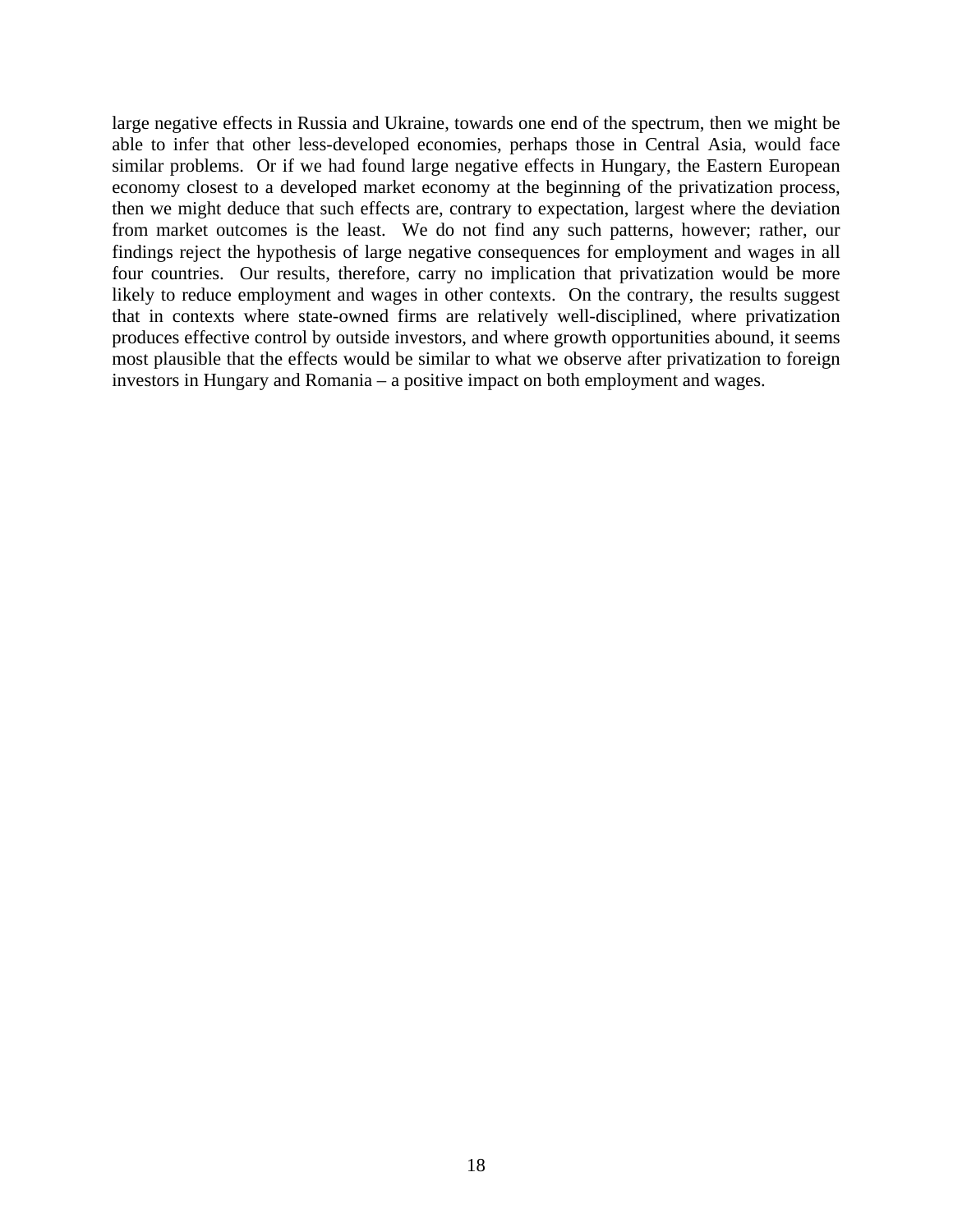#### **References**

Aghion, Philippe, and Olivier Blanchard, "On Privatization Methods in Eastern Europe and Their Implications." *Economics of Transition*, Vol. 6(1), 87–99, 1998.

Aghion, Philippe, Olivier Blanchard, and Robin Burgess, "The Behaviour of Firms in Eastern Europe, Pre-Privatization." *European Economic Review*, Vol. 38(6), 1327–1349, 1994.

Arellano, Manuel, "Computing Robust Standard Errors for Within-Groups Estimators." *Oxford Bulletin of Economics and Statistics,* Vol. 49(4), 431–434, November 1987.

Arnold, Jens Matthias, and Beata Smarzynska Javorcik, "Gifted Kids or Pushy Parents? Foreign Acquisitions and Plant Performance in Indonesia." World Bank Policy Research Working Paper No. 3597, May 2005.

Bhaskar, V., and Mushtaq Khan, "Privatization and Employment: A Study of the Jute Industry in Bangladesh." *American Economic Review*, Vol. 85(1), 267–273, 1995.

Birdsall, Nancy, and John Nellis, "Winners and Losers: Assessing the Distributional Impact of Privatization." *World Development*, Vol. 31(1), 1617–1633, 2003.

Boubakri, Narjess, and Jean-Claude Cosset, "The Financial and Operating Performance of Newly Privatized Firms: Evidence from Developing Countries." *Journal of Finance*, Vol. 53(3), 1081–1110, June 1998.

Boycko, Maxim, Andrei Shleifer, and Robert W. Vishny, *Privatizing Russia*. Cambridge, MA: MIT Press, 1995.

Boycko, Maxim, Andrei Shleifer, and Robert W. Vishny, "A Theory of Privatization." *Economic Journal*, Vol. 106(435), 306–319, March 1996.

Brown, J. David, John S. Earle, and Álmos Telegdy, "The Productivity Effects of Privatization: Longitudinal Estimates from Hungary, Romania, Russia, and Ukraine." *Journal of Political Economy*, Vol. 114(1), 61–99, February 2006.

Card, David, "The Effect of Unions on the Structure of Wages: A Longitudinal Analysis." *Econometrica*, Vol. 64(4), 957–979, July 1996.

Chong, Alberto, and Florencio López-de-Silanes, "Privatization and Labor Force Restructuring Around the World." World Bank Policy Research Working Paper No. 2884, September 2002.

Claessens, Stijn, and Simeon Djankov, "Privatization Benefits in Eastern Europe." *Journal of Public Economics*, Vol. 83(3), 307–324, 2002.

Djankov, Simeon, and Peter Murrell, "Enterprise Restructuring in Transition: A Quantitative Survey." *Journal of Economic Literature*, Vol. XL(3), 739–792, September 2002.

D'Souza, Juliet, and William L. Megginson, "The Financial and Operating Performance of Privatized Firms during the 1990s." *Journal of Finance*, Vol. 54(4), 1397–1438, August 1999.

Druk-Gal, Bat-Sheva, and Varda Yaari, "Incumbent Employees' Resistance to Implementing Privatization Policy." *Journal of Economic Behavior and Organization*, Vol. 59, 374–405, 2006.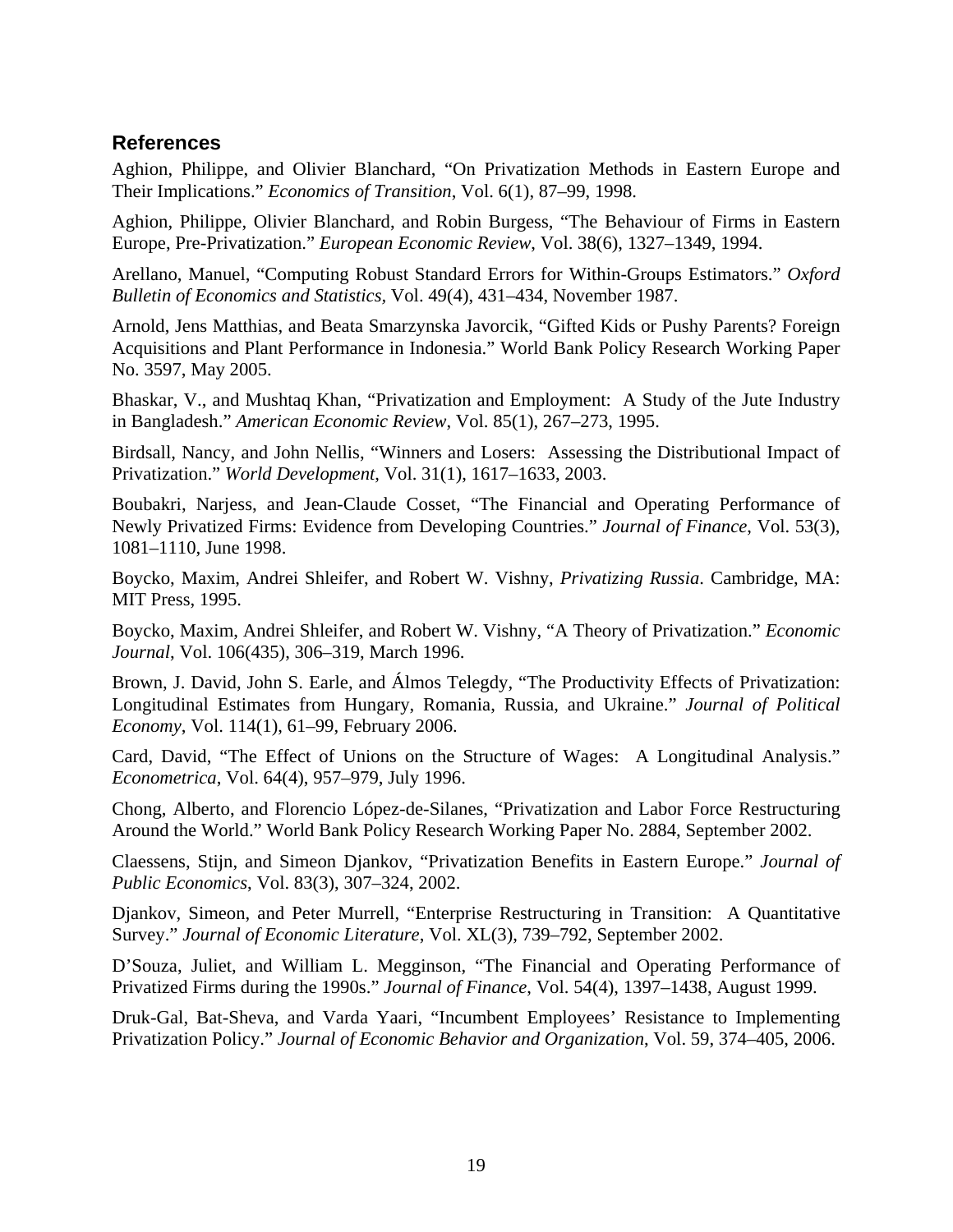Earle, John S., Roman Frydman, Andrzej Rapaczynski, and Joel Turkewitz, *Small Privatization: The Transformation of Retail Trade and Consumer Services in the Czech Republic, Hungary, and Poland*. Budapest: CEU Press, 1994.

Earle, John S., and Klara Z. Sabirianova, "How Late to Pay? Understanding Wage Arrears in Russia." *Journal of Labor Economics*, Vol. 20(3), 661–707, July 2002.

Earle, John S., and Álmos Telegdy, "Privatization Methods and Productivity Effects in Romanian Industrial Enterprises." *Journal of Comparative Economics*, Vol. 30(4), 657–682, 2002.

European Bank for Reconstruction and Development, *Transition Report*. London: EBRD, 2000.

Fernandez, Sergio, and Craig R. Smith, "Looking for Evidence in Public Employee Opposition to Privatization: An Empirical Study with Implications for Practice." *Review of Public Personnel Administration*, Vol. 26(4), 356–381, 2005.

Frydman, Roman, Cheryl W. Gray, Marek Hessel, and Andrzej Rapaczynski, "When Does Privatization Work? The Impact of Private Ownership on Corporate Performance in the Transition Economies." *Quarterly Journal of Economics*, Vol. 114(4), 1153–1192, November 1999.

Frydman, Roman, Andrzej Rapaczynski, John S. Earle, et al., *The Privatization Process in Central Europe*. London: CEU Press, 1993a.

Frydman, Roman, Andrzej Rapaczynski, John S. Earle, et al., *The Privatization Process in Russia, Ukraine, and the Baltic States*. London: CEU Press, 1993b.

Gokhale, Jagadeesh, Erica L. Groshen, and David Neumark, "Do Hostile Takeovers Reduce Extramarginal Wage Payments?" *Review of Economics and Statistics*, Vol. 77(3), 470–485, August 1995.

Gong, Yundan, Holger Görg, and Sara Maioli, "Employment Effects of Privatisation and Foreign Acquisition of Chinese State-Owned Enterprises." IZA Discussion Paper 2453, November 2006.

Gupta, Nandini, John C. Ham, and Jan Svejnar, "Priorities and Sequencing in Privatization: Theory and Evidence from the Czech Republic." WDI Working Paper 323, 2000.

Hanousek, Jan, Evzen Kocenda, and Jan Svejnar, "Origin and Concentration: Corporate Ownership, Control and Performance in Firms after Privatization." CERGE-EI Working Paper 259, 2005.

Haskel, Jonathan, and Stefan Szymanski, "Privatization, Liberalization, Wages and Employment: Theory and Evidence for the UK." *Economica*, Vol. 60(238), 161–182, 1993.

Heckman, James, and Joseph V. Hotz, "Choosing among Alternative Nonexperimental Methods for Estimating the Impact of Social Programs: The Case of Manpower Training." *Journal of the American Statistical Association*, Vol. 84(408), 862–874, December 1989.

Heckman, James J., Robert J. LaLonde, and Jeffrey Smith, "The Economics and Econometrics of Active Labor Market Programs." In Orley Ashenfelter and David Card, eds., *Handbook of Labor Economics, Volume 3A*. Amsterdam: Elsevier, 1999.

Imbens, Guido W., "The Role of the Propensity Score in Estimating Dose-Response Functions." *Biometrika*, Vol. 87(3), 706–710, 2000.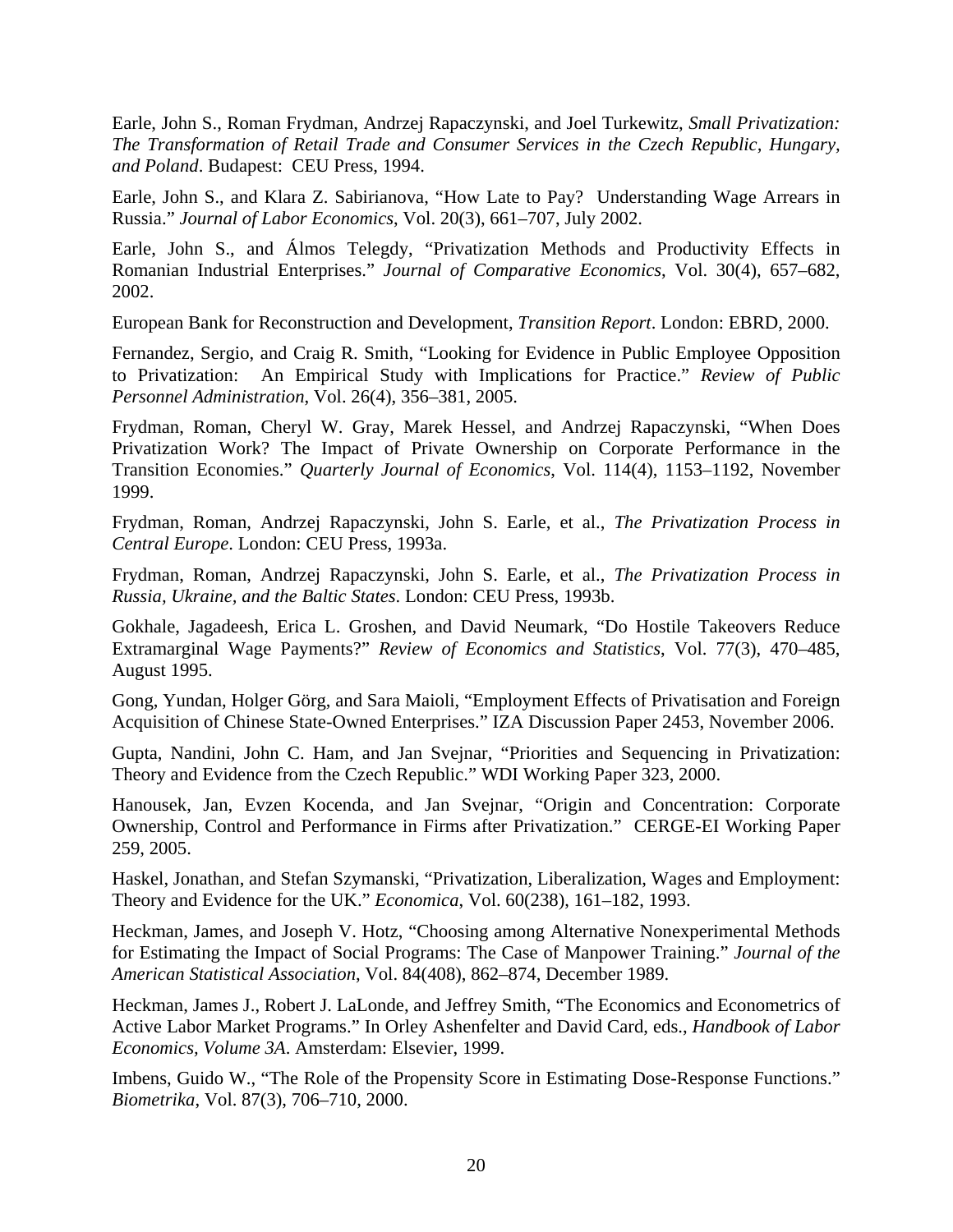Kay, J.A., and D.J. Thompson, "Privatisation: A Policy in Search of a Rationale." *The Economic Journal*, Vol. 96(381), 18–32, March 1986.

Kikeri, Sunita, "Privatization and Labor: What Happens to Workers When Governments Divest." World Bank Technical Paper No. 396, 1998.

Kornai, Janos, *From Socialism to Capitalism: Eight Essays*. Budapest: CEU Press, 2008.

La Porta, Rafael, and Florencio López-de-Silanes, "The Benefits of Privatization: Evidence from Mexico." *Quarterly Journal of Economics,* Vol. 114(4), 1193–1242, November 1999.

Lizal, Lubomir, and Jan Svejnar, "Privatization Revisited: The Effects of Foreign and Domestic Owners on Corporate Performance." CERGE-EI Discussion Paper No. 2002–89, June 2002.

López-de-Silanes, Florencio, and Alberto Chong, "The Truth about Privatization in Latin America." Yale ICF Working Paper No. 03–29, October 2003.

López-de-Silanes, Florencio, Andrei Shleifer, and Robert W. Vishny, "Privatization in the United States." *RAND Journal of Economics*, Vol. 28(3), 447–471, 1997.

Megginson, William L., *The Financial Economics of Privatization*. New York: Oxford University Press, 2005.

Megginson, William L., Robert C. Nash, and Matthias van Randenborgh, "The Financial and Operating Performance of Newly Privatized Firms: An International Empirical Analysis." *Journal of Finance,* Vol. 49(2), 403–452, June 1994.

Megginson, William L., and Jeffry M. Netter, "From State to Market: A Survey of Empirical Studies on Privatization." *Journal of Economic Literature*, Vol. 39(2), 321–389, June 2001.

Nelson, Adrian, Cary L. Cooper, and Paul R. Jackson, "Uncertainty Amidst Change: The Impact of Privatization on Employee Job Satisfaction and Well-being." *Journal of Occupational and Organizational Psychology*, Vol. 68(1), 54–71, March 1995.

Roland, Gerard, and Khalid Sekkat, "Managerial Career Concerns, Privatization and Restructuring in Transition Economies." *European Economic Review*, Vol. 44(10), 1857–1872, 2000.

Rożnowski, Bohdan, Adam Juchnowicz, and Marcin Marczuk, "Job-Related Employee Attitudes in the Prospect of a Company's Privatization." *Journal of Mental Changes,* Vol. 9(1–2), 123– 168, 2003.

Shleifer, Andrei, and Lawrence H. Summers, "Breach of Trust in Hostile Takeovers." In Alan Auerback, ed., *Corporate Takeovers: Causes and Consequences*. Chicago: University of Chicago Press, 1988.

Vickers, John, and George Yarrow, "Economic Perspectives on Privatization." *Journal of Economic Perspectives*, Vol. 5(2), 111–132, Spring 1991.

Voszka, Eva, "Spontaneous Privatization in Hungary." In John S. Earle, Roman Frydman, and Andrzej Rapaczynski, eds., *Privatization in the Transition to a Market Economy: Studies of Preconditions and Policies in Eastern Europe,* pp. 89–107. London: Pinter Publishers, and New York: St. Martin's Press, 1993.

World Bank, *From Plan to Market: World Development Report 1996.* Oxford: Oxford University Press, 1996.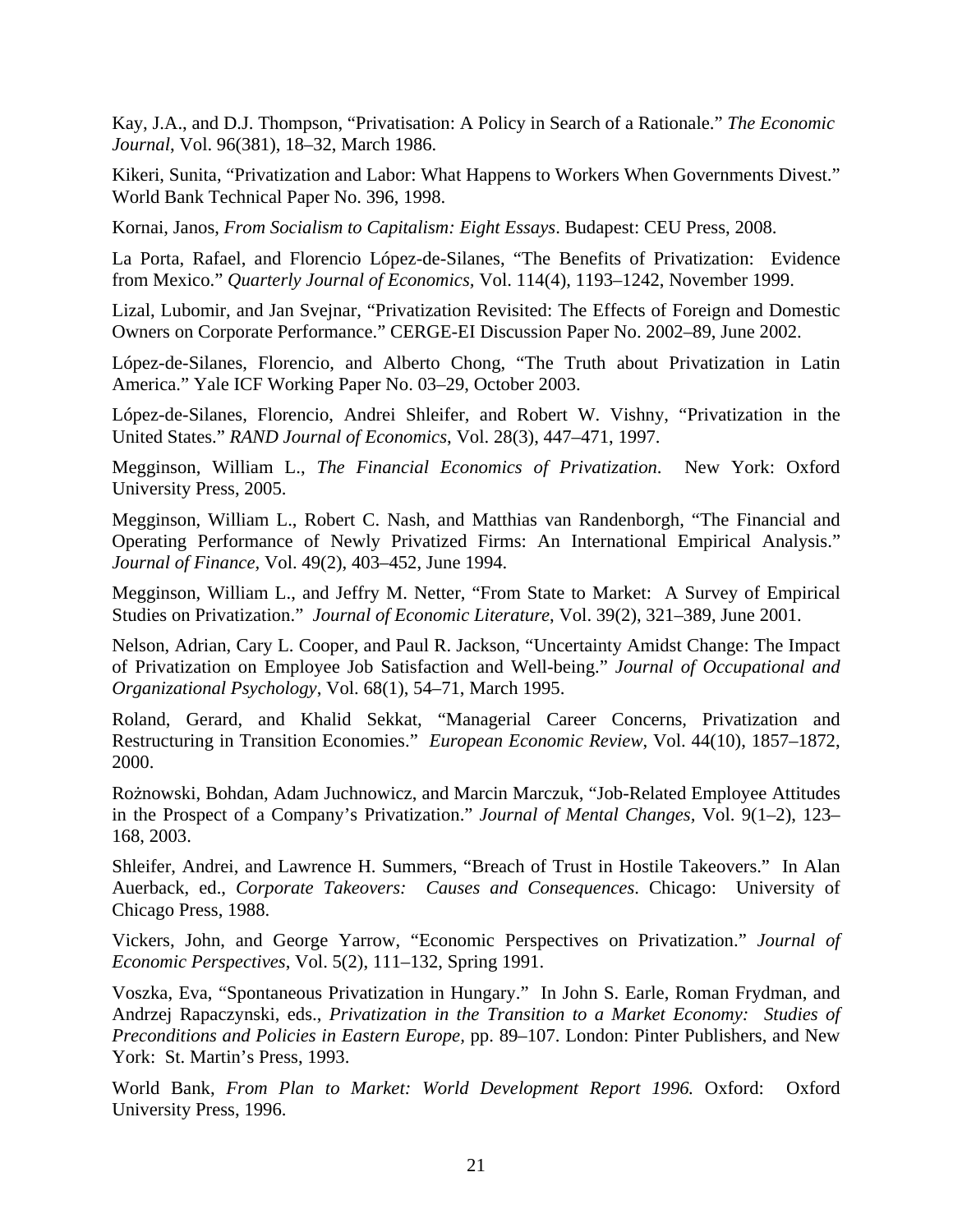



Notes: The graphs present regression coefficients on interactions between dummies for years before and after privatization and indicators for whether the firm is ever domestically or foreign privatized. The privatization year (the omitted category) is "0," "-5-" = 5 or more years before privatization, and " $5+$ " = 5 or more years after. Full sets of unrestricted industryyear dummies and FE (firm fixed effects) are included in each regression. The regression results are reported in Appendix D.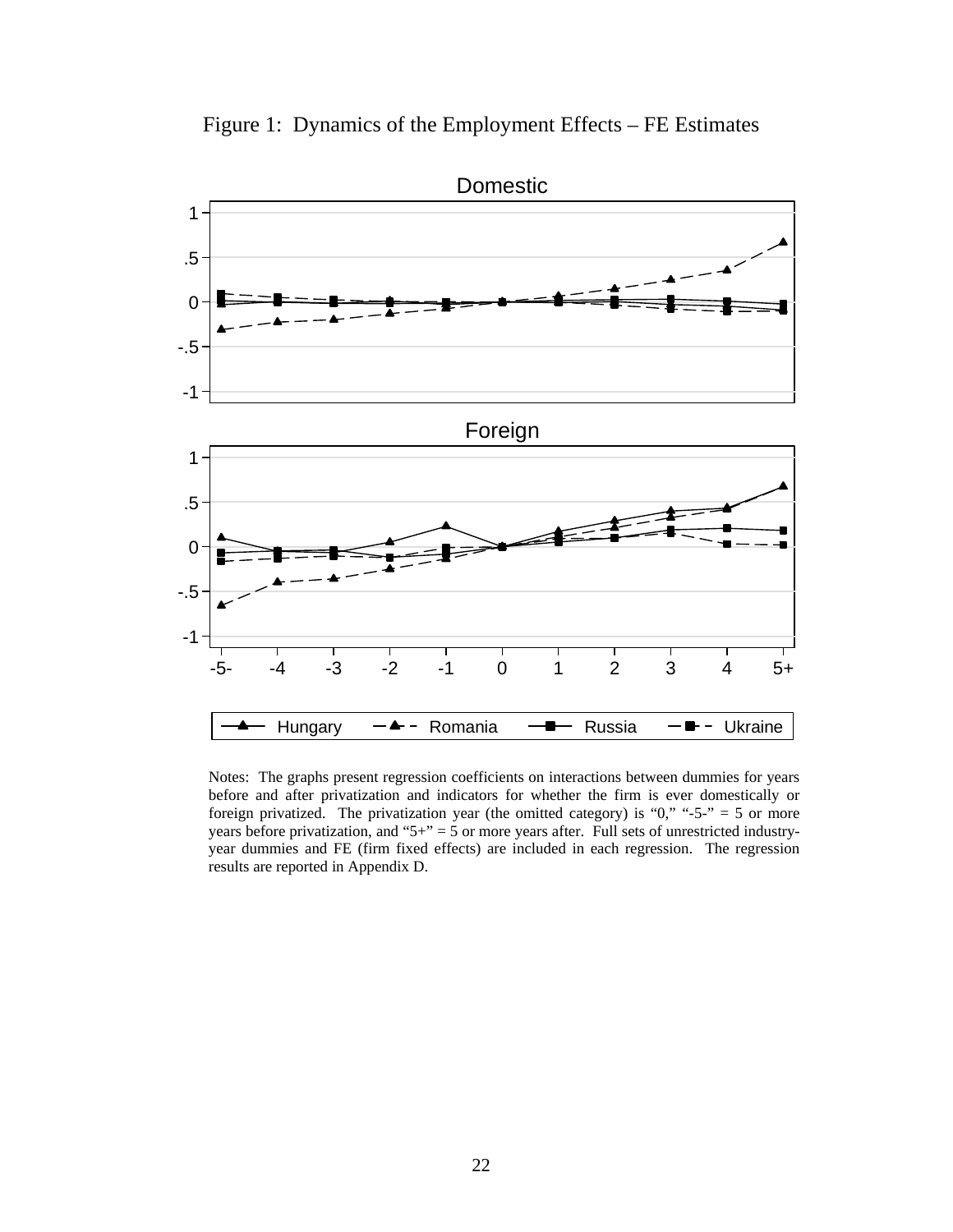



Notes: The graphs present regression coefficients on interactions between dummies for years before and after privatization and indicators for whether the firm is ever domestically or foreign privatized. The privatization year (the omitted category) is " $0$ ," "-5-" = 5 or more years before privatization, and " $5+$ " = 5 or more years after. Full sets of unrestricted industryyear dummies and FE (firm fixed effects) are included in each regression. The regression results are reported in Appendix D.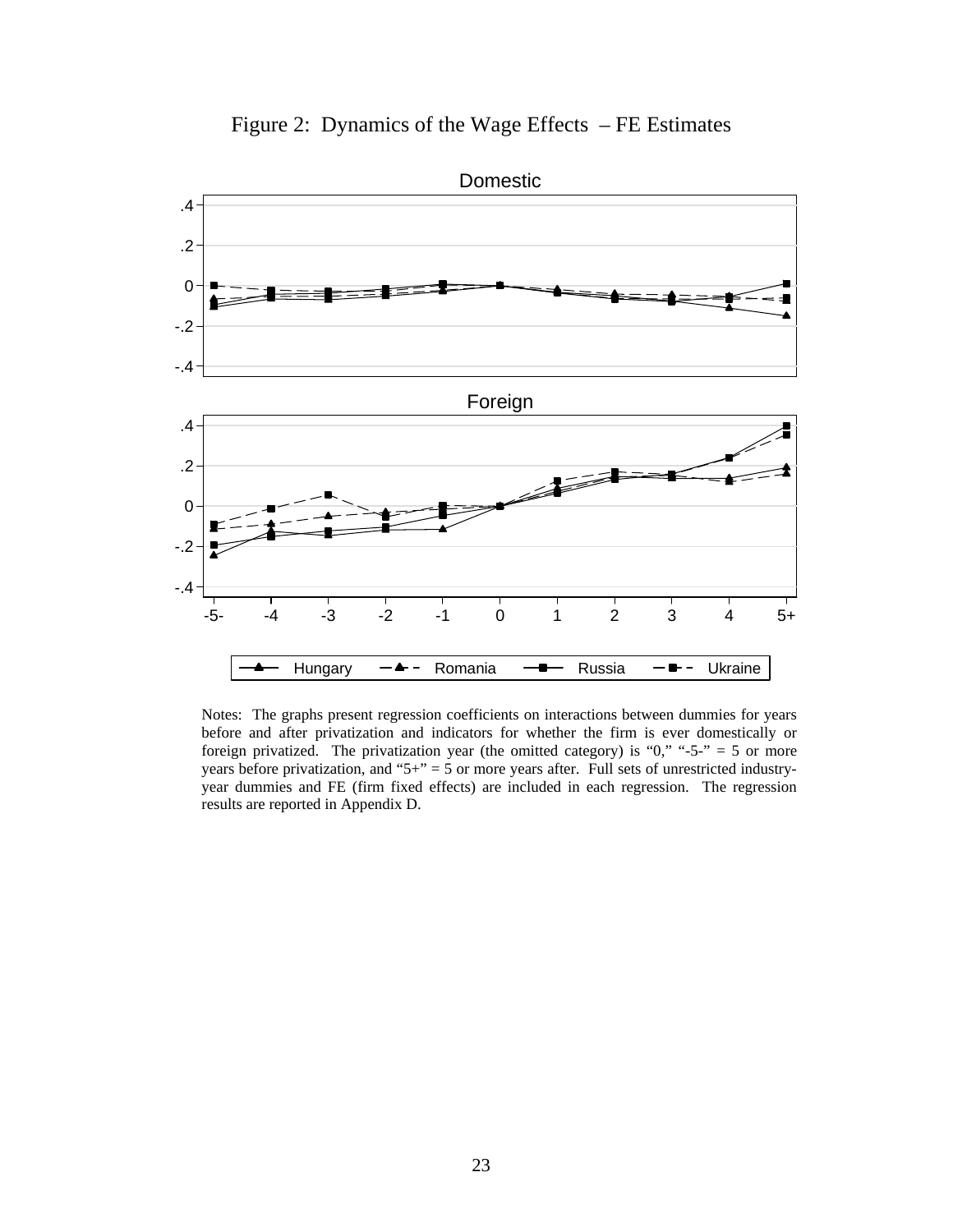Figure 3: Dynamics of the Employment Effects – FE&FT Estimates



 Notes: The graphs present regression coefficients on interactions between dummies for years before and after privatization and indicators for whether the firm is ever domestically or foreign privatized. The privatization year (the omitted category) is " $0$ ," "-5-" = 5 or more years before privatization, and "5+" = 5 or more years after. Full sets of unrestricted industryyear dummies and FE&FT (firm fixed effects and firm-specific trends) are included in each regression. The regression results are reported in Appendix D.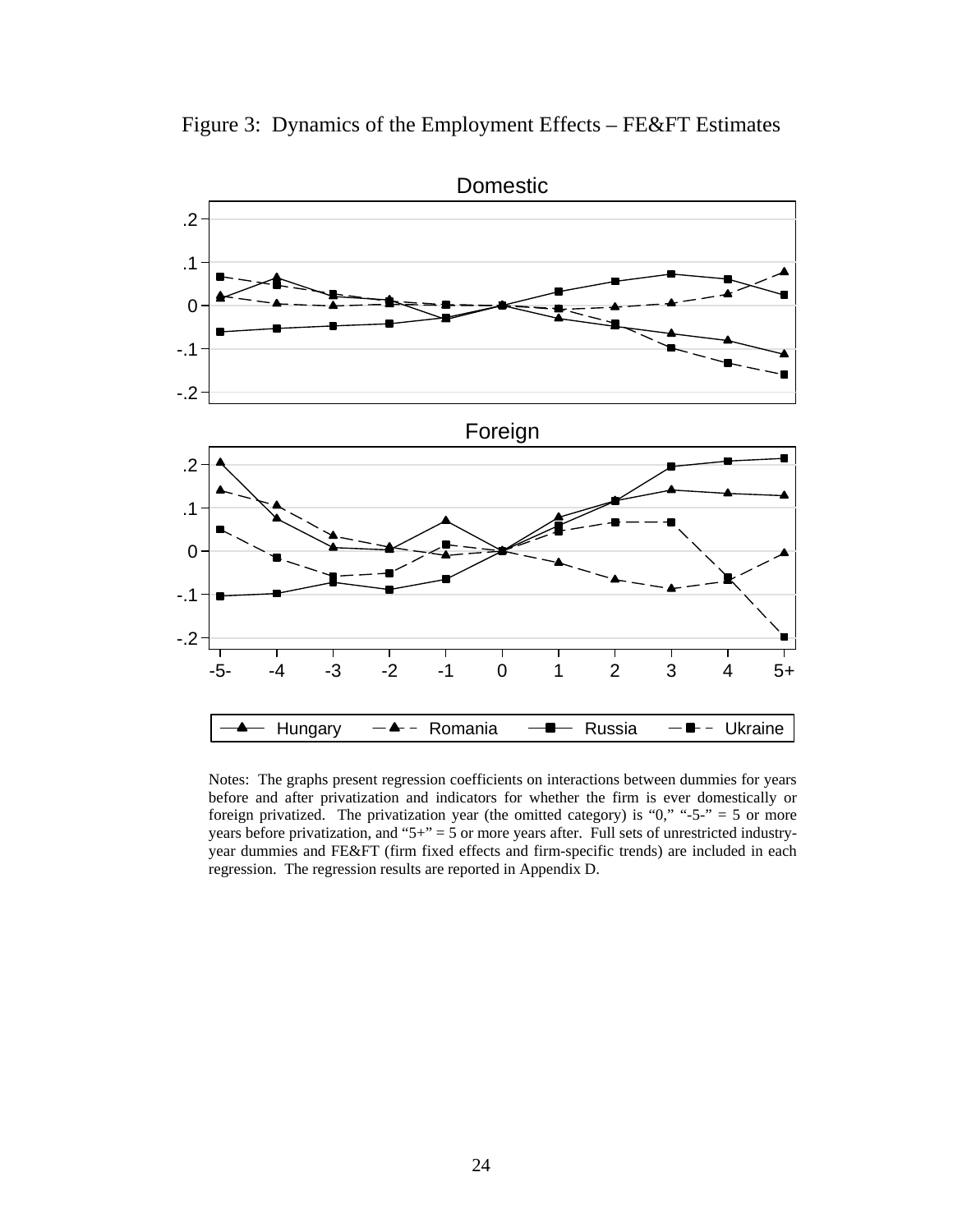



Notes: The graphs present regression coefficients on interactions between dummies for years before and after privatization and indicators for whether the firm is ever domestically or foreign privatized. The privatization year (the omitted category) is " $0$ ," "-5-" = 5 or more years before privatization, and " $5+$ " = 5 or more years after. Full sets of unrestricted industryyear dummies and FE&FT (firm fixed effects and firm-specific trends) are included in each regression. The regression results are reported in Appendix D.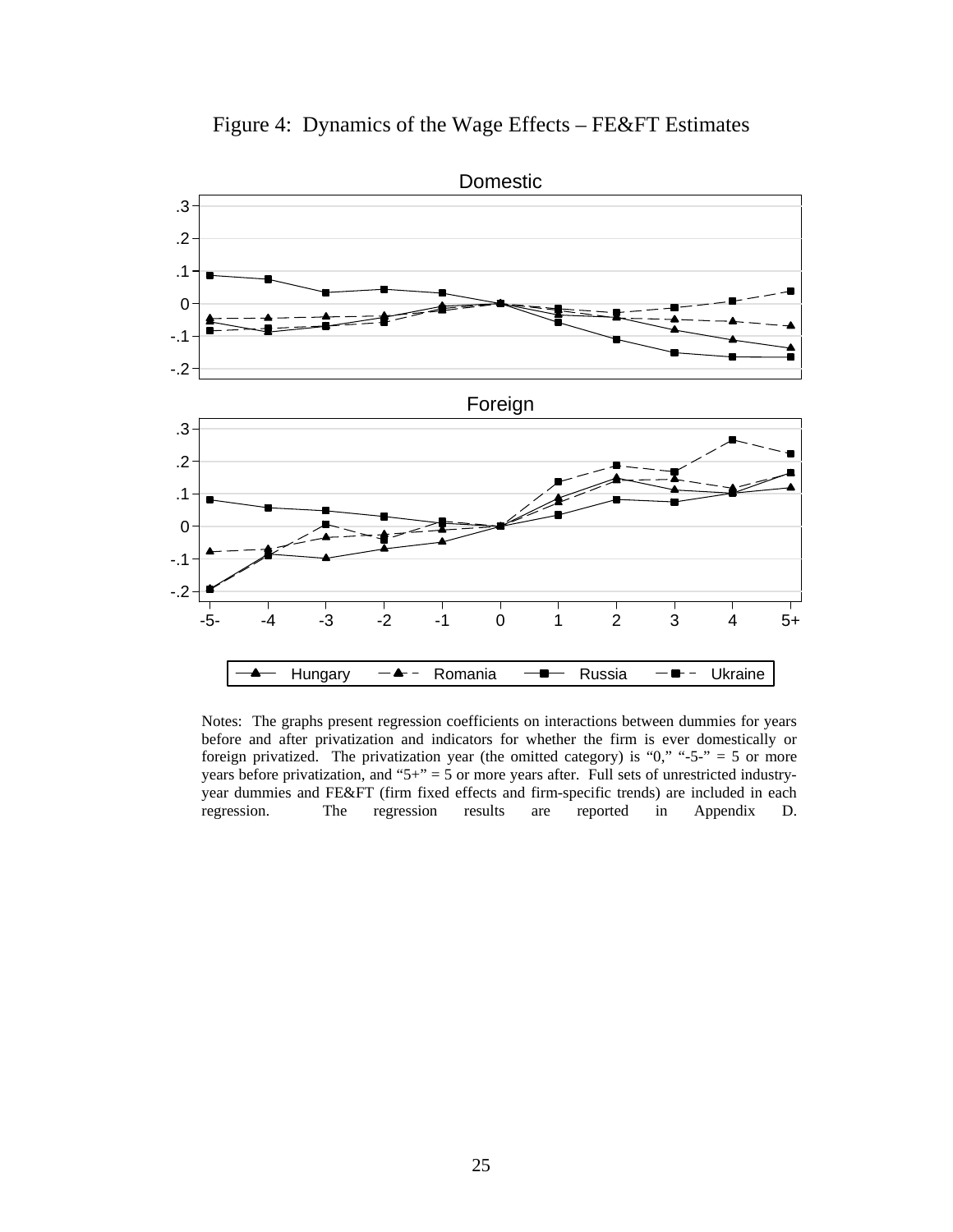

### **Figure 5: Decomposition of the Employment Effect into Scale and Productivity Effects**

Notes: The graph presents coefficients estimated separately by country from regressions of the natural log of employment, output, and labor productivity on indicator variables for domestic and foreign privatization, firm fixed effects, firm-specific trends, and full sets of unrestricted industry-year dummies. Coefficients and standard errors for the estimates (and also for fixed effects specifications without trends) are shown in Appendix F.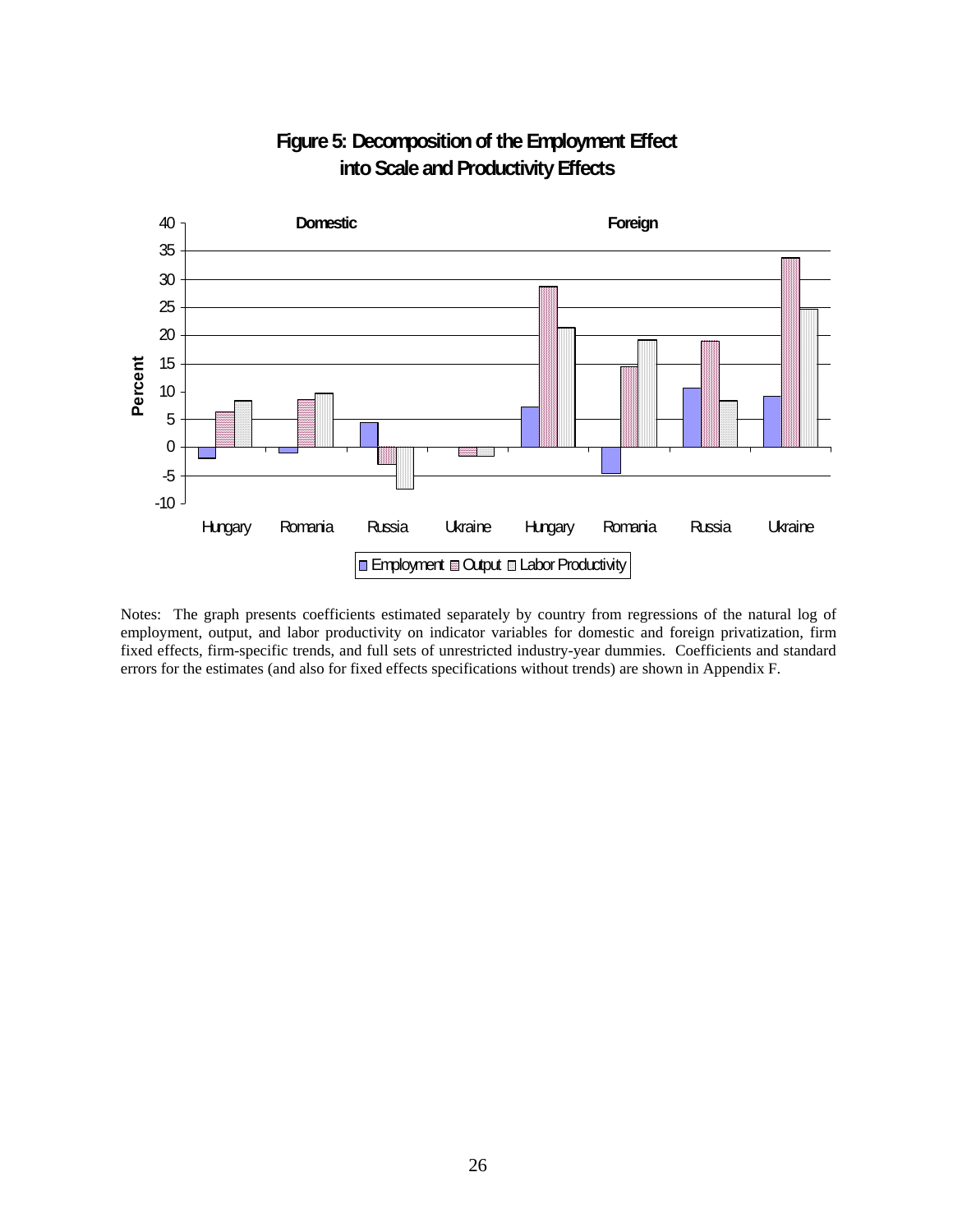### **Figure 6: Decomposition of the Wage Effect into Cost and Productivity Effects**



Notes: These are estimated coefficients estimated separately by country from regressions of the natural log of the wage, unit labor cost, and labor productivity on indicator variables for domestic and foreign privatization, firm fixed effects, firm-specific trends, and full sets of unrestricted industry-year dummies. Coefficients and standard errors for the estimates (and also for fixed effects specifications without trends) are shown in Appendix G.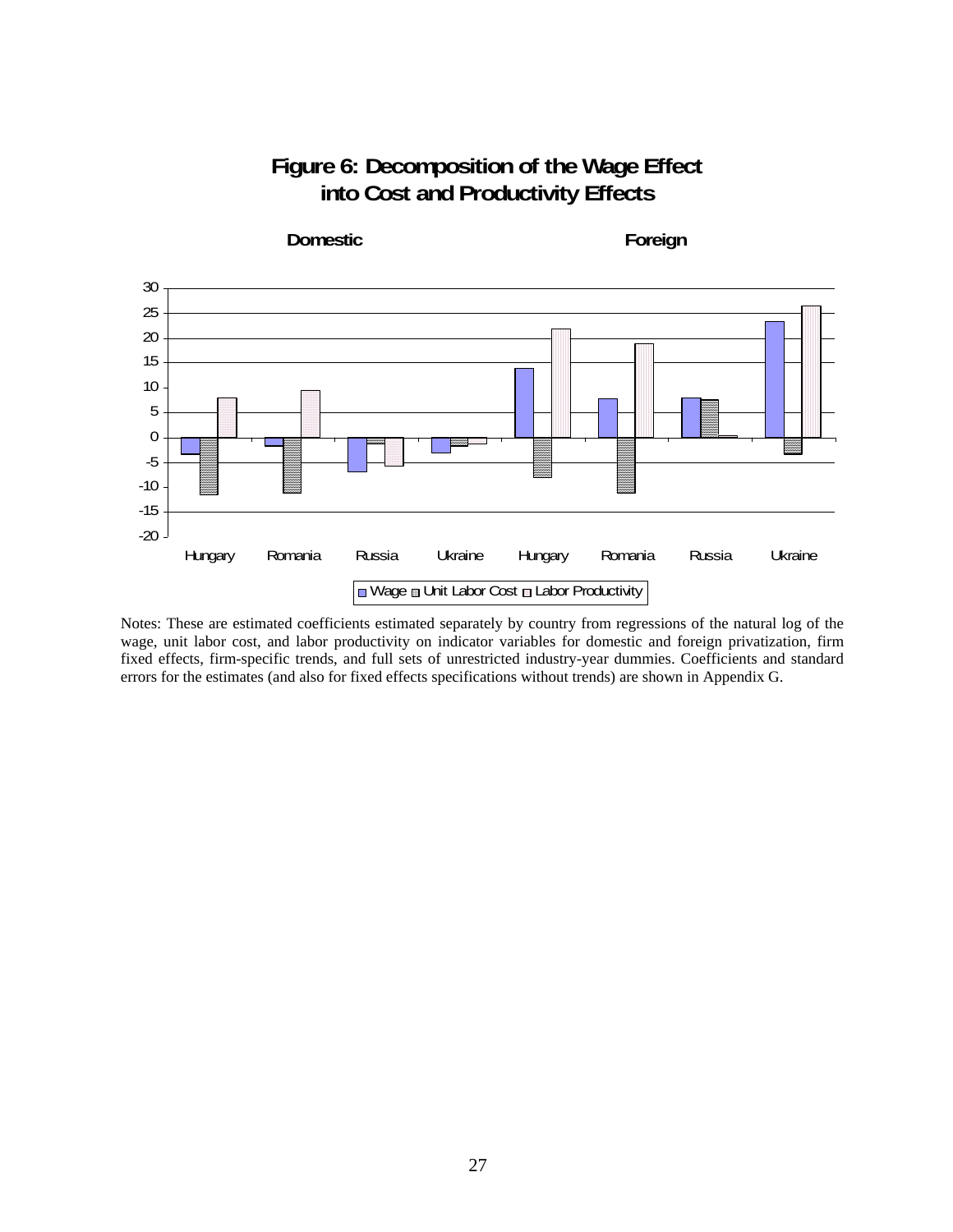|                         | <b>Always State</b> |               |         | <b>Privatized Domestic</b>    |         |               |       | Privatized Foreign |         |
|-------------------------|---------------------|---------------|---------|-------------------------------|---------|---------------|-------|--------------------|---------|
|                         |                     | Total         | Total   | Average                       | Average | Total         | Total | Average            | Average |
|                         | Total               | <b>Before</b> | After   | <b>Before</b>                 | After   | <b>Before</b> | After | <b>Before</b>      | After   |
|                         |                     |               |         | <b>Employment Regressions</b> |         |               |       |                    |         |
| Hungary                 | 6,102               | 6,956         | 13,740  | 3.8                           | 7.4     | 951           | 2,816 | 3.3                | 9.9     |
| Romania                 | 3,539               | 11,986        | 15,366  | 5.8                           | 7.4     | 1,065         | 1,006 | 7.0                | 6.6     |
| Russia                  | 90,000              | 107,263       | 106,947 | 6.8                           | 6.8     | 1,383         | 1,706 | 7.0                | 8.4     |
| Ukraine                 | 22,068              | 25,575        | 37,671  | 4.7                           | 7.0     | 355           | 330   | 6.7                | 6.2     |
| <b>Wage Regressions</b> |                     |               |         |                               |         |               |       |                    |         |
| Hungary                 | 6,014               | 6,881         | 13,519  | 3.7                           | 7.3     | 938           | 2,784 | 3.3                | 9.8     |
| Romania                 | 3,342               | 11,488        | 14,588  | 5.6                           | 7.1     | 1,017         | 941   | 6.7                | 6.2     |
| Russia                  | 66,787              | 46,131        | 103,913 | 3.0                           | 6.7     | 632           | 1,632 | 3.3                | 8.3     |
| Ukraine                 | 21,013              | 25,373        | 37,161  | 4.7                           | 6.9     | 355           | 330   | 6.7                | 6.2     |

### **Table 1: Number of Observations in Regressions by Ownership Type**

Note : These refer to observations used in the regressions in Table 4. "Before" = pre-privatization; "After" = post-privatization; "Average" = average observations per firm .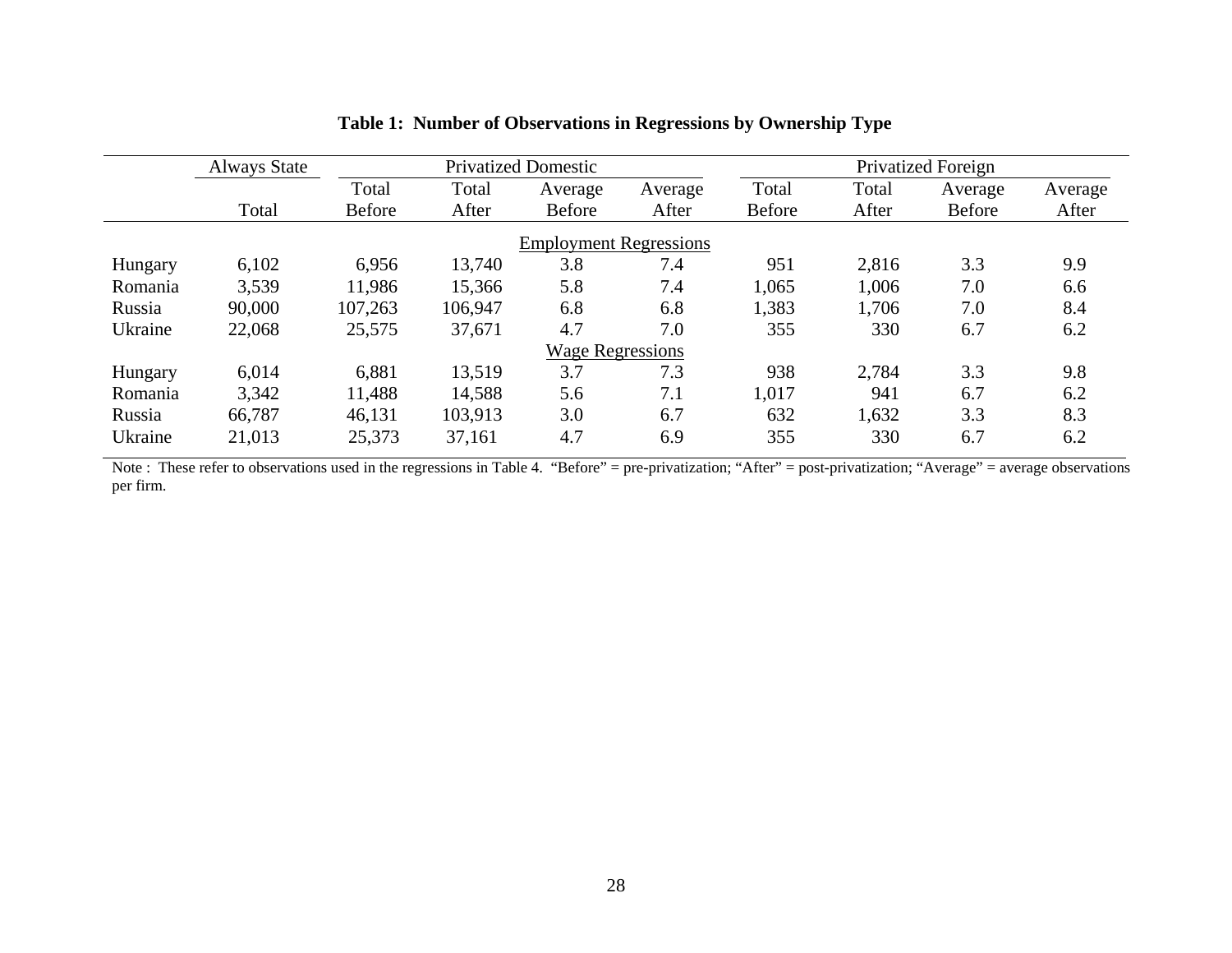|         | Employment      | Wage (2004 US\$)   |
|---------|-----------------|--------------------|
| Hungary | 327<br>(861)    | 9,809<br>(8, 421)  |
| Romania | 614<br>(1, 468) | 3,276<br>(14, 051) |
| Russia  | 574<br>(2,062)  | 2,507<br>(4,224)   |
| Ukraine | 464             | 718<br>3,654)      |

**Table 2: Mean Employment and Wage**

Notes: Precise definitions and sources are given in Section 2. Standard deviations are shown in parentheses.

|          | 1992 | 1994 | 2004 |
|----------|------|------|------|
| Hungary  |      |      |      |
| Domestic | 36.3 | 62.5 | 74.7 |
| Foreign  | 6.6  | 11.7 | 16.5 |
| Romania  |      |      |      |
| Domestic | 0.0  | 10.8 | 86.4 |
| Foreign  | 0.0  | 0.1  | 6.7  |
| Russia   |      |      |      |
| Domestic | 0.0  | 74.5 | 58.0 |
| Foreign  | 0.0  | 0.9  | 1.2  |
| Ukraine  |      |      |      |
| Domestic | 0.1  | 13.0 | 74.0 |
| Foreign  | 0.0  | 0.1  | 1.0  |

#### **Table 3: Percentage of Firms Privatized – Majority Domestic Private and Majority Foreign**

Notes: "Foreign" refers to privatized firms with more than 50% foreign-owned shares at the end of the year. "Domestic" consists of privatized firms that are not majority foreign; most of these are majority-owned by domestic private owners, but some of them also have minority foreign ownership.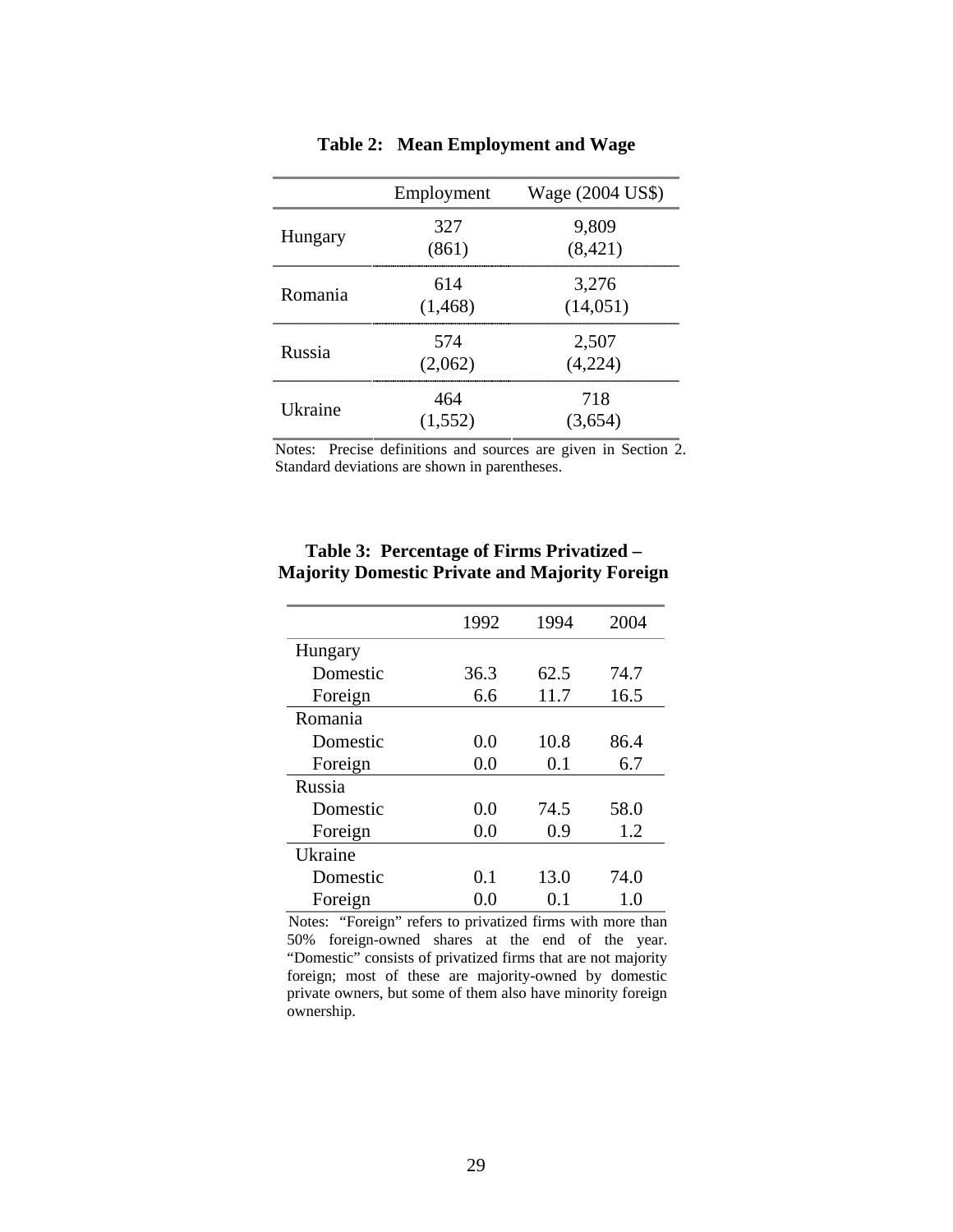|                                            | Hungary    | Romania           | Russia      | Ukraine    |
|--------------------------------------------|------------|-------------------|-------------|------------|
| <b>OLS</b>                                 |            | <b>Employment</b> |             |            |
| $\hat{\delta}_d$                           | $-0.493**$ | 0.063             | $1.001**$   | $0.194**$  |
|                                            | (0.064)    | (0.059)           | (0.017)     | (0.032)    |
| $\hat{\delta}_f$                           | $0.555**$  | $0.765**$         | 1.708**     | $1.620**$  |
|                                            | (0.109)    | (0.134)           | (0.099)     | (0.174)    |
| $\Pr(\hat{\delta}_f = \hat{\delta}_d)$     | 0.000      | 0.000             | 0.000       | 0.000      |
| FE                                         |            |                   |             |            |
| $\hat{\delta}$ d                           | $-0.045$   | $0.157**$         | 0.010       | $-0.062**$ |
|                                            | (0.032)    | (0.029)           | (0.009)     | (0.017)    |
| $\hat{\delta}_f$                           | $0.441**$  | $0.376**$         | $0.236**$   | $0.330**$  |
|                                            | (0.068)    | (0.091)           | (0.050)     | (0.128)    |
| $\Pr(\hat{\delta}_f = \hat{\delta}_d)$     | 0.000      | 0.017             | 0.000       | 0.002      |
| <b>FE&amp;FT</b>                           |            |                   |             |            |
| $\hat{\delta}_d$                           | $-0.020$   | $-0.015$          | $0.051**$   | $-0.004$   |
|                                            | (0.019)    | (0.016)           | (0.006)     | (0.012)    |
| $\hat{\delta}_f$                           | $0.110**$  | $-0.071$          | $0.137**$   | 0.108      |
|                                            | (0.041)    | (0.062)           | (0.039)     | (0.110)    |
| $\Pr(\hat{\delta}_{f} = \hat{\delta}_d)$   | 0.003      | 0.383             | 0.029       | 0.312      |
| N                                          | 30,565     | 32,962            | 307,299     | 85,999     |
| <b>OLS</b>                                 |            |                   | <b>Wage</b> |            |
| $\hat{\delta}$ d                           | $-0.023$   | 0.018             | $0.194**$   | $-0.038*$  |
|                                            | (0.018)    | (0.017)           | (0.011)     | (0.015)    |
| $\hat{\delta}_f$                           | $0.482**$  | $0.322**$         | $0.615**$   | $0.716**$  |
|                                            | (0.030)    | (0.048)           | (0.054)     | (0.107)    |
| $\Pr(\hat{\delta}_{f} = \hat{\delta}_d)$   | 0.000      | 0.000             | 0.000       | 0.000      |
| FE                                         |            |                   |             |            |
| $\hat{\delta}_d$                           | $-0.045**$ | $-0.019*$         | $-0.034**$  | $-0.050**$ |
|                                            | (0.014)    | (0.010)           | (0.008)     | (0.010)    |
| $\hat{\delta}_f$                           | $0.283**$  | $0.196**$         | $0.315**$   | $0.388**$  |
|                                            | (0.027)    | (0.047)           | (0.045)     | (0.085)    |
| $Pr(\hat{\delta}_{f} = \hat{\delta}_{d})$  | 0.000      | 0.000             | 0.000       | 0.000      |
| <b>FE&amp;FT</b>                           |            |                   |             |            |
| $\hat{\delta}_d$                           | $-0.037**$ | $-0.021*$         | $-0.071**$  | $-0.025*$  |
|                                            | (0.012)    | (0.008)           | (0.007)     | (0.011)    |
| $\hat{\delta}_f$                           | $0.129**$  | $0.093*$          | 0.072       | $0.220*$   |
|                                            | (0.025)    | (0.038)           | (0.041)     | (0.096)    |
| $\Pr(\hat{\delta}_{f} = \hat{\delta}_{d})$ | 0.000      | 0.003             | 0.000       | 0.011      |
| N                                          | 30,136     | 31,376            | 219,095     | 84,232     |

**Table 4: Estimated Employment and Wage Effects of Privatization** 

Notes: Number of firms in the employment (wage) regressions are 3,718 (3,639) Hungarian, 2,711 (2,627) Romanian, 26,402 (25,835) Russian, and 8,688 (8,437) Ukrainian firms. FE=firm fixed effects; FT=firm-specific trends. Standard errors (corrected for firm clustering) are shown in parentheses. The P values for the F test on the difference between the Foreign and Domestic coefficients are reported below the foreign standard errors.  $* =$  significant at 5-percent level.  $** =$  significant at 1-percent level.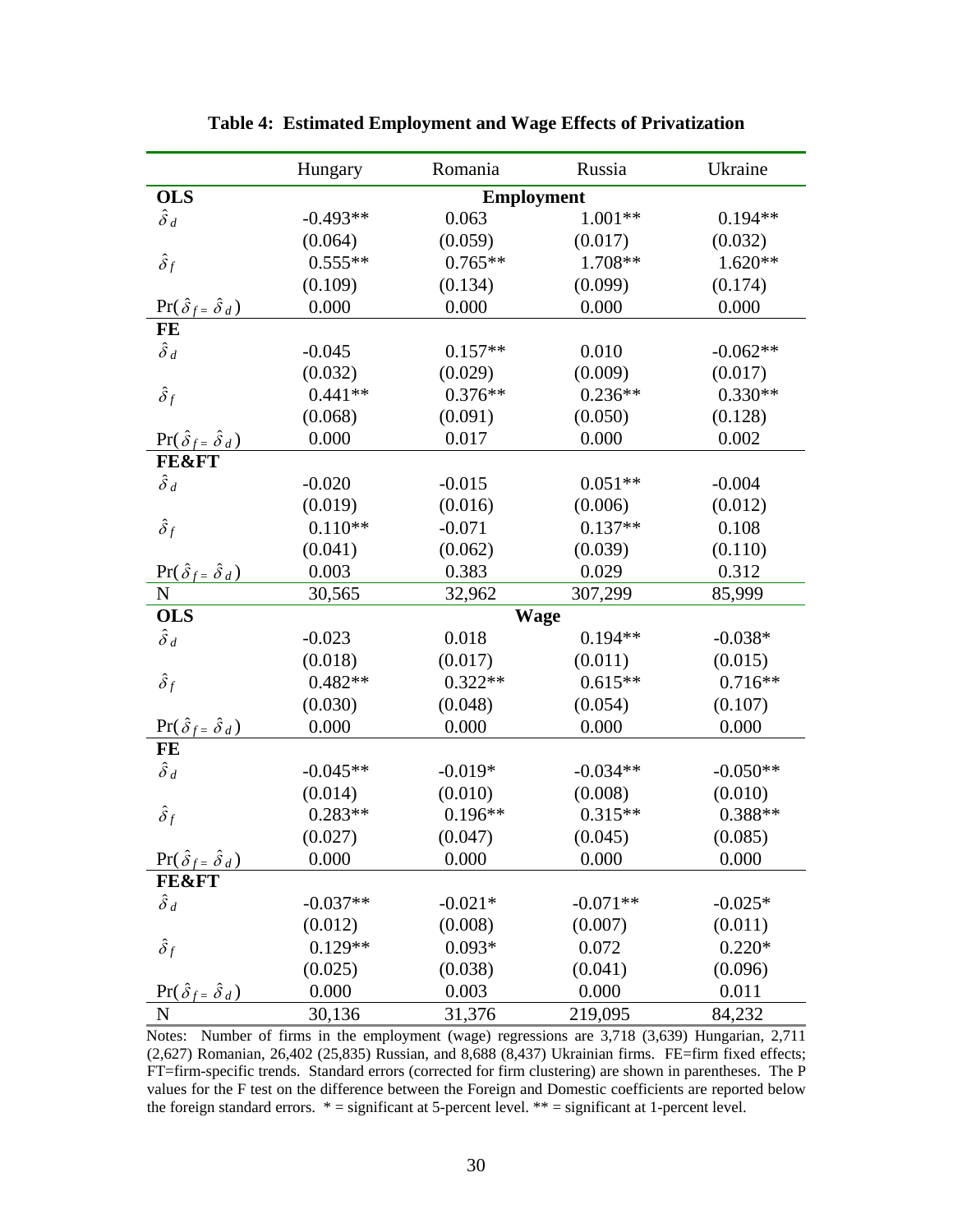|                                            | Hungary               | Romania                     | Russia     | Ukraine    |  |  |
|--------------------------------------------|-----------------------|-----------------------------|------------|------------|--|--|
|                                            |                       | <b>Employment</b>           |            |            |  |  |
| $\hat{\delta}$ d                           | $-0.124**$            | $0.075**$                   | $0.029**$  | $-0.047**$ |  |  |
|                                            | (0.021)               | (0.015)                     | (0.007)    | (0.011)    |  |  |
| $\hat{\delta}_f$                           | $0.247**$             | $0.225**$                   | $0.207**$  | $0.214**$  |  |  |
|                                            | (0.048)               | (0.054)                     | (0.037)    | (0.062)    |  |  |
| $\Pr(\hat{\delta}_{f} = \hat{\delta}_{d})$ | 0.000                 | 0.007                       | 0.000      | 0.000      |  |  |
| $\mathbf N$                                | 30,565                | 32,962                      | 307,299    | 85,999     |  |  |
|                                            |                       | Employment, exit year $= 0$ |            |            |  |  |
| $\hat{\delta}_d$                           | $-0.063**$            | $0.083**$                   | $0.021**$  | $-0.043**$ |  |  |
|                                            | (0.020)               | (0.015)                     | (0.007)    | (0.011)    |  |  |
| $\hat{\delta}_f$                           | $0.323**$             | $0.233**$                   | $0.232**$  | $0.229**$  |  |  |
|                                            | (0.048)               | (0.053)                     | (0.037)    | (0.065)    |  |  |
| $\Pr(\hat{\delta}_{f} = \hat{\delta}_{d})$ | 0.000                 | 0.006                       | 0.000      | 0.000      |  |  |
| N                                          | 33,234                | 33,941                      | 322,030    | 88,105     |  |  |
|                                            | <b>Wage</b>           |                             |            |            |  |  |
| $\hat{\delta}_d$                           | $-0.069**$            | $-0.033**$                  | $-0.039**$ | $-0.050**$ |  |  |
|                                            | (0.014)               | (0.010)                     | (0.007)    | (0.009)    |  |  |
| $\hat{\delta}_f$                           | $0.228**$             | $0.155**$                   | $0.310**$  | $0.293**$  |  |  |
|                                            | (0.026)               | (0.035)                     | (0.042)    | (0.067)    |  |  |
| $\Pr(\hat{\delta}_{f} = \hat{\delta}_d)$   | 0.000                 | 0.000                       | 0.000      | 0.000      |  |  |
| N                                          | 30,136                | 31,376                      | 219,095    | 84,232     |  |  |
|                                            | Wage, exit year $= 0$ |                             |            |            |  |  |
| $\hat{\delta}_d$                           | 0.022                 | 0.008                       | $-0.050**$ | $-0.042**$ |  |  |
|                                            | (0.014)               | (0.010)                     | (0.007)    | (0.009)    |  |  |
| $\hat{\delta}_f$                           | $0.360**$             | $0.198**$                   | $0.349**$  | $0.323**$  |  |  |
|                                            | (0.029)               | (0.035)                     | (0.043)    | (0.068)    |  |  |
| $\Pr(\hat{\delta}_{f} = \hat{\delta}_{d})$ | 0.000                 | 0.000                       | 0.000      | 0.000      |  |  |
| N                                          | 32,823                | 32,355                      | 235,387    | 86,423     |  |  |

**Table 5: Regressions with Zeros Imputed for Exiting Firms** 

Notes: The dependent variables are not logged, and they are divided by the firms' means. The regressions include firm fixed effects and industry-year dummies. Standard errors (corrected for firm clustering) are shown in parentheses. Foreign  $= 1$  if the majority of shares are foreign-owned at the beginning of year *t*. Domestic = 1 if private, but not majority-owned by foreigners, in the beginning of year *t*. The P values for the F test on the difference between the Foreign and Domestic coefficients are reported below the foreign standard errors.  $* =$  significant at 5-percent level.  $** =$  significant at 1percent level.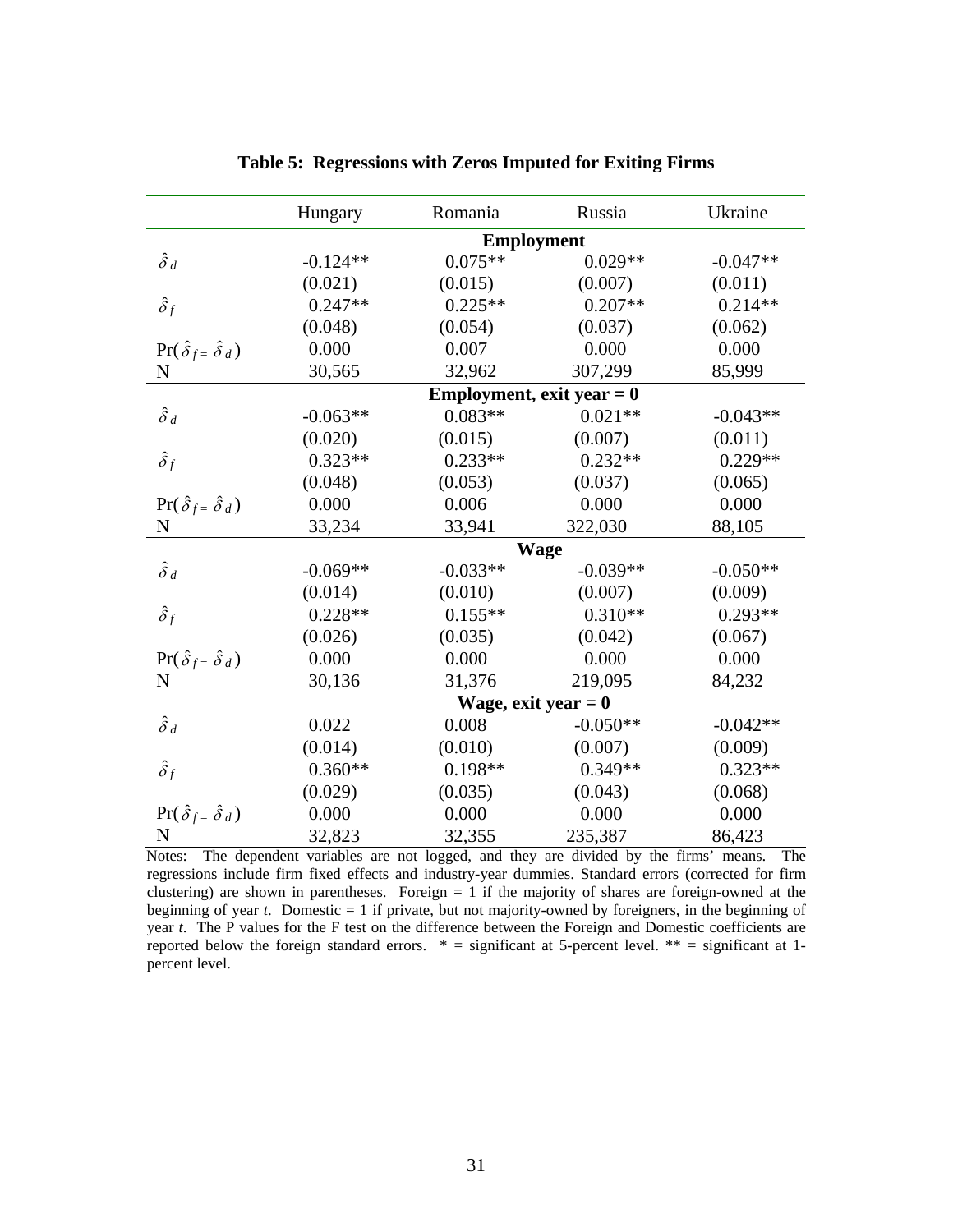#### **Appendix A: Preprivatization Characteristics of Firms Later Privatized**

To provide diagnostic information about possible selection bias in the data, we estimate variants of equation (1) where the sample is restricted to state-owned firms (either never or not yet privatized, so that the single post dummy variable *Private*<sub>it-1</sub> = 0). We set  $\mathbf{w}_t \equiv 0$ , and  $\mathbf{\theta}_{it} \equiv (Pre$ *Domestic<sub>it</sub>*, *Pre-Foreign<sub>it</sub>*). We retain the full set of industry-year interactions,  $D_{it}$ , so that all effects are measured within industry-year cells. Under these assumptions, employment and wage differences between firms never privatized and those privatized in the future can be estimated from the equation

$$
y_{it} = \mathbf{D}_{jt} \gamma_{jt} + \mathbf{\theta}_{it} \delta + u_{it}. \tag{A1}
$$

The table shows that the estimated differences vary greatly across countries, ownership types, and dependent variables. Hungarian firms domestically privatized by the end of the period tend to have much smaller employment and somewhat lower wages than the average always stateowned firm, but the pre-domestic effect on employment and wages is positive elsewhere. The foreign results are more consistent, as firms that will be foreign-owned have higher employment and wages than either pre-domestic firms or always state firms in all four countries.

|                                            | Hungary           | Romania   | Russia    | Ukraine   |  |  |  |
|--------------------------------------------|-------------------|-----------|-----------|-----------|--|--|--|
|                                            | <b>Employment</b> |           |           |           |  |  |  |
| Pre-Domestic                               | $-0.436**$        | $0.614**$ | $0.693**$ | $0.205**$ |  |  |  |
|                                            | (0.057)           | (0.095)   | (0.019)   | (0.039)   |  |  |  |
| Pre-Foreign                                | $0.501**$         | $1.133**$ | $1.324**$ | $1.327**$ |  |  |  |
|                                            | (0.129)           | (0.159)   | (0.088)   | (0.168)   |  |  |  |
| $\Pr(\hat{\delta}_{f} = \hat{\delta}_{d})$ | 0.000             | 0.000     | 0.000     | 0.000     |  |  |  |
| N                                          | 14,009            | 16,590    | 198,646   | 47,998    |  |  |  |
|                                            |                   | Wage      |           |           |  |  |  |
| Pre-Domestic                               | $-0.045**$        | $0.104**$ | $0.123**$ | 0.024     |  |  |  |
|                                            | (0.014)           | (0.023)   | (0.012)   | (0.015)   |  |  |  |
| Pre-Foreign                                | $0.092**$         | $0.253**$ | $0.251**$ | $0.223**$ |  |  |  |
|                                            | (0.029)           | (0.034)   | (0.037)   | (0.072)   |  |  |  |
| $\Pr(\hat{\delta}_{f} = \hat{\delta}_{d})$ | 0.000             | 0.000     | 0.000     | 0.005     |  |  |  |
| N                                          | 13,833            | 15,847    | 113,550   | 46,741    |  |  |  |

Notes: All regressions include industry-year effects. Estimates of Equation (A1). Standard errors (corrected for firm clustering) are shown in parentheses. The P values for the F test on the difference between the Foreign and Domestic coefficients are reported below the foreign standard errors.  $* =$  significant at 5-percent level.  $**$ = significant at 1-percent level*.*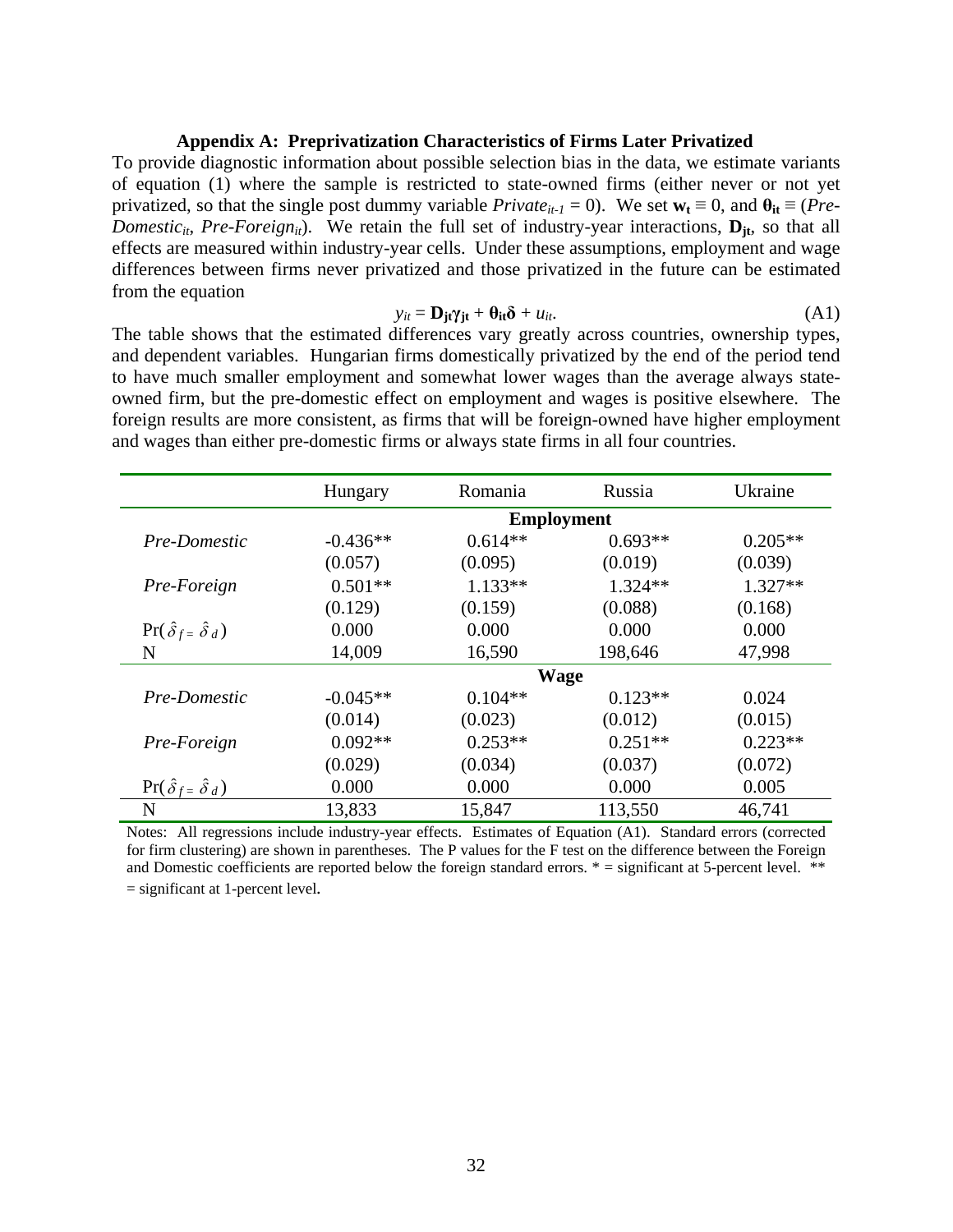|                                            | Hungary           | Romania    | Russia     | Ukraine    |  |  |  |
|--------------------------------------------|-------------------|------------|------------|------------|--|--|--|
|                                            | <b>Employment</b> |            |            |            |  |  |  |
| $\hat{\delta}_d$                           | $-0.088$          | $0.784**$  | $0.025**$  | $-0.071**$ |  |  |  |
|                                            | (0.030)           | (0.023)    | (0.005)    | (0.011)    |  |  |  |
| $\hat{\delta}_f$                           | $0.526**$         | $0.915**$  | $0.288**$  | $0.336**$  |  |  |  |
|                                            | (0.115)           | (0.083)    | (0.040)    | (0.102)    |  |  |  |
| $\Pr(\hat{\delta}_{f} = \hat{\delta}_{d})$ | 0.000             | 0.115      | 0.000      | 0.000      |  |  |  |
| N                                          | 6,413             | 17,861     | 134,091    | 34,323     |  |  |  |
|                                            | <b>Wage</b>       |            |            |            |  |  |  |
| $\hat{\delta}_d$                           | $-0.097**$        | $-0.063**$ | $-0.036**$ | $-0.058**$ |  |  |  |
|                                            | (0.018)           | (0.010)    | (0.005)    | (0.007)    |  |  |  |
| $\hat{\delta}_f$                           | 0.069             | $0.236**$  | $0.093*$   | $0.335**$  |  |  |  |
|                                            | (0.049)           | (0.037)    | (0.046)    | (0.061)    |  |  |  |
| $\Pr(\hat{\delta}_{f} = \hat{\delta}_{d})$ | 0.001             | 0.000      | 0.004      | 0.000      |  |  |  |
| N                                          | 6,354             | 16,504     | 91,523     | 33,711     |  |  |  |

**Appendix B1: Estimated Employment and Wage Effects of Privatization (Multinomial Logit Propensity Score Matching)** 

Notes: The dependent variable is the difference in log employment between the treated firm and a matched always state firm, using one-to-one nearest neighbor propensity score matching, taken from multinomial logit regressions. Matches are restricted to firms within the common support and the same industry-year. Firm fixed effects are included. Bootstrapped standard errors using 100 replications based on firm clustering are shown in parentheses. The P values for the F test on the difference between the Foreign and Domestic coefficients are reported below the foreign standard errors.  $* =$  significant at 5percent level.  $** =$  significant at 1-percent level.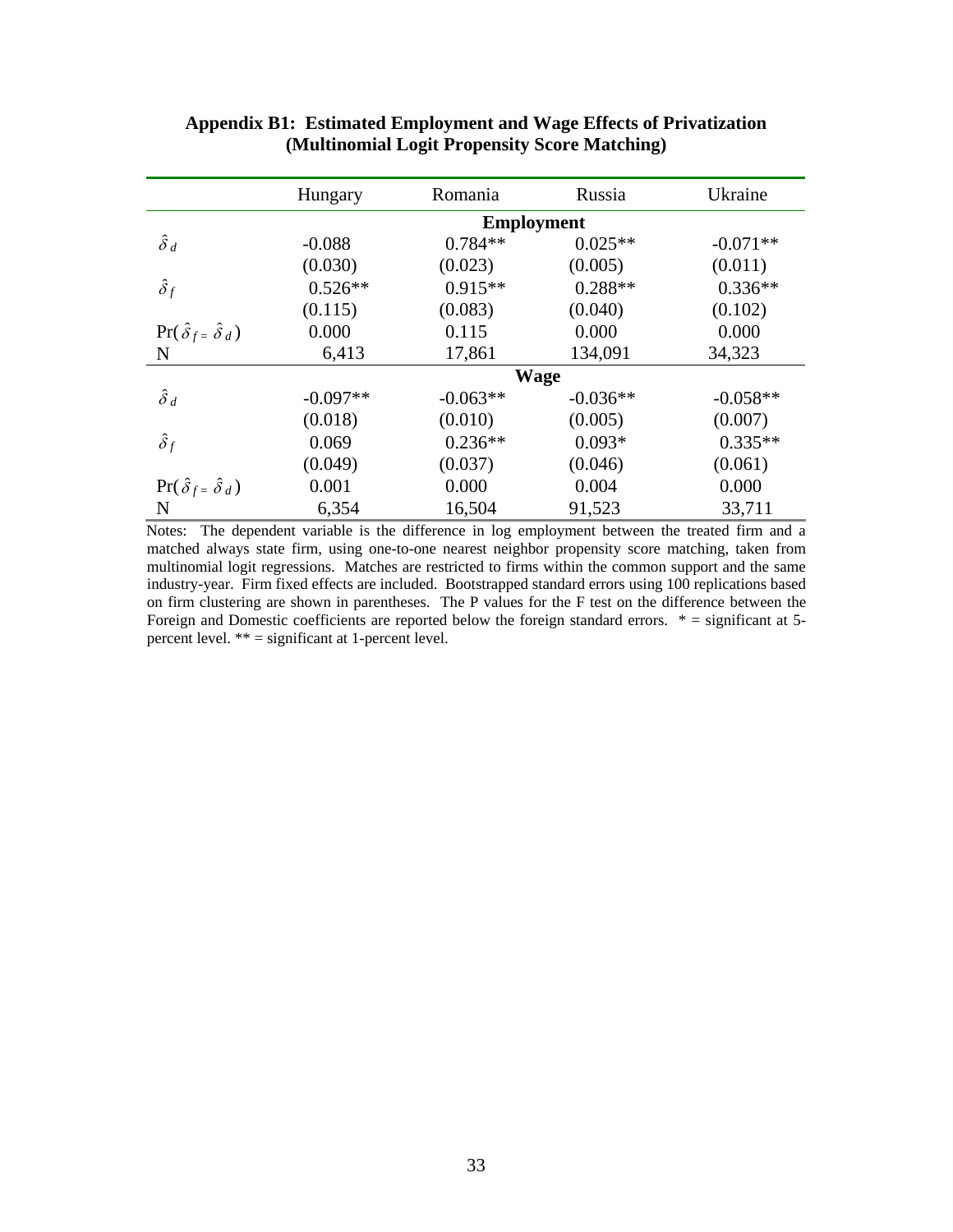|                                            | Hungary           | Romania    | Russia     | Ukraine    |  |  |  |
|--------------------------------------------|-------------------|------------|------------|------------|--|--|--|
|                                            | <b>Employment</b> |            |            |            |  |  |  |
| $\hat{\delta}_d$                           | $0.080*$          | $0.902**$  | 0.001      | $-0.023*$  |  |  |  |
|                                            | (0.034)           | (0.024)    | (0.004)    | (0.010)    |  |  |  |
| $\hat{\delta}_f$                           | $0.468**$         | $1.064**$  | $0.276**$  | 0.073      |  |  |  |
|                                            | (0.128)           | (0.079)    | (0.051)    | (0.111)    |  |  |  |
| $\Pr(\hat{\delta}_{f} = \hat{\delta}_{d})$ | 0.003             | 0.056      | 0.000      | 0.326      |  |  |  |
| N                                          | 6,498             | 18,710     | 136,804    | 35,371     |  |  |  |
|                                            | <b>Wage</b>       |            |            |            |  |  |  |
| $\hat{\delta}_d$                           | $-0.103**$        | $-0.047**$ | $-0.058**$ | $-0.057**$ |  |  |  |
|                                            | (0.015)           | (0.011)    | (0.005)    | (0.008)    |  |  |  |
| $\hat{\delta}_f$                           | $0.147**$         | $0.169**$  | 0.084      | $0.150*$   |  |  |  |
|                                            | (0.047)           | (0.037)    | (0.046)    | (0.073)    |  |  |  |
| $\Pr(\hat{\delta}_f = \hat{\delta}_d)$     | 0.000             | 0.000      | 0.000      | 0.007      |  |  |  |
| N                                          | 6,417             | 17,198     | 100,382    | 34,724     |  |  |  |

#### **Appendix B2: Estimated Employment and Wage Effects of Privatization (Multinomial Logit Propensity Score Matching without Trends)**

Notes: The dependent variable is the difference in log employment between the treated firm and a matched always state firm, using one-to-one nearest neighbor propensity score matching, taken from multinomial logit regressions. Matches are restricted to firms within the common support and the same industry-year. Firm fixed effects are included. Bootstrapped standard errors using 100 replications based on firm clustering are shown in parentheses. The P values for the F test on the difference between the Foreign and Domestic coefficients are reported below the foreign standard errors.  $* =$  significant at 5percent level. \*\* = significant at 1-percent level.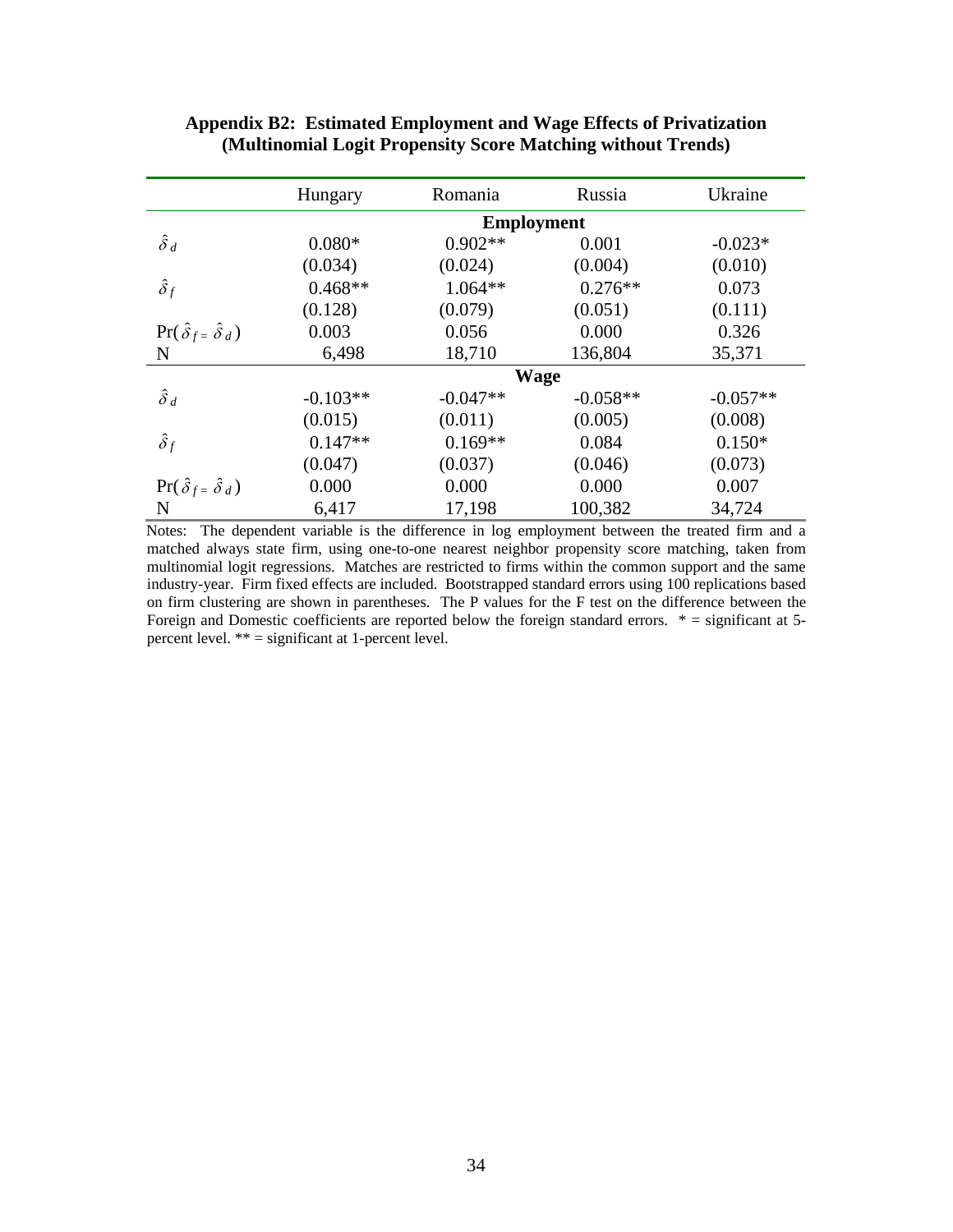|                                            | Hungary           | Romania    | Russia     | Ukraine    |  |  |  |
|--------------------------------------------|-------------------|------------|------------|------------|--|--|--|
|                                            | <b>Employment</b> |            |            |            |  |  |  |
| $\hat{\delta}_d$                           | $-0.077*$         | $0.750**$  | $0.023**$  | $-0.071**$ |  |  |  |
|                                            | (0.031)           | (0.026)    | (0.004)    | (0.011)    |  |  |  |
| $\hat{\delta}_f$                           | $0.527**$         | $0.877**$  | $0.292**$  | $0.336**$  |  |  |  |
|                                            | (0.145)           | (0.086)    | (0.043)    | (0.105)    |  |  |  |
| $\Pr(\hat{\delta}_{f} = \hat{\delta}_{d})$ | 0.000             | 0.162      | 0.000      | 0.000      |  |  |  |
| N                                          | 5,789             | 14,565     | 133,308    | 34,224     |  |  |  |
|                                            | <b>Wage</b>       |            |            |            |  |  |  |
| $\hat{\delta}_d$                           | $-0.105**$        | $-0.045**$ | $-0.042**$ | $-0.057**$ |  |  |  |
|                                            | (0.014)           | (0.011)    | (0.005)    | (0.007)    |  |  |  |
| $\hat{\delta}_f$                           | $-0.029$          | $0.284**$  | 0.079      | $0.335**$  |  |  |  |
|                                            | (0.053)           | (0.047)    | (0.046)    | (0.062)    |  |  |  |
| $\Pr(\hat{\delta}_{f} = \hat{\delta}_{d})$ | 0.206             | 0.000      | 0.005      | 0.000      |  |  |  |
| N                                          | 5,738             | 13,530     | 90,948     | 33,615     |  |  |  |

| Appendix B3: Estimated Employment and Wage Effects of Privatization |
|---------------------------------------------------------------------|
| (Multinomial Logit Propensity Score Matching)                       |
| with Propensity Score Differences $\leq 0.05$ )                     |

Notes: The dependent variable is the difference in log employment between the treated firm and a matched always state firm, using one-to-one nearest neighbor propensity score matching, taken from multinomial logit regressions. Matches are restricted to firms within the common support, the same industry-year, and differences in propensity scores of no more than 0.05. Firm fixed effects are included. Bootstrapped standard errors using 100 replications based on firm clustering are shown in parentheses. The P values for the F test on the difference between the Foreign and Domestic coefficients are reported below the foreign standard errors.  $* =$  significant at 5-percent level.  $** =$ significant at 1-percent level.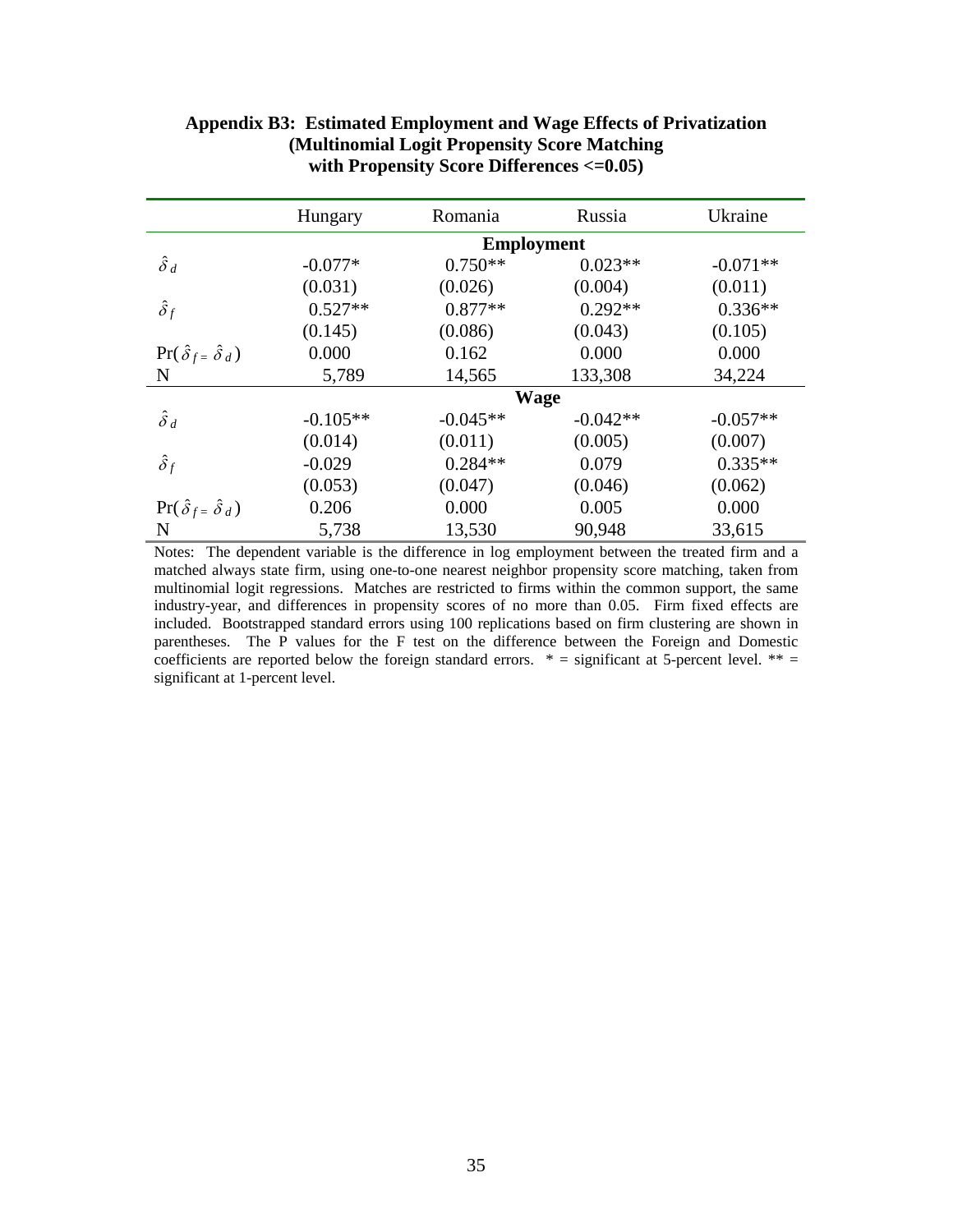|                                    | Hungary         | Romania         | Russia            | Ukraine         |
|------------------------------------|-----------------|-----------------|-------------------|-----------------|
| <b>OLS</b>                         |                 |                 | <b>Employment</b> |                 |
| $\hat{\delta}$ а т-4               | $-0.612**$      | $0.173**$       | $0.439**$         | $0.081**$       |
|                                    | (0.064)         | (0.050)         | (0.014)           | (0.030)         |
| $\hat{\delta}_{d\tau\text{-}3}$    | $-0.567**$      | $0.200**$       | $0.549**$         | $0.121**$       |
|                                    | (0.062)         | (0.053)         | (0.018)           | (0.030)         |
| $\hat{\delta}$ $_{d$ т-2           | $-0.606**$      | $0.148**$       | $0.566**$         | $0.136**$       |
|                                    | (0.061)         | (0.058)         | (0.018)           | (0.030)         |
| Domestic F test                    | 39.00           | 8.31            | 369.58            | 8.66            |
|                                    | (0.000)         | (0.000)         | (0.000)           | (0.000)         |
| $\hat{\delta}_{f\tau\text{-}4}$    | $0.524**$       | $0.713**$       | 1.233**           | 1.232**         |
|                                    | (0.193)         | (0.138)         | (0.097)           | (0.224)         |
| $\hat{\delta}_{f}$ <sub>7</sub> .3 | 0.335           | $0.675**$       | 1.311**           | 1.279**         |
|                                    | (0.179)         | (0.142)         | (0.095)           | (0.208)         |
| $\hat{\delta}_{f7-2}$              | $0.396*$        | $0.755**$       | 1.195**           | 1.274**         |
|                                    | (0.159)         | (0.139)         | (0.104)           | (0.191)         |
| Foreign F test                     | 3.32            | 15.20           | 66.02             | 16.35           |
|                                    | (0.019)         | (0.000)         | (0.000)           | (0.000)         |
| FE                                 |                 |                 |                   |                 |
| $\hat{\delta}$ d τ-4               | 0.035           | $0.085**$       | $-0.017**$        | $-0.041*$       |
|                                    | (0.069)         | (0.032)         | (0.005)           | (0.017)         |
| $\hat{\delta}_{d\tau\text{-}3}$    | 0.014           | $0.111**$       | $-0.032**$        | $-0.071**$      |
|                                    | (0.075)         | (0.040)         | (0.007)           | (0.021)         |
| $\hat{\delta}_{d\tau\text{-}2}$    | 0.041           | $0.178**$       | $-0.035**$        | $-0.088**$      |
|                                    | (0.082)         | (0.050)         | (0.009)           | (0.025)         |
| Domestic F test                    | 0.71            | 8.11            | 6.04              | 4.84            |
|                                    | (0.546)         | (0.000)         | (0.000)           | (0.002)         |
| $\hat{\delta}_{f\tau\text{-}4}$    | $-0.152$        | $0.261**$       | 0.024             | 0.032           |
|                                    | (0.115)         | (0.067)         | (0.025)           | (0.097)         |
| $\hat{\delta}_{f}$ <sub>7</sub> .3 | $-0.168$        | $0.299**$       | 0.034             | 0.060           |
|                                    | (0.124)         | (0.082)         | (0.030)           | (0.128)         |
| $\hat{\delta}_f$ <sub>1-2</sub>    | $-0.051$        | $0.408**$       | $-0.050$          | 0.039           |
|                                    | (0.139)         | (0.091)         | (0.044)           | (0.148)         |
| Foreign F test                     | 0.86            | 8.12            | 3.36              | 0.19            |
|                                    | (0.461)         | (0.000)         | (0.018)           | (0.902)         |
| <b>FE&amp;FT</b>                   |                 |                 |                   |                 |
| $\hat{\delta}$ d τ-4               | 0.048           | $-0.018$        | 0.007             | $-0.020$        |
|                                    | (0.044)         | (0.020)         | (0.005)           | (0.014)         |
|                                    | 0.006           | $-0.023$        | 0.014             | $-0.040*$       |
| $\hat{\delta}_{d\,\tau\text{-}3}$  | (0.052)         | (0.028)         | (0.009)           | (0.019)         |
|                                    | $-0.002$        | $-0.019$        | 0.019             | $-0.058*$       |
| $\hat{\delta}$ $_{d$ т-2           | (0.061)         | (0.035)         | (0.011)           | (0.024)         |
| Domestic F test                    | 2.38            | 0.62            | 0.89              | 2.36            |
|                                    | (0.068)         | (0.603)         | (0.445)           | (0.070)         |
|                                    | $-0.129$        | $-0.035$        | 0.006             | $-0.066$        |
| $\hat{\delta}_{f \tau \text{-} 4}$ | (0.069)         | (0.048)         | (0.035)           | (0.068)         |
|                                    | $-0.195**$      | $-0.105$        | 0.032             | $-0.109$        |
| $\hat{\delta}_{f}$ t-3             | (0.077)         | (0.072)         | (0.051)           | (0.124)         |
|                                    | $-0.200*$       | $-0.132$        | 0.015             | $-0.102$        |
| $\hat{\delta}_{f7-2}$              |                 |                 |                   |                 |
| Foreign F test                     | (0.096)<br>2.34 | (0.098)<br>1.59 | (0.067)<br>1.23   | (0.152)<br>0.46 |
|                                    |                 |                 |                   |                 |
|                                    | (0.072)         | (0.190)         | (0.295)           | (0.714)         |

## **Appendix C: Pre-Privatization Coefficients**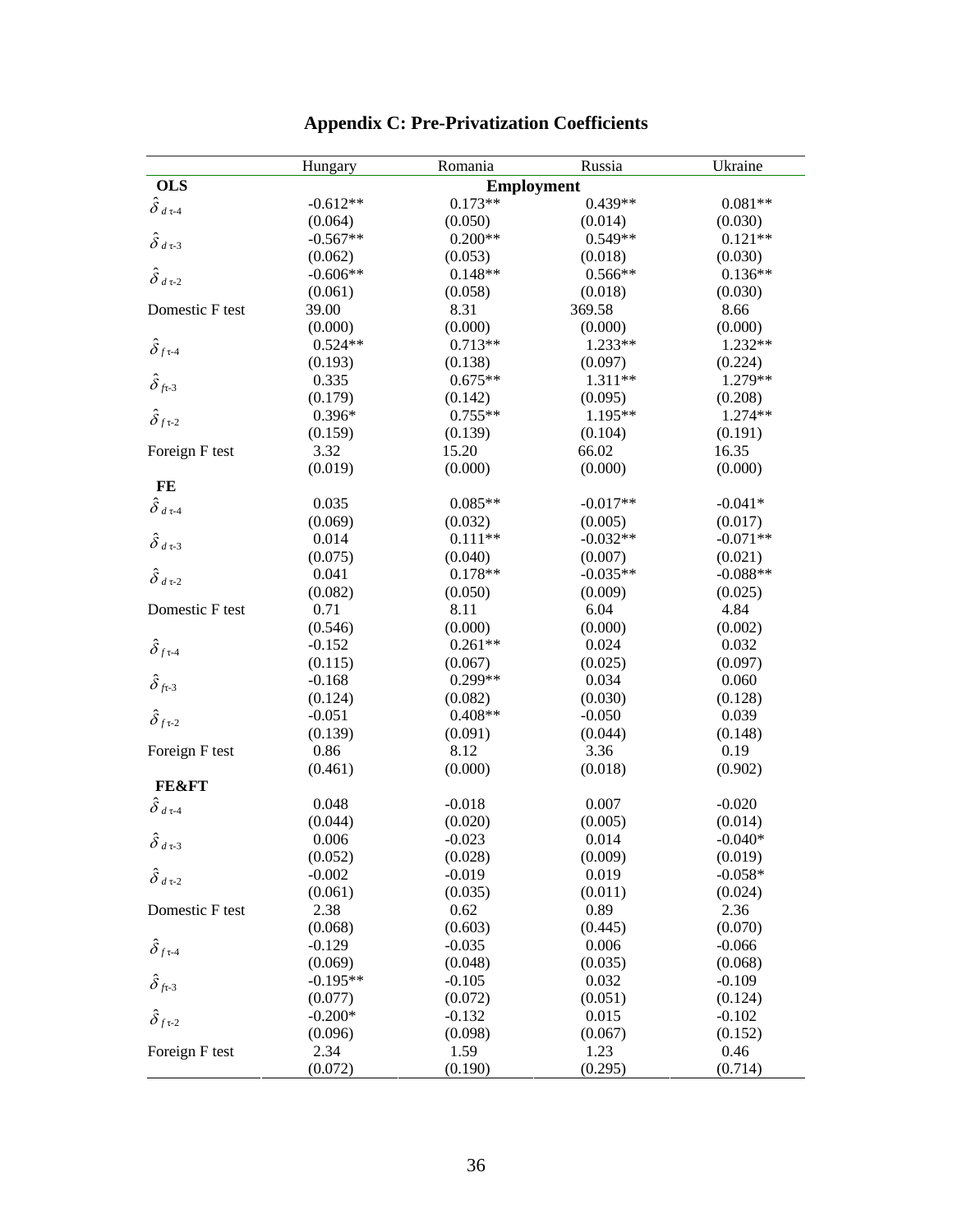|                                    | Hungary           | Romania   | Russia   | Ukraine  |  |  |
|------------------------------------|-------------------|-----------|----------|----------|--|--|
| Matching & FE                      | <b>Employment</b> |           |          |          |  |  |
| $\hat{\delta}$ d τ-4               | $0.263**$         | 0.041     | 0.004    | 0.027    |  |  |
|                                    | (0.065)           | (0.035)   | (0.005)  | (0.023)  |  |  |
| $\hat{\delta}_{d\tau}$             | $0.227**$         | 0.045     | 0.000    | 0.002    |  |  |
|                                    | (0.062)           | (0.031)   | (0.006)  | (0.021)  |  |  |
| $\hat{\delta}_{d\tau\text{-}2}$    | $0.174**$         | $0.124**$ | $0.015*$ | $-0.016$ |  |  |
|                                    | (0.067)           | (0.035)   | (0.006)  | (0.019)  |  |  |
| Domestic F test                    | 25.91             | 12.82     | 7.29     | 6.17     |  |  |
|                                    | (0.000)           | 0.005     | (0.063)  | (0.104)  |  |  |
| $\hat{\delta}_{f\tau\text{-}4}$    | $-0.184$          | 0.227     | 0.004    | 0.163    |  |  |
|                                    | (0.204)           | (0.118)   | (0.074)  | (0.169)  |  |  |
| $\hat{\delta}_{f}$ <sub>7</sub> -3 | $-0.140$          | 0.152     | $-0.031$ | 0.179    |  |  |
|                                    | (0.200)           | (0.119)   | (0.067)  | (0.165)  |  |  |
| $\hat{\delta}_f$ <sub>τ-2</sub>    | $-0.041$          | $0.212*$  | $-0.042$ | $0.265*$ |  |  |
|                                    | (0.177)           | (0.101)   | (0.063)  | (0.135)  |  |  |
| Foreign F test                     | 1.34              | 5.52      | 0.63     | 3.85     |  |  |
|                                    | (0.720)           | (0.138)   | (0.890)  | (0.278)  |  |  |

## **Appendix C (continued)**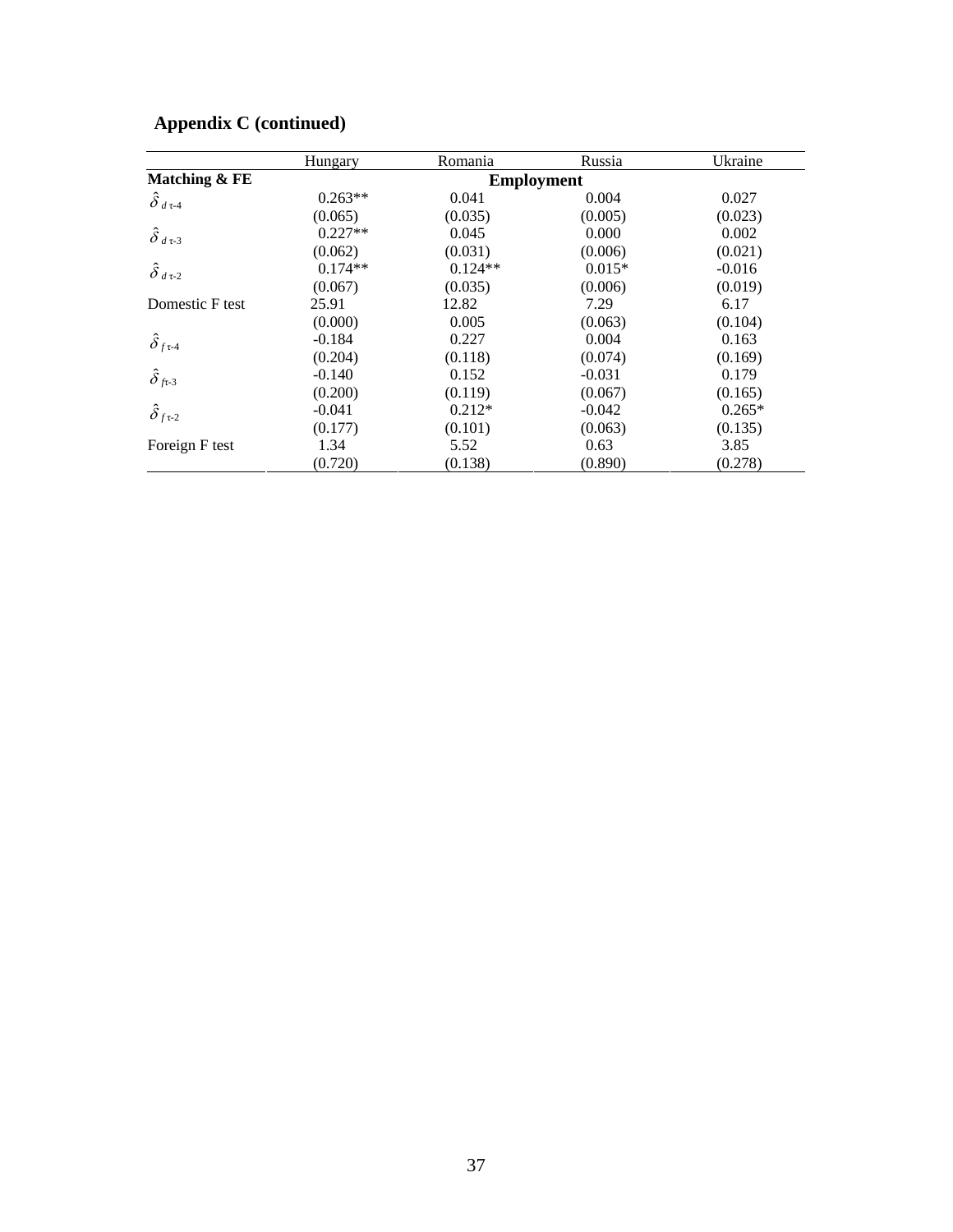## **Appendix C (continued)**

|                                    | Hungary    | Romania     | Russia    | Ukraine   |
|------------------------------------|------------|-------------|-----------|-----------|
| <b>OLS</b>                         |            | <b>Wage</b> |           |           |
| $\hat{\delta}$ d т-4               | $-0.051**$ | $0.038**$   | $0.029**$ | $-0.011$  |
|                                    | (0.016)    | (0.013)     | (0.007)   | (0.013)   |
| $\hat{\delta}_{d\tau\text{-}3}$    | $-0.056**$ | $0.052**$   | $0.100**$ | $-0.001$  |
|                                    | (0.016)    | (0.014)     | (0.030)   | (0.014)   |
| $\hat{\delta}_{d\tau-2}$           | $-0.037*$  | $0.061**$   | $0.171**$ | 0.011     |
|                                    | (0.018)    | (0.015)     | (0.014)   | (0.014)   |
| Domestic F test                    | 4.63       | 5.89        | 56.32     | 1.85      |
|                                    | (0.003)    | (0.001)     | (0.000)   | (0.136)   |
| $\hat{\delta}_{f \tau \text{-} 4}$ | $0.115**$  | $0.191**$   | 0.102     | $0.254**$ |
|                                    | (0.045)    | (0.034)     | (0.061)   | (0.098)   |
| $\hat{\delta}_{f}$ t-3             | 0.089      | $0.218**$   | $0.401**$ | $0.351**$ |
|                                    | (0.049)    | (0.037)     | (0.114)   | (0.103)   |
| $\hat{\delta}_{f7-2}$              | 0.093      | $0.239**$   | $0.309**$ | $0.288**$ |
|                                    | (0.051)    | (0.034)     | (0.063)   | (0.093)   |
| Foreign F test                     | 2.57       | 16.79       | 10.25     | 4.52      |
|                                    | (0.053)    | (0.000)     | (0.000)   | (0.004)   |
| FE                                 |            |             |           |           |
| $\hat{\delta}$ $_{d$ т-4           | 0.037      | 0.012       | $0.053**$ | $-0.022$  |
|                                    | (0.024)    | (0.013)     | (0.013)   | (0.012)   |
| $\hat{\delta}_{d\tau\text{-}3}$    | 0.032      | 0.014       | $0.058**$ | $-0.027*$ |
|                                    | (0.026)    | (0.015)     | (0.021)   | (0.014)   |
| $\hat{\delta}_{d\tau\text{-}2}$    | 0.050      | 0.024       | $0.079**$ | $-0.027$  |
|                                    | (0.029)    | (0.018)     | (0.018)   | (0.015)   |
| Domestic F test                    | 1.24       | 0.76        | 9.33      | 1.46      |
|                                    | (0.294)    | (0.517)     | (0.000)   | (0.225)   |
| $\hat{\delta}_{f \tau \text{-} 4}$ | $0.120**$  | 0.025       | 0.044     | 0.078     |
|                                    | (0.045)    | (0.030)     | (0.105)   | (0.069)   |
| $\hat{\delta}_{f1}$                | 0.098      | 0.065       | 0.072     | 0.146     |
|                                    | (0.054)    | (0.036)     | (0.117)   | (0.089)   |
| $\hat{\delta}_{f7-2}$              | $0.127*$   | $0.084**$   | 0.090     | 0.036     |
|                                    | (0.056)    | (0.031)     | (0.087)   | (0.080)   |
| Foreign F test                     | 2.86       | 3.06        | 0.43      | 1.43      |
|                                    | (0.036)    | (0.027)     | (0.730)   | (0.233)   |
| <b>FE&amp;FT</b>                   |            |             |           |           |
| $\hat{\delta}$ d т-4               | $-0.047$   | 0.001       | $-0.012$  | 0.009     |
|                                    | (0.028)    | (0.012)     | (0.015)   | (0.012)   |
| $\hat{\delta}_{d\tau\text{-}3}$    | $-0.031$   | 0.005       | $-0.053*$ | 0.015     |
|                                    | (0.032)    | (0.016)     | (0.022)   | (0.016)   |
| $\hat{\delta}_{d\tau\text{-}2}$    | $-0.007$   | 0.008       | $-0.044*$ | 0.027     |
|                                    | (0.038)    | (0.020)     | (0.021)   | (0.019)   |
| Domestic F test                    | 2.42       | 0.11        | 2.21      | 0.84      |
|                                    | (0.064)    | (0.957)     | (0.084)   | (0.470)   |
| $\hat{\delta}_{f \tau\text{-}4}$   | $0.101*$   | 0.007       | $-0.024$  | 0.104     |
|                                    | (0.045)    | (0.026)     | (0.088)   | (0.053)   |
| $\hat{\delta}_{f}$ + -3            | 0.086      | 0.043       | $-0.034$  | $0.201**$ |
|                                    | (0.059)    | (0.040)     | (0.109)   | (0.077)   |
| $\hat{\delta}_{f7-2}$              | 0.112      | 0.053       | $-0.052$  | $0.153*$  |
|                                    | (0.067)    | (0.047)     | (0.091)   | (0.071)   |
| Foreign F test                     | 1.92       | 0.71        | 0.12      | 2.35      |
|                                    | (0.124)    | (0.546)     | (0.951)   | (0.071)   |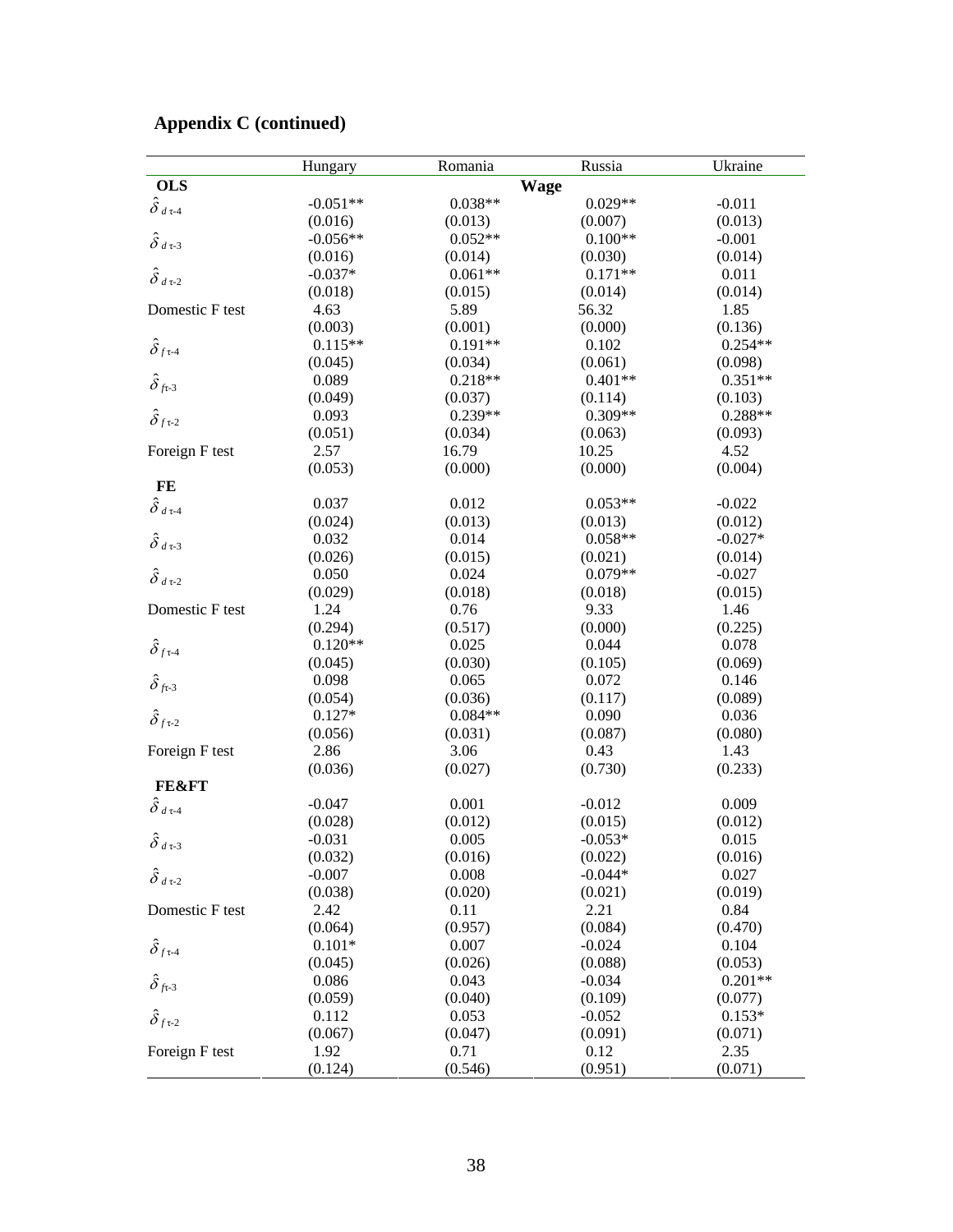|                                    | Hungary    | Romania  | Russia    | Ukraine    |  |
|------------------------------------|------------|----------|-----------|------------|--|
| Matching & FE                      | Wage       |          |           |            |  |
| $\hat{\delta}_{d\tau\text{-}4}$    | $-0.118**$ | $-0.004$ | 0.031     | $-0.029$   |  |
|                                    | (0.033)    | (0.018)  | (0.019)   | (0.016)    |  |
| $\hat{\delta}$ d t-3               | $-0.109**$ | $-0.015$ | 0.043     | $-0.053**$ |  |
|                                    | (0.031)    | (0.016)  | (0.030)   | (0.016)    |  |
| $\hat{\delta}_{d\tau\text{-}2}$    | $-0.053$   | $-0.037$ | $0.050**$ | $-0.052**$ |  |
|                                    | (0.034)    | (0.014)  | (0.018)   | (0.014)    |  |
| Domestic F test                    | 28.93      | 7.23     | 7.83      | 16.43      |  |
|                                    | (0.002)    | (0.065)  | (0.050)   | (0.001)    |  |
| $\hat{\delta}_{f \tau \text{-} 4}$ | 0.116      | $-0.033$ | 0.042     | 0.061      |  |
|                                    | (0.073)    | (0.053)  | (0.101)   | (0.101)    |  |
| $\hat{\delta}_{f}$ <sub>7</sub> -3 | 0.021      | $-0.028$ | 0.060     | 0.165      |  |
|                                    | (0.087)    | (0.060)  | (0.096)   | (0.117)    |  |
| $\hat{\delta}_{f7-2}$              | 0.059      | 0.011    | $-0.057$  | $-0.022$   |  |
|                                    | (0.086)    | (0.052)  | (0.097)   | (0.102)    |  |
| Foreign F test                     | 2.85       | 0.92     | 1.16      | 3.00       |  |
|                                    | (0.415)    | (0.821)  | (0.763)   | (0.391)    |  |

## **Appendix C (continued)**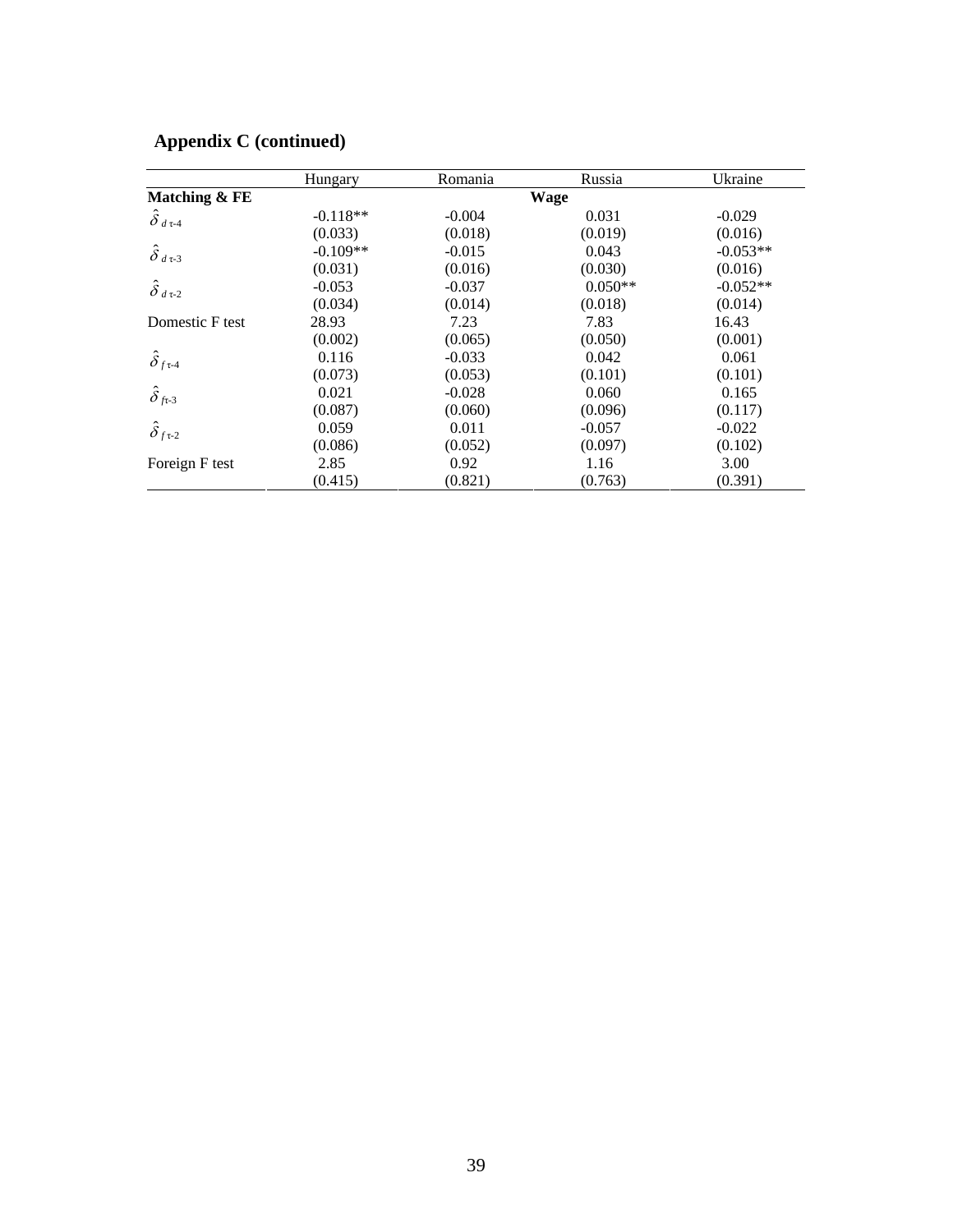|                                        | Hungary    | Romania    | Russia     | Ukraine    |
|----------------------------------------|------------|------------|------------|------------|
| $\hat{\delta}$ d                       | $-0.039**$ | $-0.015**$ | 0.001      | $-0.006**$ |
|                                        | (0.003)    | (0.001)    | (0.001)    | (0.001)    |
| $\hat{\delta}_f$                       | $-0.043**$ | $-0.009**$ | $-0.016**$ | $-0.008**$ |
|                                        | (0.002)    | (0.001)    | (0.002)    | (0.001)    |
| $\Pr(\hat{\delta}_f = \hat{\delta}_d)$ | 0.000      | 0.263      | 0.000      | 0.029      |
| $R^2$                                  | 0.086      | 0.132      | 0.125      | 0.127      |
| Mean Exit                              | 0.081      | 0.029      | 0.070      | 0.027      |
| $\overline{N}$                         | 33,252     | 33,941     | 234,322    | 81,028     |

**Appendix D: Estimated Effects of Privatization on the Probability of Exit** 

Notes: Probit marginal effect estimates. Industry and year dummies are included in the regressions. Standard errors (corrected for firm clustering) are shown in parentheses. The P values for the F test on the difference between the Foreign and Domestic coefficients are reported below the foreign standard errors. \*\* = significant at 1-percent level.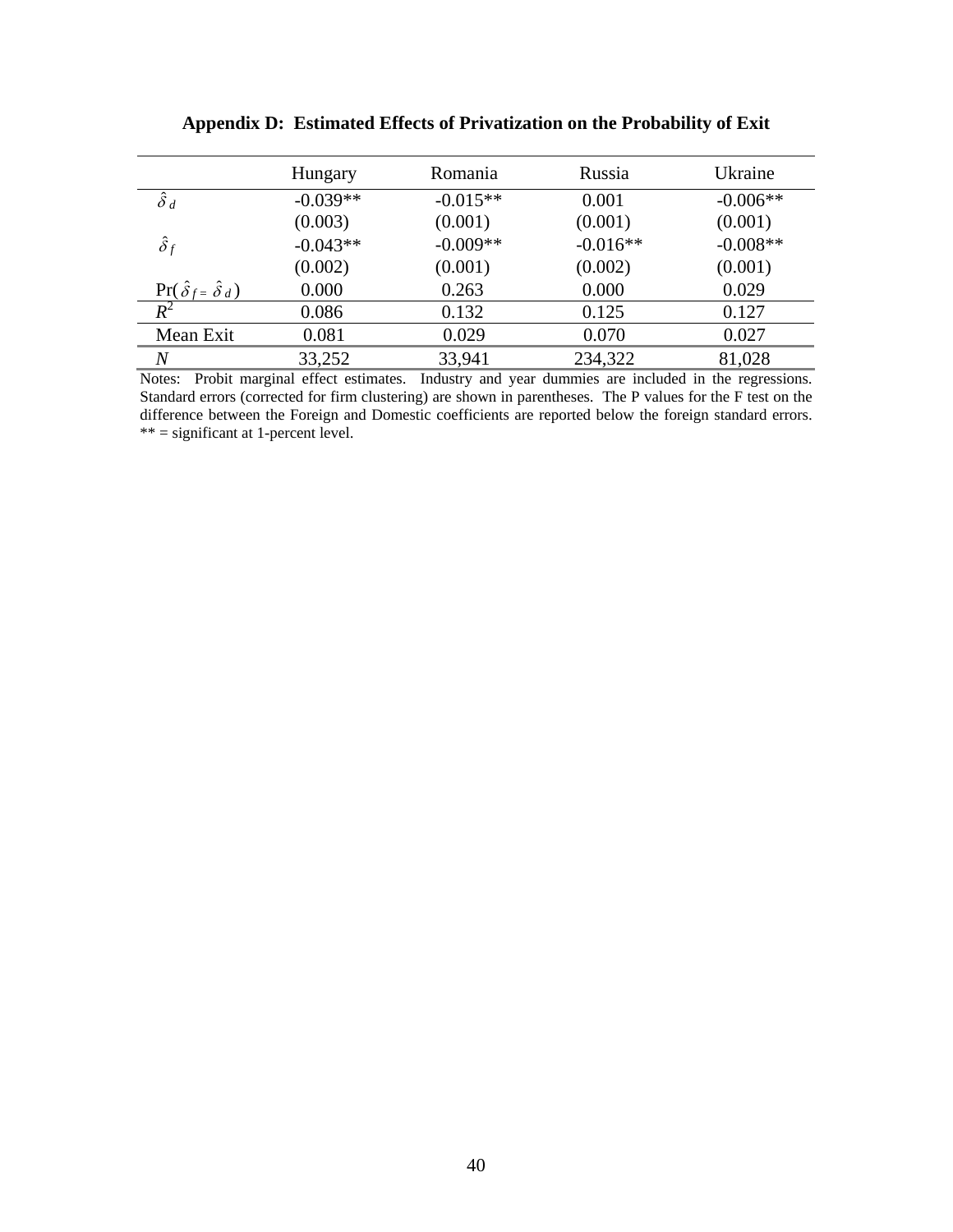|                                    | Hungary           | Romania    | Russia     | Ukraine    |  |
|------------------------------------|-------------------|------------|------------|------------|--|
| FE                                 | <b>Employment</b> |            |            |            |  |
| $\hat{\delta}$ d $\tau$ -5-        | $-0.030$          | $-0.310**$ | 0.016      | $0.094**$  |  |
|                                    | (0.099)           | (0.069)    | (0.012)    | (0.033)    |  |
| $\hat{\delta}$ d τ-4               | 0.006             | $-0.225**$ | $-0.002$   | $0.052*$   |  |
|                                    | (0.048)           | (0.045)    | (0.010)    | (0.021)    |  |
| $\hat{\delta}$ $_{d$<br>t-3        | $-0.015$          | $-0.199**$ | $-0.016$   | 0.023      |  |
|                                    | (0.042)           | (0.035)    | (0.008)    | (0.016)    |  |
| $\hat{\delta}$ $_{d$ т-2           | 0.012             | $-0.131**$ | $-0.019**$ | 0.006      |  |
|                                    | (0.032)           | (0.024)    | (0.006)    | (0.011)    |  |
| $\hat{\delta}_{d\tau\text{-}1}$    | $-0.029$          | $-0.074**$ | $-0.014**$ | 0.002      |  |
|                                    | (0.020)           | (0.013)    | (0.004)    | (0.006)    |  |
| $\hat{\delta}$ d tl                | $-0.007$          | $0.065**$  | $0.019**$  | $-0.003$   |  |
|                                    | (0.016)           | (0.014)    | (0.004)    | (0.007)    |  |
| $\hat{\delta}_{d\tau2}$            | 0.006             | $0.146**$  | $0.026**$  | $-0.034**$ |  |
|                                    | (0.028)           | (0.025)    | (0.007)    | (0.013)    |  |
| $\hat{\delta}_{d\tau3}$            | $-0.029$          | $0.247**$  | $0.031**$  | $-0.079**$ |  |
|                                    | (0.038)           | (0.036)    | (0.009)    | (0.018)    |  |
| $\hat{\delta}_{d\tau4}$            | $-0.045$          | $0.354**$  | 0.010      | $-0.107**$ |  |
|                                    | (0.048)           | (0.048)    | (0.011)    | (0.024)    |  |
| $\hat{\delta}$ $_{d$ τ5+           | $-0.089$          | $0.666**$  | $-0.024$   | $-0.099**$ |  |
|                                    | (0.068)           | (0.069)    | (0.015)    | (0.032)    |  |
| $\hat{\delta}_{{f5\text{-}}}$      | 0.101             | $-0.658**$ | $-0.069$   | $-0.163$   |  |
|                                    | (0.148)           | (0.108)    | (0.051)    | (0.158)    |  |
| $\hat{\delta}_{{f}^{\tau-4}}$      | $-0.051$          | $-0.397**$ | $-0.045$   | $-0.131$   |  |
|                                    | (0.132)           | (0.067)    | (0.042)    | (0.133)    |  |
| $\hat{\delta}_{f \tau \text{-} 3}$ | $-0.066$          | $-0.359**$ | $-0.035$   | $-0.103$   |  |
|                                    | (0.111)           | (0.058)    | (0.040)    | (0.073)    |  |
| $\hat{\delta}_\textit{fr-2}$       | 0.051             | $-0.250**$ | $-0.118**$ | $-0.123**$ |  |
|                                    | (0.077)           | (0.042)    | (0.037)    | (0.043)    |  |
| $\hat{\delta}_{f\tau\text{-}1}$    | $0.229**$         | $-0.136**$ | $-0.082**$ | $-0.010$   |  |
|                                    | (0.049)           | (0.027)    | (0.020)    | (0.056)    |  |
| $\hat{\delta}_{{f\tau}1}$          | $0.171**$         | $0.111**$  | 0.053      | 0.091      |  |
|                                    | (0.032)           | (0.031)    | (0.029)    | (0.070)    |  |
| $\hat{\delta}_{{f}{\tau}2}$        | $0.290**$         | $0.212**$  | $0.099*$   | 0.097      |  |
|                                    | (0.050)           | (0.067)    | (0.037)    | (0.097)    |  |
| $\hat{\delta}_{{f53}}$             | $0.400**$         | $0.327**$  | $0.190**$  | 0.155      |  |
|                                    | (0.056)           | (0.081)    | (0.039)    | (0.104)    |  |
| $\hat{\delta}_{{f}{\tau}4}$        | $0.434**$         | $0.418**$  | $0.207**$  | 0.032      |  |
|                                    | (0.065)           | (0.104)    | (0.040)    | (0.154)    |  |
| $\hat{\delta}_{{f\tau5}^+}$        | $0.674**$         | $0.672**$  | $0.183**$  | 0.021      |  |
|                                    | (0.091)           | (0.136)    | (0.065)    | (0.239)    |  |
| $\overline{\mathbf{N}}$            | 28,832            | 31,979     | 306,139    | 80,260     |  |

**Appendix E: Dynamics of Privatization Effects on Employment and Wage**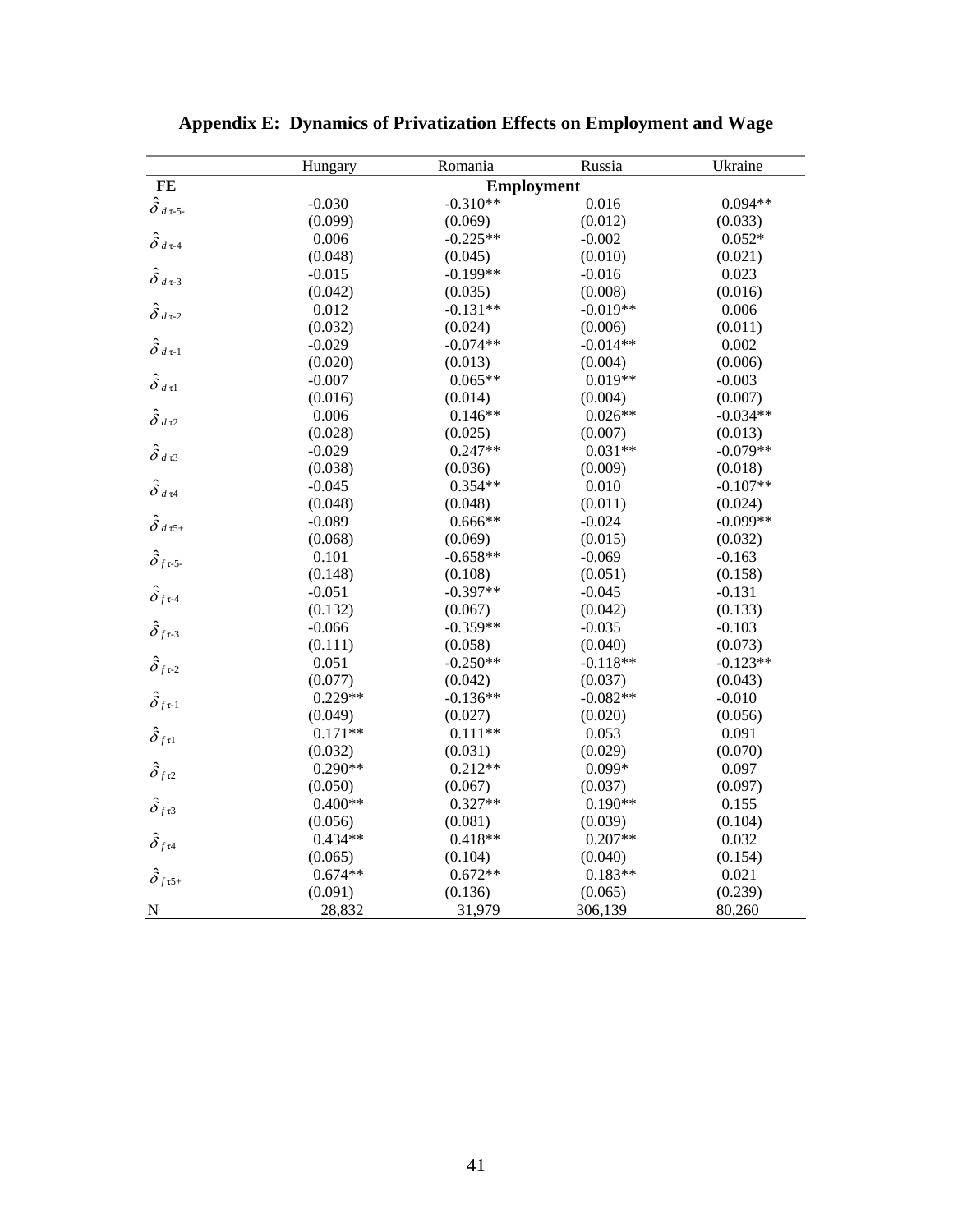|                                                                | Hungary    | Romania    | Russia     | Ukraine    |
|----------------------------------------------------------------|------------|------------|------------|------------|
| $\bf FE$                                                       |            |            |            |            |
| $\hat{\delta}$ $_{d$ τ-5-                                      | $-0.107**$ | $-0.066**$ | $-0.095**$ | 0.000      |
|                                                                | (0.033)    | (0.024)    | (0.019)    | (0.018)    |
| $\hat{\delta}$ а т-4                                           | $-0.065**$ | $-0.053**$ | $-0.042**$ | $-0.022$   |
|                                                                | (0.021)    | (0.017)    | (0.016)    | (0.015)    |
| $\hat{\delta}$ а т-3                                           | $-0.070**$ | $-0.052**$ | $-0.037$   | $-0.027*$  |
|                                                                | (0.018)    | (0.014)    | (0.020)    | (0.013)    |
| $\hat{\delta}$ $_{d$ т-2                                       | $-0.052**$ | $-0.041**$ | $-0.016$   | $-0.027**$ |
|                                                                | (0.018)    | (0.010)    | (0.011)    | (0.010)    |
| $\hat{\delta}_{d\tau\text{-}1}$                                | $-0.029*$  | $-0.023**$ | 0.008      | 0.004      |
|                                                                | (0.014)    | (0.008)    | (0.005)    | (0.007)    |
| $\hat{\delta}$ d tl                                            | $-0.033**$ | $-0.019**$ | $-0.036**$ | $-0.034**$ |
|                                                                | (0.011)    | (0.008)    | (0.005)    | (0.007)    |
| $\hat{\delta}$ а т2                                            | $-0.050**$ | $-0.041**$ | $-0.065**$ | $-0.063**$ |
|                                                                | (0.015)    | (0.011)    | (0.008)    | (0.010)    |
| $\hat{\delta}$ d t3                                            | $-0.076**$ | $-0.046**$ | $-0.078**$ | $-0.066**$ |
|                                                                | (0.017)    | (0.014)    | (0.010)    | (0.013)    |
| $\hat{\delta}$ а т<br>4                                        | $-0.111**$ | $-0.053**$ | $-0.054**$ | $-0.067**$ |
|                                                                | (0.020)    | (0.018)    | (0.012)    | (0.016)    |
| $\hat{\delta}$ d t5+                                           | $-0.150**$ | $-0.077**$ | 0.011      | $-0.060**$ |
|                                                                | (0.025)    | (0.024)    | (0.013)    | (0.017)    |
| $\hat{\delta}_\textit{fr-5-}$                                  | $-0.245**$ | $-0.114**$ | $-0.194$   | $-0.089$   |
|                                                                | (0.054)    | (0.038)    | (0.099)    | (0.080)    |
| $\hat{\delta}_{{f}^{\tau-4}}$                                  | $-0.124*$  | $-0.089**$ | $-0.150*$  | $-0.011$   |
|                                                                | (0.050)    | (0.034)    | (0.073)    | (0.062)    |
| $\hat{\delta}_{{f}^{\tau-3}}$                                  | $-0.146**$ | $-0.050$   | $-0.122$   | 0.057      |
|                                                                | (0.049)    | (0.038)    | (0.134)    | (0.061)    |
| $\hat{\delta}_{{f}^{\tau-2}}$                                  | $-0.118**$ | $-0.030$   | $-0.103$   | $-0.053$   |
|                                                                | (0.044)    | (0.027)    | (0.062)    | (0.074)    |
| $\hat{\delta}_{{f}^{\tau-1}}$                                  | $-0.115**$ | $-0.014$   | $-0.046$   | 0.004      |
|                                                                | (0.038)    | (0.023)    | (0.030)    | (0.052)    |
| $\hat{\delta}_{{f\tau}1}$                                      | $0.089**$  | $0.074**$  | $0.064*$   | $0.127**$  |
|                                                                | (0.022)    | (0.025)    | (0.029)    | (0.046)    |
| $\hat{\delta}_{{f}{\tau}2}$                                    | $0.149**$  | $0.145**$  | $0.133**$  | $0.172**$  |
|                                                                | (0.028)    | (0.055)    | (0.041)    | (0.059)    |
| $\hat{\delta}_{{f \tau3}}$                                     | $0.138**$  | $0.154**$  | $0.160**$  | $0.158*$   |
|                                                                | (0.032)    | (0.058)    | (0.048)    | (0.073)    |
| $\hat{\delta}_{{f}{\tau}4}$                                    | $0.139**$  | 0.120      | $0.242**$  | $0.239*$   |
|                                                                | (0.033)    | (0.067)    | (0.052)    | (0.093)    |
| $\hat{\delta}_{{f\hskip.05em}\tau{\hskip.05em}5{\hskip.1em}+}$ | $0.192**$  | $0.161**$  | 0.398**    | $0.356**$  |
|                                                                | (0.038)    | (0.052)    | (0.051)    | (0.124)    |
| ${\bf N}$                                                      | 28,468     | 30,479     | 218,574    | 78,601     |

## **Appendix E (continued)**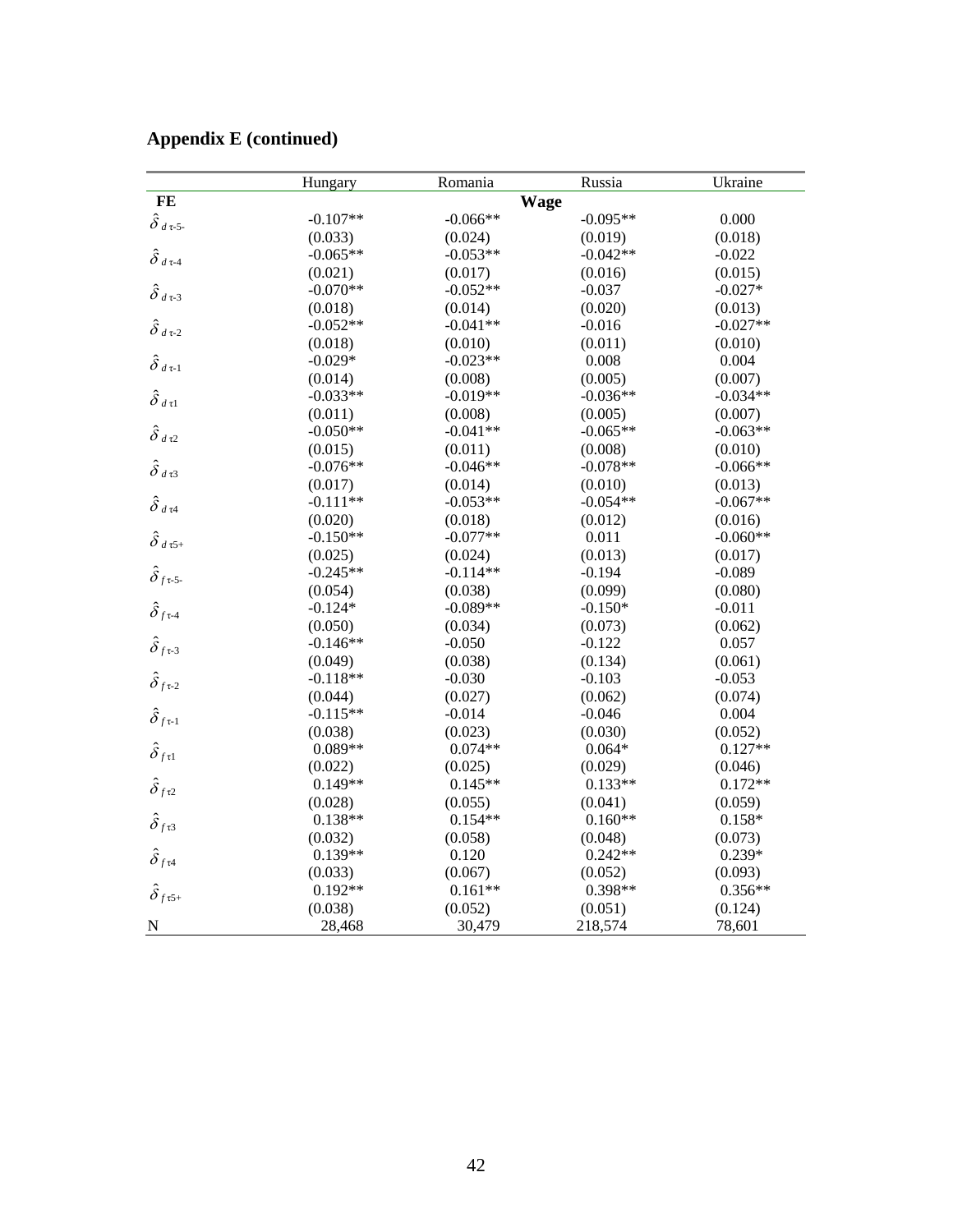|                                                  | Hungary  | Romania           | Russia     | Ukraine    |
|--------------------------------------------------|----------|-------------------|------------|------------|
| <b>FE&amp;FT</b>                                 |          | <b>Employment</b> |            |            |
| $\hat{\delta}_{d\,\tau\text{-5-}}$               | 0.016    | 0.022             | $-0.061**$ | 0.067      |
|                                                  | (0.083)  | (0.051)           | (0.016)    | (0.036)    |
| $\hat{\delta}$ d т-4                             | 0.064    | 0.004             | $-0.053**$ | 0.047      |
|                                                  | (0.059)  | (0.038)           | (0.013)    | (0.027)    |
| $\hat{\delta}$ $_{d$ т-3                         | 0.021    | $-0.001$          | $-0.047**$ | 0.027      |
|                                                  | (0.046)  | (0.029)           | (0.010)    | (0.021)    |
| $\hat{\delta}$ $_{d$ τ-2                         | 0.013    | 0.003             | $-0.042**$ | 0.010      |
|                                                  | (0.032)  | (0.020)           | (0.007)    | (0.014)    |
| $\hat{\delta}$ $_{d$<br>t-1                      | $-0.032$ | $-0.000$          | $-0.028**$ | 0.002      |
|                                                  | (0.018)  | (0.012)           | (0.004)    | (0.008)    |
| $\hat{\delta}$ $_{d$ tl                          | $-0.030$ | $-0.009$          | $0.032**$  | $-0.007$   |
|                                                  | (0.017)  | (0.012)           | (0.004)    | (0.009)    |
| $\hat{\delta}$ а т2                              | $-0.048$ | $-0.004$          | $0.056**$  | $-0.041*$  |
|                                                  | (0.029)  | (0.021)           | (0.008)    | (0.016)    |
| $\hat{\delta}$ а тЗ                              | $-0.065$ | 0.005             | $0.073**$  | $-0.098**$ |
|                                                  | (0.037)  | (0.028)           | (0.012)    | (0.023)    |
| $\hat{\delta}$ $_{d$ $\tau4}$                    | $-0.081$ | 0.026             | $0.061**$  | $-0.133**$ |
|                                                  | (0.047)  | (0.037)           | (0.015)    | (0.030)    |
| $\hat{\delta}$ $_{d$ τ5+                         | $-0.113$ | 0.077             | 0.024      | $-0.160**$ |
|                                                  | (0.063)  | (0.050)           | (0.018)    | (0.038)    |
| $\hat{\delta}_{{f\texttt{\tiny T-5}}\texttt{-}}$ | 0.204    | 0.140             | $-0.104$   | 0.050      |
|                                                  | (0.120)  | (0.146)           | (0.089)    | (0.181)    |
| $\hat{\delta}_{{f} \tau \text{-} 4}$             | 0.075    | 0.105             | $-0.098$   | $-0.016$   |
|                                                  | (0.110)  | (0.111)           | (0.059)    | (0.130)    |
| $\hat{\delta}_{f \tau \text{-} 3}$               | 0.008    | 0.035             | $-0.072$   | $-0.058$   |
|                                                  | (0.092)  | (0.089)           | (0.047)    | (0.093)    |
| $\hat{\delta}_{f \tau \text{-} 2}$               | 0.003    | 0.009             | $-0.089*$  | $-0.051$   |
|                                                  | (0.068)  | (0.059)           | (0.037)    | (0.064)    |
| $\hat{\delta}_{f}$ <sub>τ-1</sub>                | $0.070*$ | $-0.010$          | $-0.065**$ | 0.015      |
|                                                  | (0.034)  | (0.033)           | (0.021)    | (0.062)    |
| $\hat{\delta}_{f\tau1}$                          | $0.078*$ | $-0.027$          | $0.059*$   | 0.046      |
|                                                  | (0.029)  | (0.036)           | (0.025)    | (0.080)    |
| $\hat{\delta}_{f\tau2}$                          | $0.116*$ | $-0.066$          | $0.115**$  | 0.067      |
|                                                  | (0.048)  | (0.072)           | (0.040)    | (0.120)    |
| $\hat{\delta}_{{f\bar{\tau}}3}$                  | $0.141*$ | $-0.087$          | $0.195**$  | 0.067      |
|                                                  | (0.058)  | (0.093)           | (0.051)    | (0.136)    |
| $\hat{\delta}_{{f}{\tau}4}$                      | $0.133*$ | $-0.069$          | $0.208**$  | $-0.060$   |
|                                                  | (0.067)  | (0.115)           | (0.060)    | (0.176)    |
| $\hat{\delta}_{{f5}^+}$                          | 0.128    | $-0.005$          | $0.214**$  | $-0.198$   |
|                                                  | (0.085)  | (0.143)           | (0.074)    | (0.231)    |
| ${\bf N}$                                        | 28,832   | 31,979            | 306,139    | 80,260     |

## **Appendix E (continued)**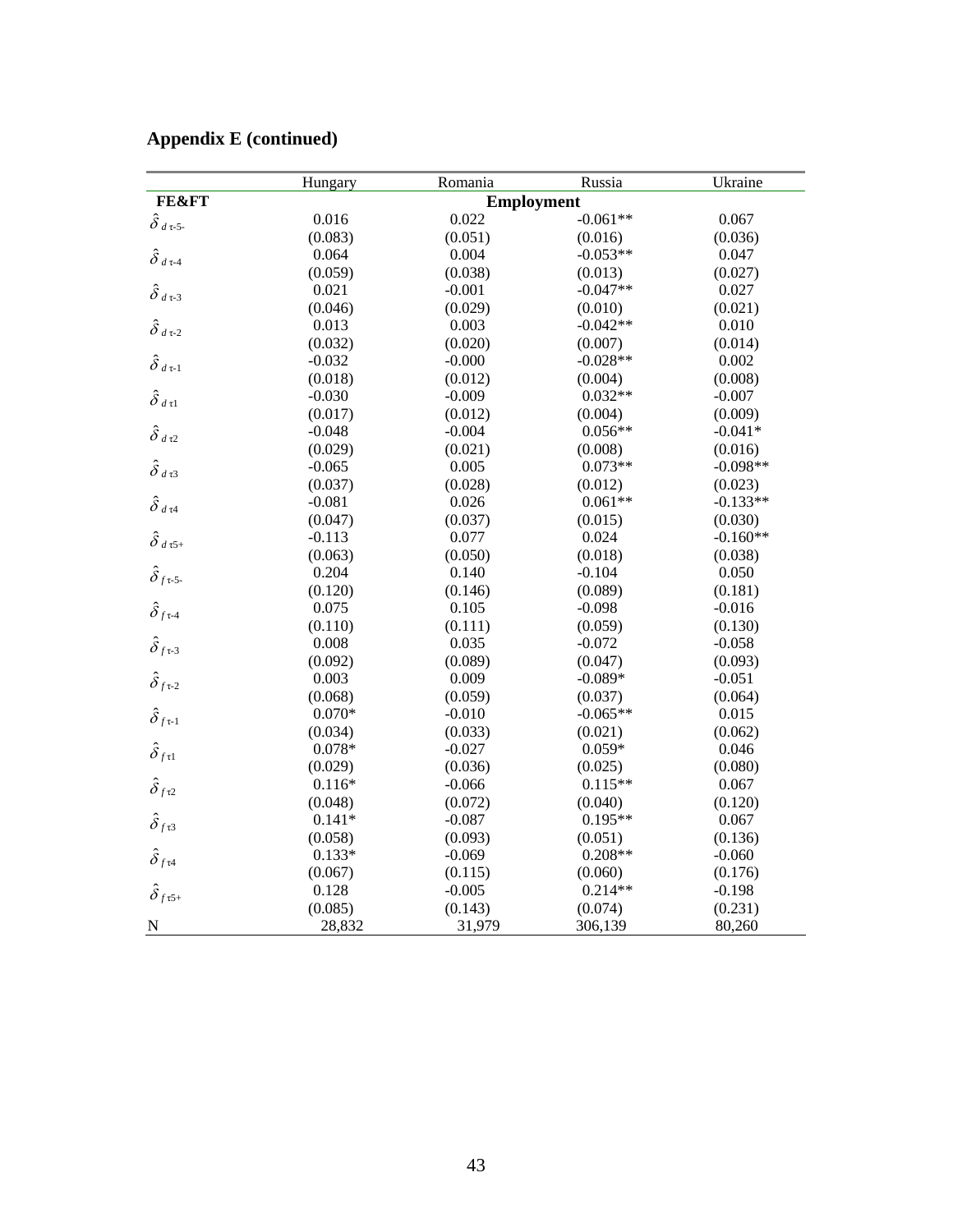|                                                                | Hungary    | Romania      | Russia     | Ukraine    |
|----------------------------------------------------------------|------------|--------------|------------|------------|
| <b>FE&amp;FT</b>                                               |            | <b>Wages</b> |            |            |
| $\hat{\delta}_{d\tau\text{-}5}$                                | $-0.056$   | $-0.046$     | $0.087**$  | $-0.084**$ |
|                                                                | (0.045)    | (0.027)      | (0.027)    | (0.026)    |
| $\hat{\delta}$ а т-4                                           | $-0.088**$ | $-0.045$     | $0.075**$  | $-0.076**$ |
|                                                                | (0.033)    | (0.020)      | (0.020)    | (0.020)    |
| $\hat{\delta}$ $_{d$ т-3                                       | $-0.070**$ | $-0.041*$    | 0.034      | $-0.069**$ |
|                                                                | (0.026)    | (0.015)      | (0.022)    | (0.017)    |
| $\hat{\delta}$ $_{d$ т-2                                       | $-0.042*$  | $-0.038**$   | $0.044**$  | $-0.058**$ |
|                                                                | (0.021)    | (0.011)      | (0.013)    | (0.013)    |
| $\hat{\delta}_{d\,\texttt{t-1}}$                               | $-0.008$   | $-0.022**$   | $0.032**$  | $-0.015$   |
|                                                                | (0.015)    | (0.008)      | (0.006)    | (0.008)    |
| $\hat{\delta}$ $_{d$ tl                                        | $-0.035**$ | $-0.021**$   | $-0.058**$ | $-0.016$   |
|                                                                | (0.012)    | (0.008)      | (0.006)    | (0.008)    |
| $\hat{\delta}$ а т2                                            | $-0.042*$  | $-0.044**$   | $-0.110**$ | $-0.028$   |
|                                                                | (0.017)    | (0.011)      | (0.011)    | (0.014)    |
| $\hat{\delta}$ а тЗ                                            | $-0.081**$ | $-0.049**$   | $-0.151**$ | $-0.013$   |
|                                                                | (0.021)    | (0.015)      | (0.015)    | (0.018)    |
| $\hat{\delta}$ $_{d$ $\tau4}$                                  | $-0.112**$ | $-0.055**$   | $-0.164**$ | 0.007      |
|                                                                | (0.025)    | (0.018)      | (0.019)    | (0.024)    |
| $\hat{\delta}$ $_{d$ τ5+                                       | $-0.137**$ | $-0.069**$   | $-0.165**$ | 0.038      |
|                                                                | (0.031)    | (0.024)      | (0.023)    | (0.028)    |
| $\hat{\delta}_f$ <sub>τ-5-</sub>                               | $-0.192**$ | $-0.078$     | 0.082      | $-0.194$   |
|                                                                | (0.073)    | (0.071)      | (0.109)    | (0.112)    |
| $\hat{\delta}_{f\tau\text{-}4}$                                | $-0.085$   | $-0.070$     | 0.057      | $-0.090$   |
|                                                                | (0.056)    | (0.058)      | (0.070)    | (0.097)    |
| $\hat{\delta}_{f \tau \text{-} 3}$                             | $-0.098$   | $-0.034$     | 0.048      | 0.007      |
|                                                                | (0.054)    | (0.048)      | (0.103)    | (0.089)    |
| $\hat{\delta}_{f\tau\text{-}2}$                                | $-0.069$   | $-0.025$     | 0.030      | $-0.041$   |
|                                                                | (0.045)    | (0.034)      | (0.058)    | (0.090)    |
| $\hat{\delta}_{{f}^{\tau-1}}$                                  | $-0.048$   | $-0.011$     | 0.010      | 0.016      |
|                                                                | (0.036)    | (0.022)      | (0.029)    | (0.061)    |
| $\hat{\delta}_{f \tau 1}$                                      | $0.087**$  | 0.073        | 0.035      | $0.137*$   |
|                                                                | (0.023)    | (0.027)      | (0.032)    | (0.054)    |
| $\hat{\delta}_{{f12}}$                                         | $0.149**$  | $0.141**$    | 0.083      | $0.187*$   |
|                                                                | (0.031)    | (0.051)      | (0.045)    | (0.076)    |
| $\hat{\delta}_{{f53}}$                                         | $0.112**$  | $0.145**$    | 0.075      | 0.168      |
|                                                                | (0.035)    | (0.053)      | (0.058)    | (0.096)    |
| $\hat{\delta}_{{f}{\tau}4}$                                    | $0.102**$  | $0.117*$     | 0.102      | $0.266*$   |
|                                                                | (0.039)    | (0.059)      | (0.068)    | (0.128)    |
| $\hat{\delta}_{{f\hskip.05em}\tau{\hskip.05em}5{\hskip.1em}+}$ | $0.119*$   | $0.163*$     | $0.165*$   | 0.223      |
|                                                                | (0.047)    | (0.064)      | (0.082)    | (0.161)    |
| ${\bf N}$                                                      | 28,468     | 30,479       | 218,574    | 78,601     |

### **Appendix E (continued)**

Notes: The coefficients in the FE specifications correspond to those graphed in Figures 1 and 2. FE includes firm fixed effects; FT add firm-specific trends. Standard errors corrected for firm clustering are shown in parentheses.  $* =$  significant at 5-percent level.  $** =$  significant at 1-percent level.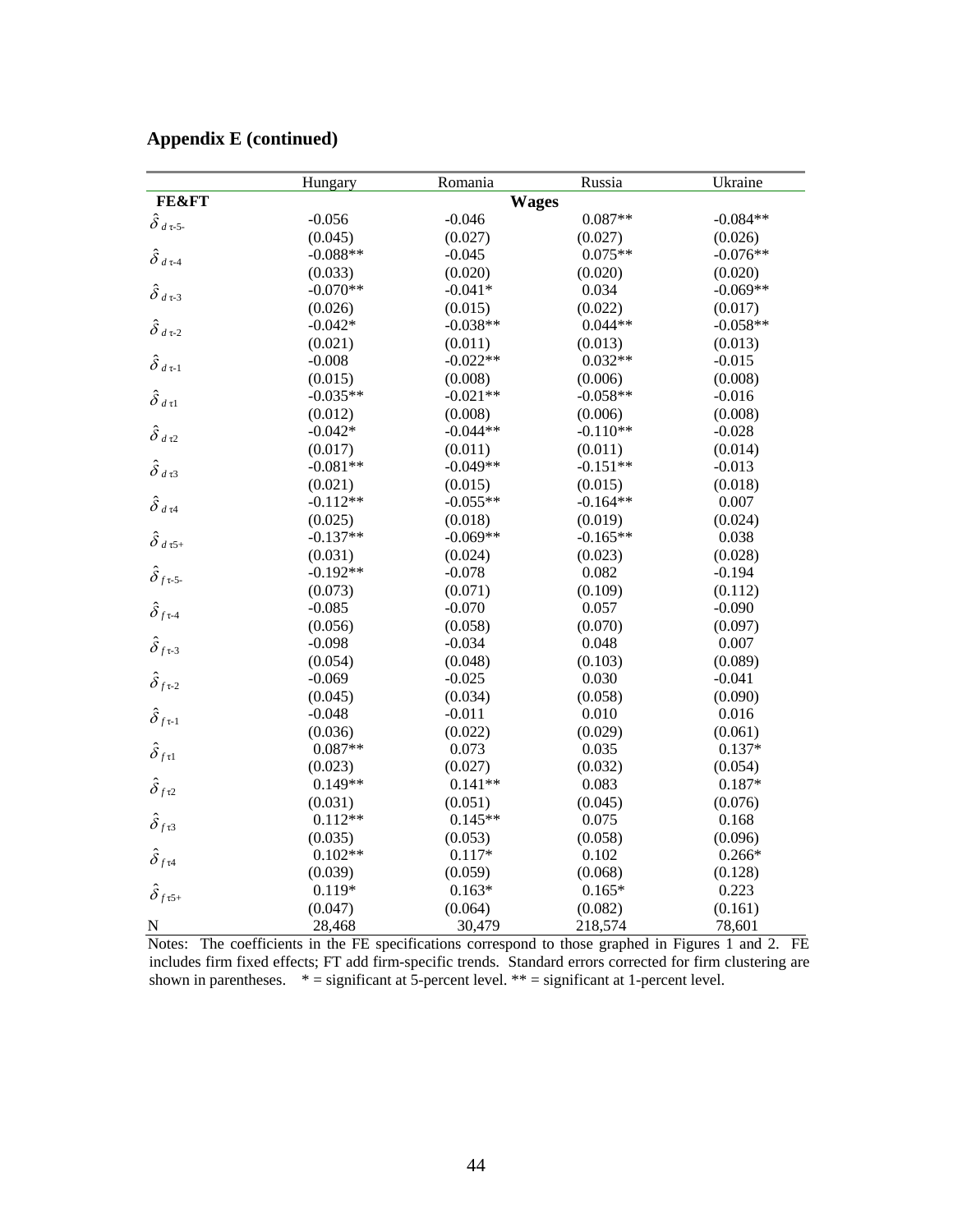|                                          | Hungary           | Romania                   | Russia     | Ukraine    |  |
|------------------------------------------|-------------------|---------------------------|------------|------------|--|
| FE                                       | <b>Employment</b> |                           |            |            |  |
| $\hat{\delta}$ d                         | $-0.071**$        | $0.108**$                 | 0.015      | $-0.050**$ |  |
|                                          | (0.029)           | (0.026)                   | (0.008)    | (0.015)    |  |
| $\hat{\delta}_f$                         | $0.361**$         | $0.320**$                 | $0.220**$  | $0.311**$  |  |
|                                          | (0.063)           | (0.084)                   | (0.043)    | (0.102)    |  |
| $\Pr(\hat{\delta}_f = \hat{\delta}_d)$   | 0.000             | 0.012                     | 0.000      | 0.000      |  |
| <b>FE&amp;FT</b>                         |                   |                           |            |            |  |
| $\hat{\delta}_d$                         | $-0.020$          | $-0.010$                  | $0.044**$  | 0.001      |  |
|                                          | (0.018)           | (0.015)                   | (0.005)    | (0.010)    |  |
| $\hat{\delta}_f$                         | 0.073             | $-0.048$                  | $0.106**$  | 0.090      |  |
|                                          | (0.039)           | (0.052)                   | (0.030)    | (0.080)    |  |
| $\Pr(\hat{\delta}_f = \hat{\delta}_d)$   | 0.026             | 0.487                     | 0.037      | 0.262      |  |
| FE                                       |                   | Output                    |            |            |  |
| $\hat{\delta}$ d                         | 0.019             | $0.335**$                 | $-0.051**$ | $-0.019$   |  |
|                                          | (0.034)           | (0.038)                   | (0.017)    | (0.026)    |  |
| $\hat{\delta}_f$                         | $0.912**$         | $0.794**$                 | $0.652**$  | $0.852**$  |  |
|                                          | (0.072)           | (0.113)                   | (0.087)    | (0.227)    |  |
| $\Pr(\hat{\delta}_f = \hat{\delta}_d)$   | 0.000             | 0.000                     | 0.000      | 0.000      |  |
| <b>FE&amp;FT</b>                         |                   |                           |            |            |  |
| $\hat{\delta}_d$                         | $0.063**$         | $0.085**$                 | $-0.030**$ | $-0.015$   |  |
|                                          | (0.022)           | (0.024)                   | (0.011)    | (0.019)    |  |
| $\hat{\delta}_f$                         | $0.286**$         | 0.144                     | $0.190**$  | 0.337      |  |
|                                          | (0.050)           | (0.080)                   | (0.062)    | (0.221)    |  |
| $\Pr(\hat{\delta}_f = \hat{\delta}_d)$   | 0.000             | 0.477                     | 0.000      | 0.112      |  |
| FE                                       |                   | <b>Labor Productivity</b> |            |            |  |
| $\hat{\delta}$ d                         | $0.089**$         | $0.227**$                 | $-0.067**$ | 0.031      |  |
|                                          | (0.020)           | (0.022)                   | (0.013)    | (0.021)    |  |
| $\hat{\delta}_f$                         | $0.551**$         | $0.475**$                 | $0.432**$  | $0.541**$  |  |
|                                          | (0.041)           | (0.073)                   | (0.072)    | (0.181)    |  |
| $\Pr(\hat{\delta}_{f} = \hat{\delta}_d)$ | 0.000             | 0.001                     | 0.000      | 0.005      |  |
| <b>FE&amp;FT</b>                         |                   |                           |            |            |  |
| $\hat{\delta}$ d                         | $0.083**$         | $0.096**$                 | $-0.074**$ | $-0.016$   |  |
|                                          | (0.019)           | (0.017)                   | (0.010)    | (0.017)    |  |
| $\hat{\delta}_f$                         | $0.213**$         | $0.191**$                 | 0.084      | 0.246      |  |
|                                          | (0.035)           | (0.064)                   | (0.054)    | (0.196)    |  |
| $\Pr(\hat{\delta}_f = \hat{\delta}_d)$   | 0.000             | 0.147                     | 0.003      | 0.180      |  |
| N                                        | 30,098            | 32,076                    | 294,767    | 81,589     |  |

**Appendix F: Decomposition of Privatization Effect on Employment** 

Notes: The FE&FT coefficient estimates correspond to those reported in Figures 1-4, while the standard errors and FE estimates supplement those results. Other notes are same as in Table 4. \* = significant at 5-percent level. \*\* = significant at 1-percent level.